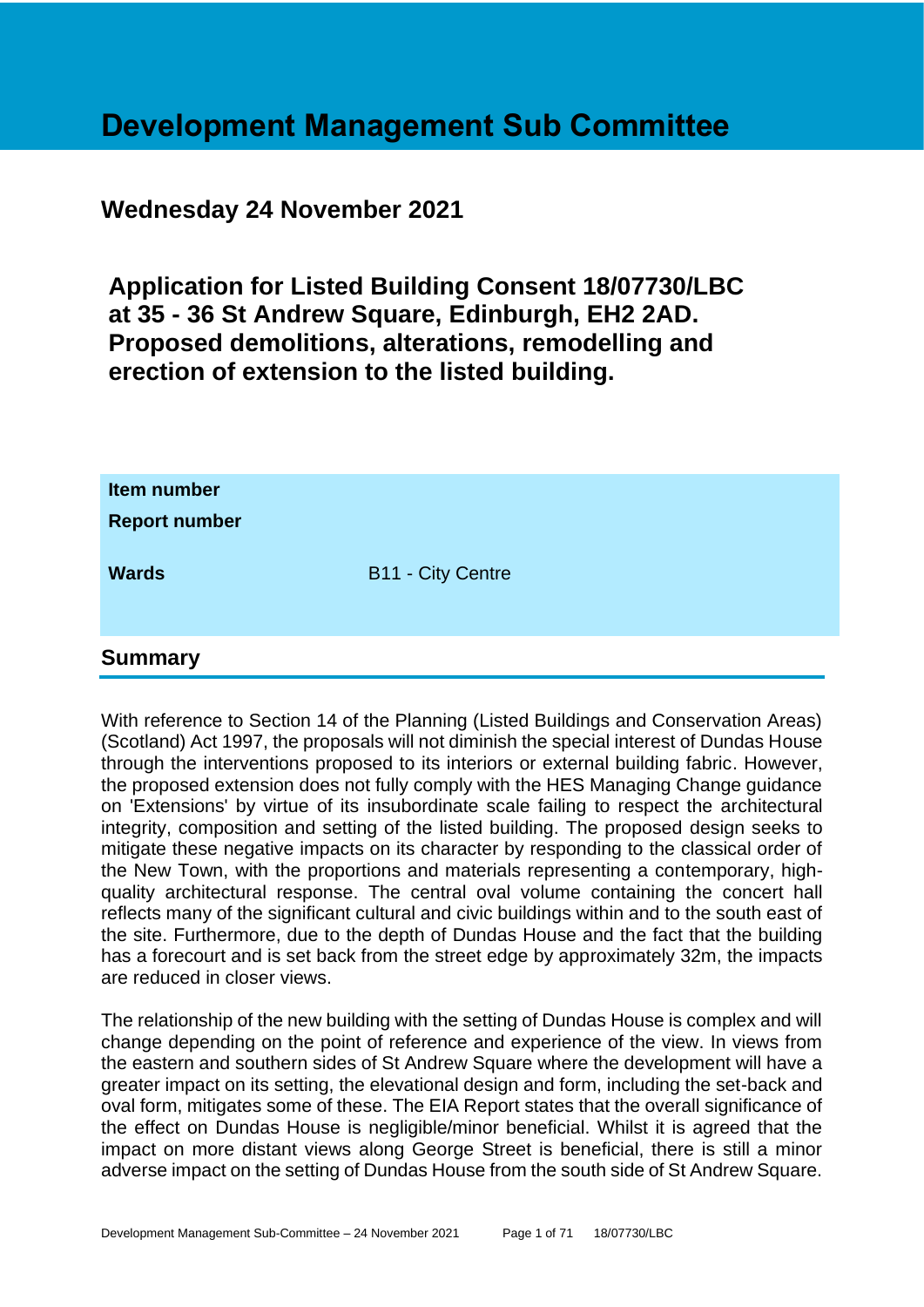Overall, however, it is concluded that the impact is neutral and that the setting of Dundas House is preserved.

In the event that the Development Management Sub-Committee does not agree with this assessment and concludes that the negative presumption is engaged, consideration was given to paragraph 15 of Historic Environment Scotland's 'Interim Guidance on the Principles of Listed Building Consent' 2019 (GPLBC) to assess whether the presumption can be rebutted.

Overall and on balance, the scale of the impact (point b of the GPLBC) on the listed building is judged to not adversely affect its special interest including its setting and the cultural and wider community benefits (point d of the GPLBC) brought about as a result of proposals would make an exceptionally positive contribution towards city's cultural, social and educational provision. The proposals would therefore, allow a departure from the presumption set out in paragraph 8 of the GPLBC in accordance with points b) and d) of paragraph 15 of the GPLBC (2019) and as such, would adequately rebut the negative presumption.

With reference to Section 64 of the Planning (Listed Buildings and Conservation Areas) (Scotland) Act 1997 the proposal does not remove or detract from key characteristic components of the conservation area that gives the area its special interest. It will contribute to the architectural quality of the area with contemporary high-quality buildings, designed to respond to its historic and modern urban environment. Therefore, it does not result in significant harm to the character and appearance of the Conservation Area.

The proposed venue contributes positively to the formal planned alignment of the First New Town by terminating the axial view along George Street, cleaning the backdrop to Dundas House and contributing towards the symmetry of the street. The development is, however, considered to have an adverse impact on the setting of Dundas House when seen from a public viewpoint within St Andrew Square. On the immediate approach to Dundas House, this effect will be noticeably diminished as a result of its set back position within the site. The height, scale and massing of the extension expands beyond Dundas House. However, it has been sensitively designed to reflect its immediate context and mitigate some of these impacts.

The proposals are therefore judged to be in accordance with Sections 14 and 64 of the Planning (Listed Buildings and Conservation Areas) (Scotland) Act 1997.

There are positive impacts on equalities and human rights arising from the creation of a high-quality environment and new public building in a highly accessible location. The creative learning and inclusive outreach will provide significant positive equalities benefits to many different populations including the young, old and disabled.

## **Outcome of previous Committee**

This application was previously considered by Committee on 24.04.2019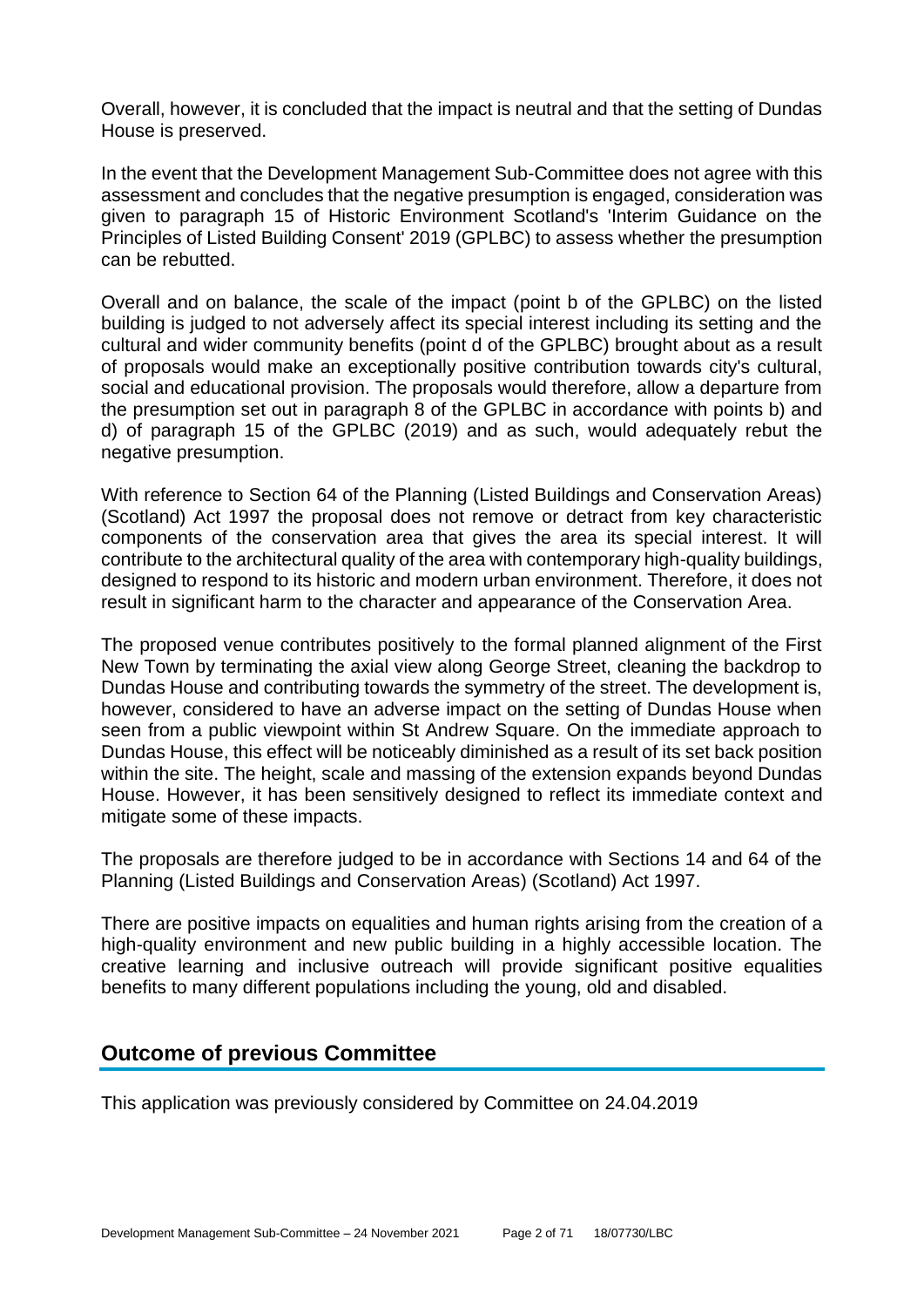## **Links**

| <b>Policies and guidance for</b> | HEPS, HES, HESCAC, HESBND, HESCON,       |
|----------------------------------|------------------------------------------|
| this application                 | HESEXF, HESEXT, HESEXW, HESINT, HESSET,  |
|                                  | HESWIN, LPC, LEN03, LEN04, LEN06, LEN01, |
|                                  | CRPWHS, NSG, CRPNEW, NSLBCA, NSGD02,     |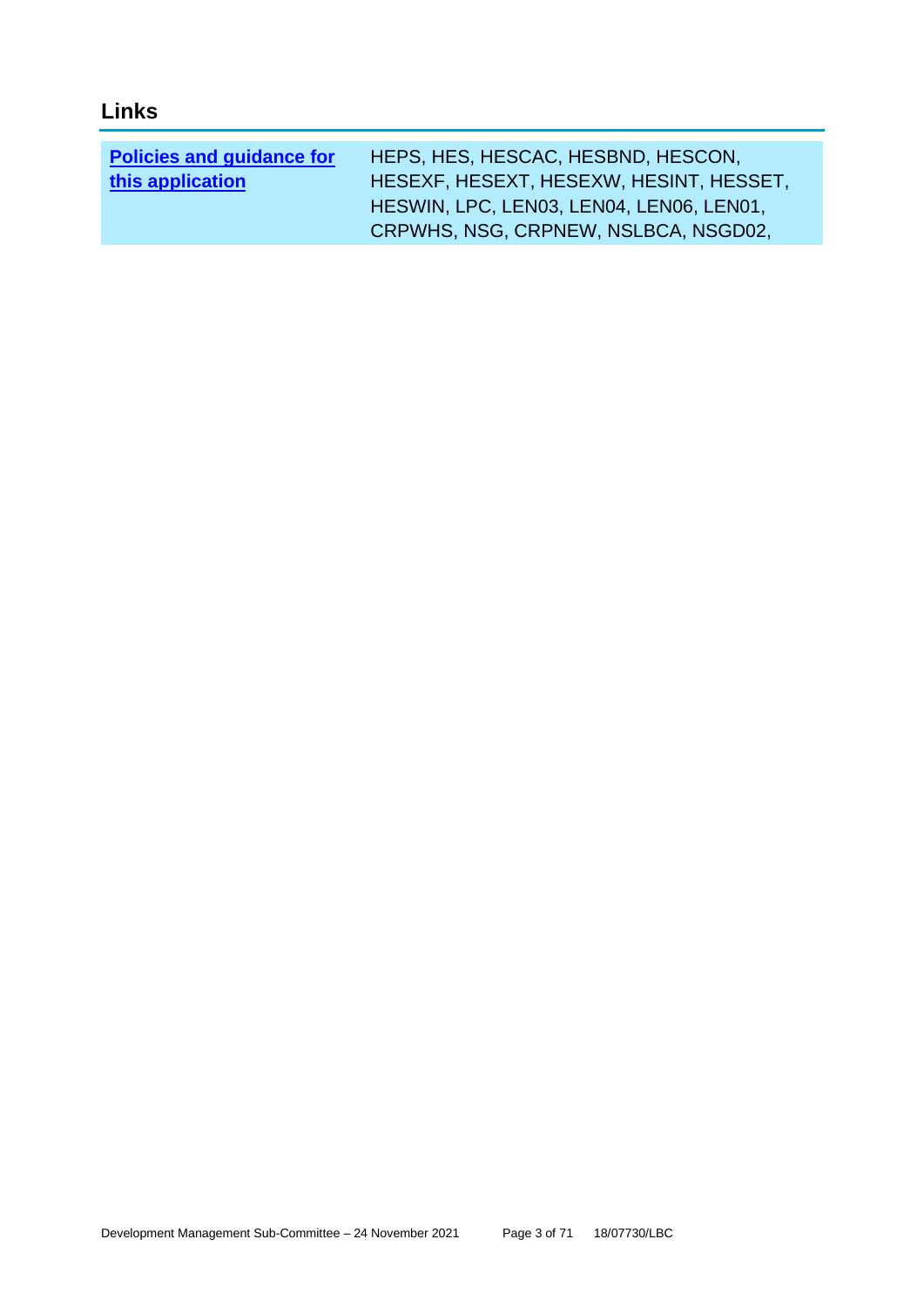# **Application for Listed Building Consent 18/07730/LBC at 35 - 36 St Andrew Square, Edinburgh, EH2 2AD. Proposed demolitions, alterations, remodelling and erection of extension to the listed building.**

## **Recommendations**

**1.1** It is recommended that this application be Granted subject to the details below.

## **Background**

## **2.1 Site description**

The application site lies within the city centre and covers an area of 0.77ha. It is located to the east of St Andrew Square, south of Multrees Walk and west of the residential tenements at St James Square and the new Edinburgh St James development beyond. New Register House and General Register House are located to the south. The Royal Bank of Scotland (RBS) branch, registered office and existing car park are currently located on the site. Existing access to the site is from St Andrew Square through Dundas House forecourt or from Register Place, to the south of the site. Elder Street to the east of the site comes to an end at a wall along the boundary of the site.

The site comprises Dundas House, a Category A listed building and its 1960's office extension and associated car park to the rear (Listed Building Reference: LB29705). In addition, the rear garden and associated boundary walls of the Category A listed 35 St Andrew Square (Listed Building Reference: LB29704) are located on the site along with the Category A listed Monument to John 4th Earl of Hopetoun in the forecourt of Dundas House (Listed Building Reference: LB27862). There are several other listed buildings and monuments in proximity to the site.

Dundas House is highly significant as one of the first and grandest town houses in the First New Town. It comprises a freestanding symmetrical villa, in a set-back position on St Andrew Square in an axial position to George Street, behind a front forecourt and oval carriage drive, giving the impression of a country mansion. It originally had extensive rear garden grounds, an open skyline, and wider landscape setting behind, although this was disturbed by the building of St James Square shortly afterwards. The original villa was built with a separate single storey kitchen block linked via a colonnaded screen wall/passage and a freestanding two-storey stable block and court to the south and south east.

Dundas House was built contrary to James Craig's plan for the first New Town, which intended a landmark church (St Andrew's Church) to terminate the eastern axial view along George Street, corresponding to an equivalent landmark church (St George's Church) at Charlotte Square, on the western axial view.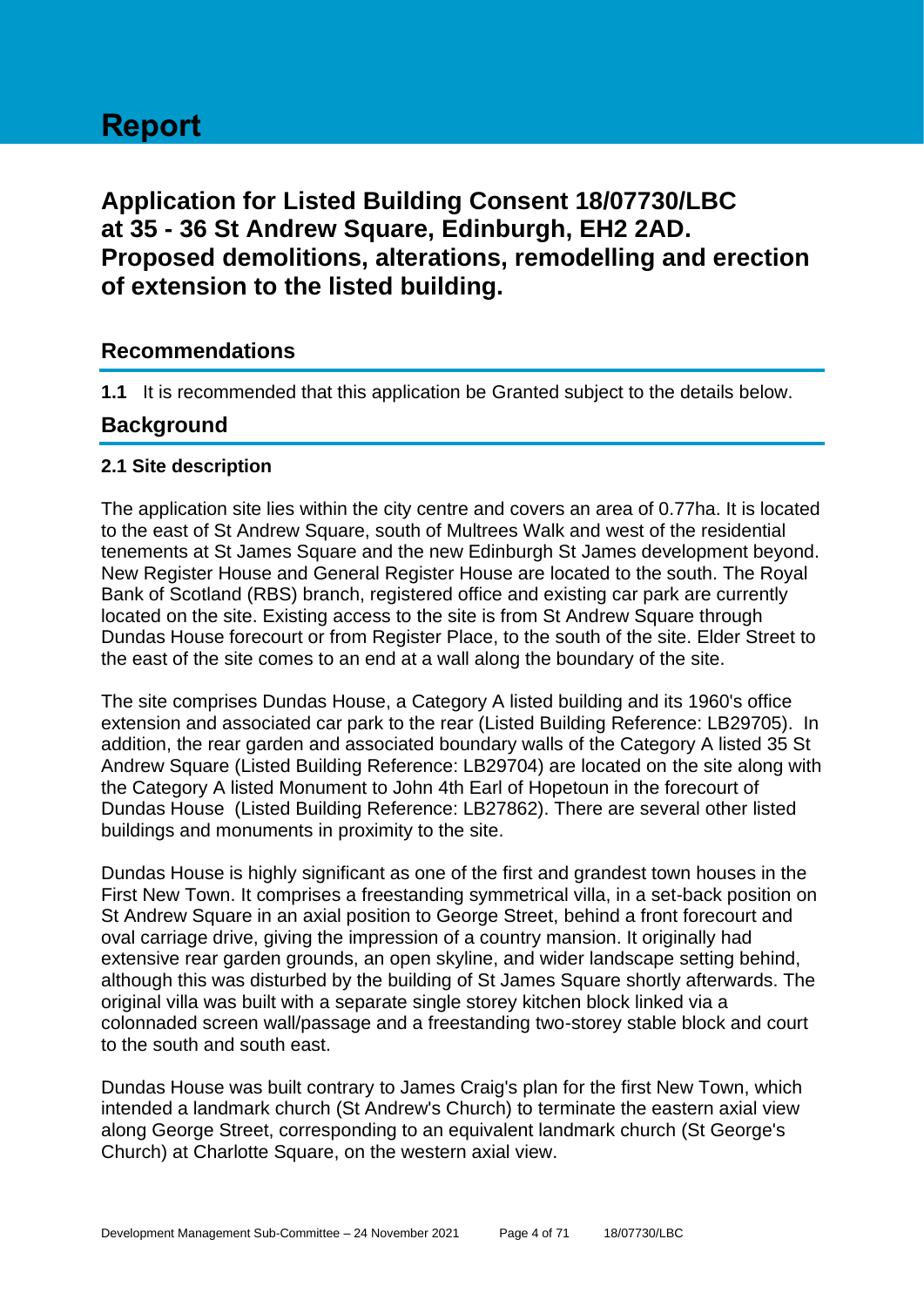Nevertheless, Dundas House is established as an outstanding neo-classical centrepiece, which, together with the two framing front pavilions at 35 and 37 St Andrew Square, (the latter designed to be symmetrical with the earlier No.35), remains one of the few surviving original architectural compositions on the square.

Originally built as a residence for Lord Dundas, the building has been in institutional use since 1787 and has been remodelled and extended on a number of occasions including the addition of a front porch; library and banking house extending eastwards from the position of the former kitchen block between 1835 and 1850; and most notably, by the 1858 Peddie and Kinnear designed domed banking hall in 1858. Further extensions, also by Peddie and Kinnear, included a two-storey south wing and a small single storey extension to the north west corner of the banking hall which were added in 1875. During the late 1950s and early 1960s, infill development and extensions by architects Gratton and McLean were undertaken to the south of the banking hall. These comprised the addition of a mansard roof to the former library and bank house building and a two-storey infill block between this and the banking hall. In 1965, a large four to five storey flat roofed computer block linked to the former library and bank house was built to the rear of the banking hall.

This application site is located within the New Town Conservation Area.

## **2.2 Site History**

There is significant history relating to 35-36 St Andrew Square, for minor works that included signage; flagpoles; disabled access ramps; satellite dish and metal shutter. The applications below are for more substantive works:

- − October 2005 Works to listed building including construction of covered link building within the existing external basement area, erection of a traditionally finished outbuilding to house goods lift and refuse bins, reinstatement of original astragal configuration to window openings to south elevation, erection of external escape stairs to rear, and landscaping of existing car park area on bunker roof (all as amended) (application reference numbers: 05/02086/FUL and 05/02086/LBC) - Granted and constructed.
- − January 2015 Internal and external alterations including installation of new ATM, ATM surround and associated signage, advertisement signage, doors, lighting, new entrance lobby, new automation, removal of existing counters and replacement with new banking hall layout, as well as proposed painting and new flooring and other associated works (as amended) (application reference number: 14/04727/LBC) - Granted and constructed.
- − May 2019 Erection of music and performing arts venue with licensed café/restaurant and bar facilities, and related arrangements for infrastructure, demolitions, and other works (application reference number: 18/04657/FUL). This decision was the subject of a judicial review. The parties engaged in a process of mediation and agreement was reached on how to address the matters at dispute. On the basis of this agreement, the Court was invited to reduce the decisions of the council and to return the applications back to the council for further consideration and determination. This remains live and is awaiting determination.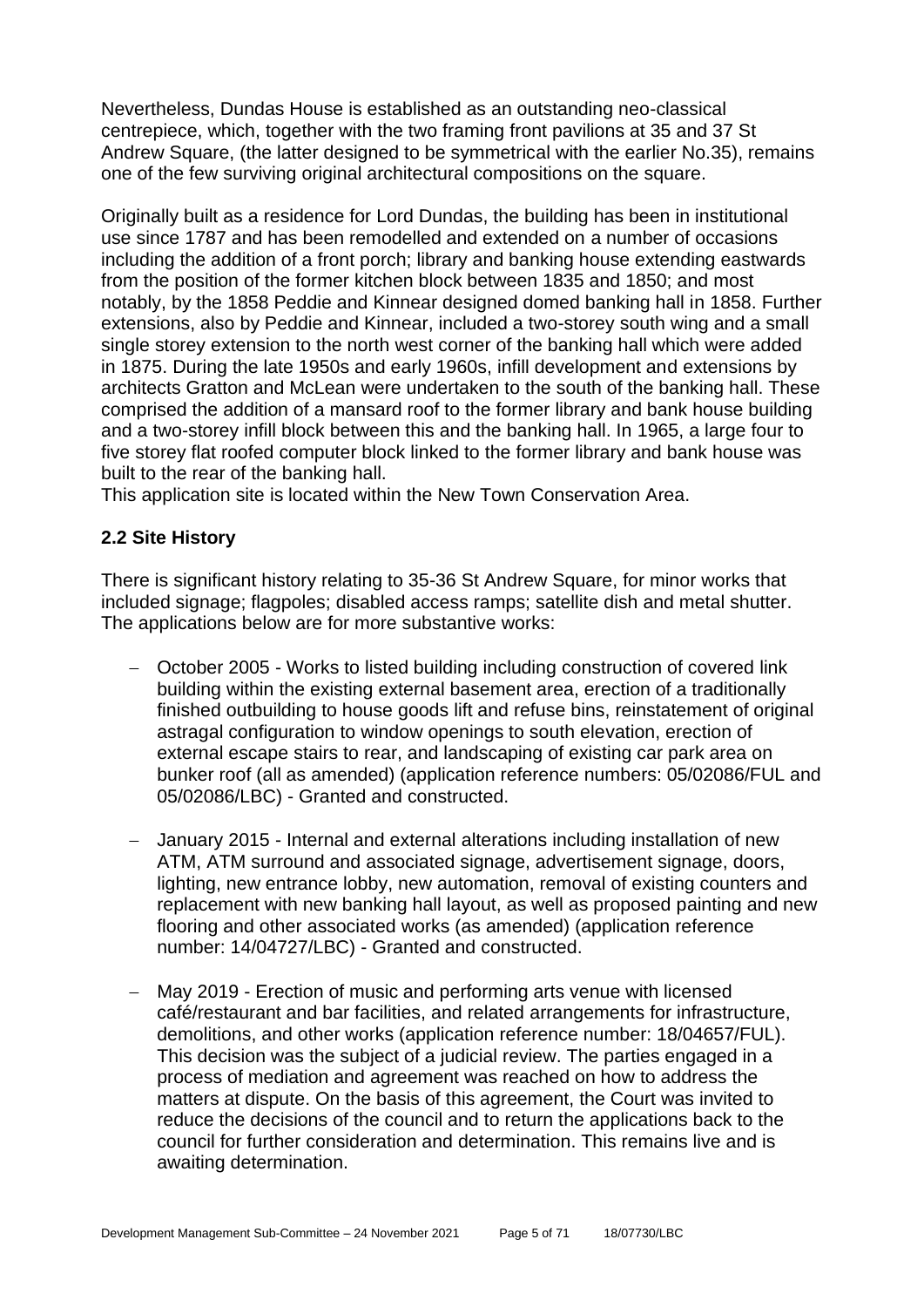- − May 2019 demolition of boundary wall, modern basement kitchen, rear extension, and outbuilding within existing rear garden; regrading of land, erection of new boundary features and public realm (application reference number: 18/07127/LBC). This decision was the subject of a judicial review. The parties engaged in a process of mediation and agreement was reached on how to address the matters at dispute. On the basis of this agreement, the Court was invited to reduce the decisions of the council and to return the applications back to the council for further consideration and determination. This remains live and is awaiting determination.
- − July 2019 Applications submitted by TH Real Estate for the alterations to rear boundary wall to Elder Street to form vehicular access, use of part existing car park as construction site lay down area and other ancillary works for temporary period (application reference numbers: 18/01052/FUL and 18/01053/LBC) withdrawn
- − September 2019 minor alterations to existing internal layout of main building. Removal of modern kitchen in single storey rear basement extension to form new music library (application reference number: 19/02941/LBC)
- − June 2020- Application for site boundary (rear wall) part demolition to allow site access to Elder Street, as part of future plans for IMPACT Dunard Centre Concert Hall (as amended) (application reference number: 20/01010/LBC)
- − June 2020- Application for site boundary (rear wall) part demolition to allow site access to Elder Street, as part of future plans for IMPACT Dunard Centre Concert Hall (as amended) (application reference number: 20/01012/FUL)
- − September 2020 application to amend previous Listed Building Consent by adding 2 no. additional stone piers to wall for structural support (application reference number: 20/03355/LBC)

## **Main report**

#### **3.1 Description of the Proposal**

In May 2019, The City of Edinburgh Council granted planning permission and listed building consent for this application (scheme two). These decisions were then the subject of a judicial review. The parties engaged in a process of mediation and agreement was reached on how to address the matters at dispute. On the basis of this agreement, the Court was invited to reduce the decisions of the Council and to return the applications back to the Council for further consideration and determination. All three applications (application reference numbers: 18/04657/FUL, 18/07730/LBC and 18/07127/LBC), therefore, remain live.

As a consequence of the mediation process, the applicant has varied the design of the proposed development. Revised and updated drawings and plans, with full supporting documentation, were submitted to the council as Scheme Three.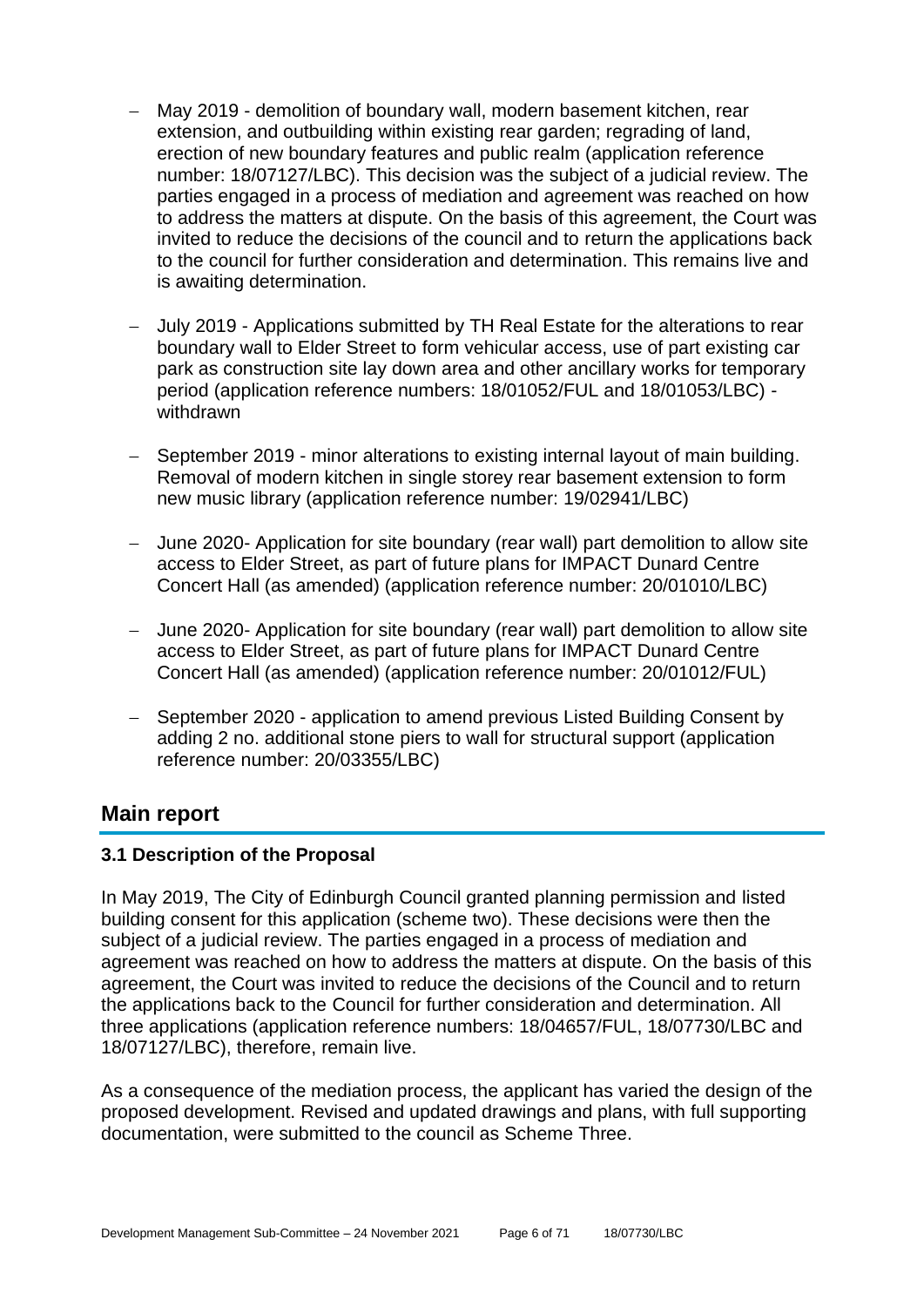For the avoidance of doubt, these plans and drawings and the supporting information supersede the previous design which was granted listed building consent but subsequently reduced by the Court.

The application proposes the removal of the 1960's extension located to the rear of Dundas House and the erection of a new extension to accommodate a music and performing arts venue and related infrastructure, access, servicing, and public realm/landscaping works. The retained structures will continue to operate as a bank. An occasional route through the bank to the new music venue will be provided. The application also includes alterations to the rear of number 35 St Andrew Square, including the demolition of the existing boundary wall, associated modern basement kitchen, small outbuilding and extension, to enable the regrading of land for public access. The removal of the wall currently dividing the existing car park from the hammerhead at Elder Street to the east of the site has already been implemented via planning application references 20/03355/LBC, 20/01010/LBC and 20/01012/FUL.

#### *Concert hall*

The building is divided into three main blocks/masses: The auditorium, The South Block (front of house & main entrance) and The North block (back of house). The accommodation is split over eight levels, with public access to Basement One to Level Three only.

The proposed gross floor area of the music venue building is 7,625 sq. m (reduced from the previous 11,347sq m) with a height of +92.520m AOD (previously +99.685 m AOD), and +89.97m AOD to the north and south volumes parapet (previously +96.685m AOD to the eaves of the Concert Hall). The height of the concert hall volume at the top is 6.26m higher than the ridge of Dundas House and 0.18m lower than the St James Square tenements.

The proposed venue is organised around the oval form of the concert hall volume sitting on axis with George Street. This volume contains the main concert hall with its stage platform. The main concert hall has 1,000 seats and can accommodate all types of music, performance, recording and conferences. The spatial implications of its required acoustic parameters dictate the length, width and height of the space which in turn directly informs the primary drum shaped body of the venue. Two lower, overlapping volumes house the venue's ancillary and public functions.

A foyer will provide access to the building from the south-east, providing an area that can accommodate an all-day cafe/bar and range of informal performances. A range of multi-purpose spaces are also provided for educational use, practice and meetings. The auditorium has been designed to have a flawless acoustic to attract both national and international performers. It is this world class acoustic criteria that has determined its overall height, scale and massing.

The application proposes to use grit blasted and honed concrete as the primary material. The application proposes new publicly accessible routes throughout the site, connecting St Andrew Square, Register Lanes and the Edinburgh St James development. The primary public route into the building is located towards the south east of the site split across two levels with an entrance on each level.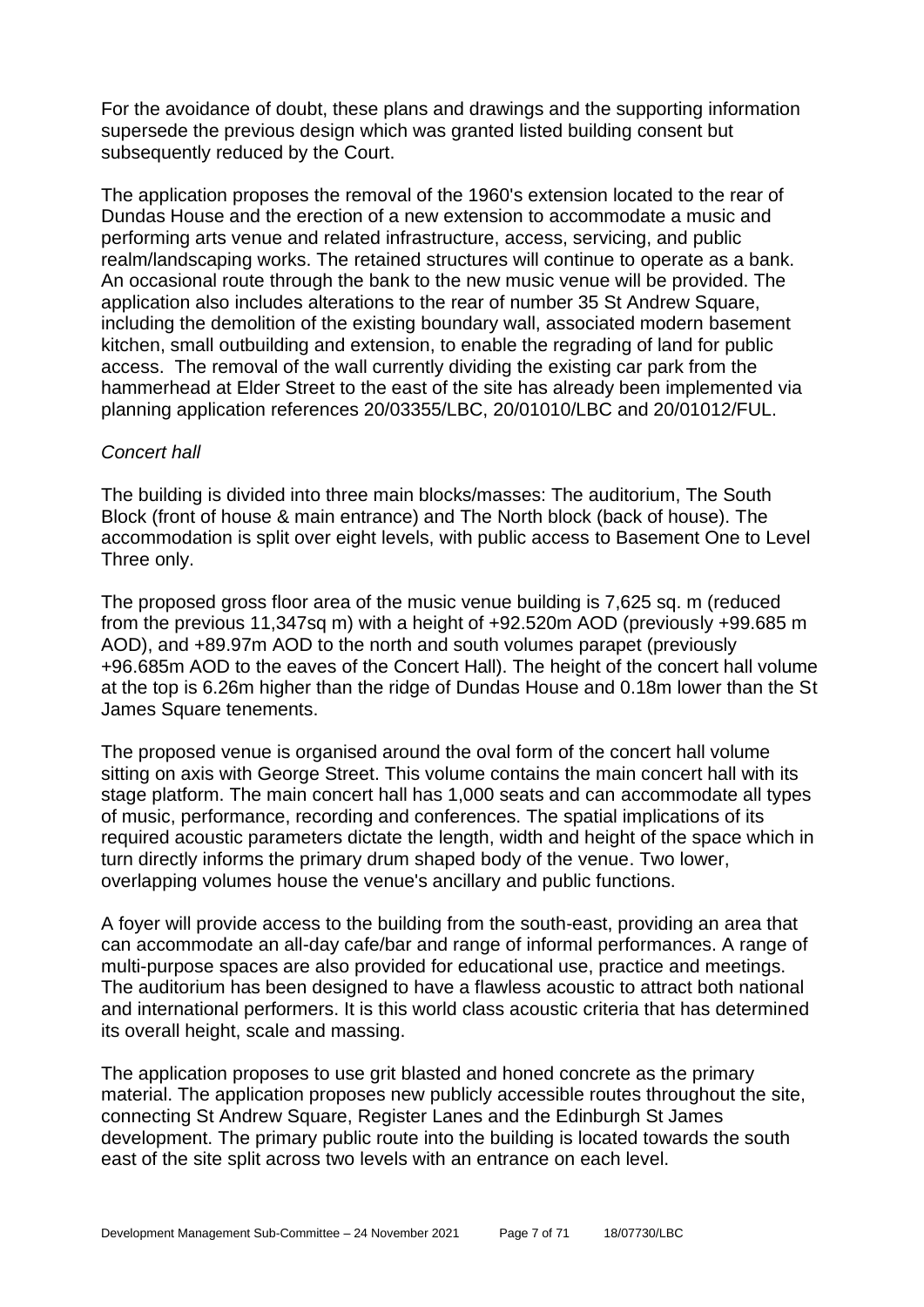Two additional but occasional public entrances address the western approach including the special access through the Dundas House banking hall. Vehicular access will be from St Andrews Square into a designated and integrated open loading bay, providing direct access to the stage. This will remain open to allow the public through when not in use.

## *External alterations to Dundas House*

Enabling works to the rear of Dundas House include the removal of 1958 rear entrance lobby on the rear (east) elevation of Dundas House with associated repairs and making good elevations. This will include masonry repairs and the infilling openings following the down taking of existing extensions where these have removed elements of original fabric. Alterations are proposed to some window profiles, including infilling some windows and exposing the lower section of the rear elevation within the new building.

The extension will be built over the existing light well to the basement and physically attaches to Dundas House via a soft non-structural connection across a 155 sqm blank portion of the rear (east) elevation of the banking hall. The new building steps back from the east facade of the south wing of Dundas House by approximately 0.75m, expressed through a series of metal panels set back from the concrete façade line allowing for the historic cornice and corbel details of the wing to remain undisturbed. Shared rainwater goods including a box gutter between the concert hall and banking hall is also proposed. A small lightwell courtyard has also been formed to the southwest corner in order to permit light into adjacent Dundas House accommodation.

## *Internal alterations to Dundas House*

Internally, the historic rear façade of the banking hall will be partially exposed within the ground floor foyer. The formation of a single connection from the new venue's foyer to the banking hall to provide direct access between the historic and new building is also proposed. This will incorporate a centrally aligned timber panelled double door with opaque windows and architraves to match the profile and detailing with those existing within the banking hall. Further minor reconfigurations and alterations to facilitate RBS's retained banking functions within the building include a replacement stair and communications room.

#### Scheme Three

A significant number of amendments have been brought forward following the mediation process and during the assessment of the proposals. The main changes relate to:

- − the gross internal floor area has reduced from 11.347m2 to 7,625m2;
- − the overall height of the hall volume has reduced from +99.685m AOD to +92.520m AOD at the parapet;
- − the height of the north and south volume parapets has reduced from +89.470m AOD to +88.970m AOD;
- − the main hall stage has moved down to ground floor level to enable a reduced height:
- − the hall has moved 1.54m further away from St James Square tenements;
- − the glazed colonnaded crown has been removed;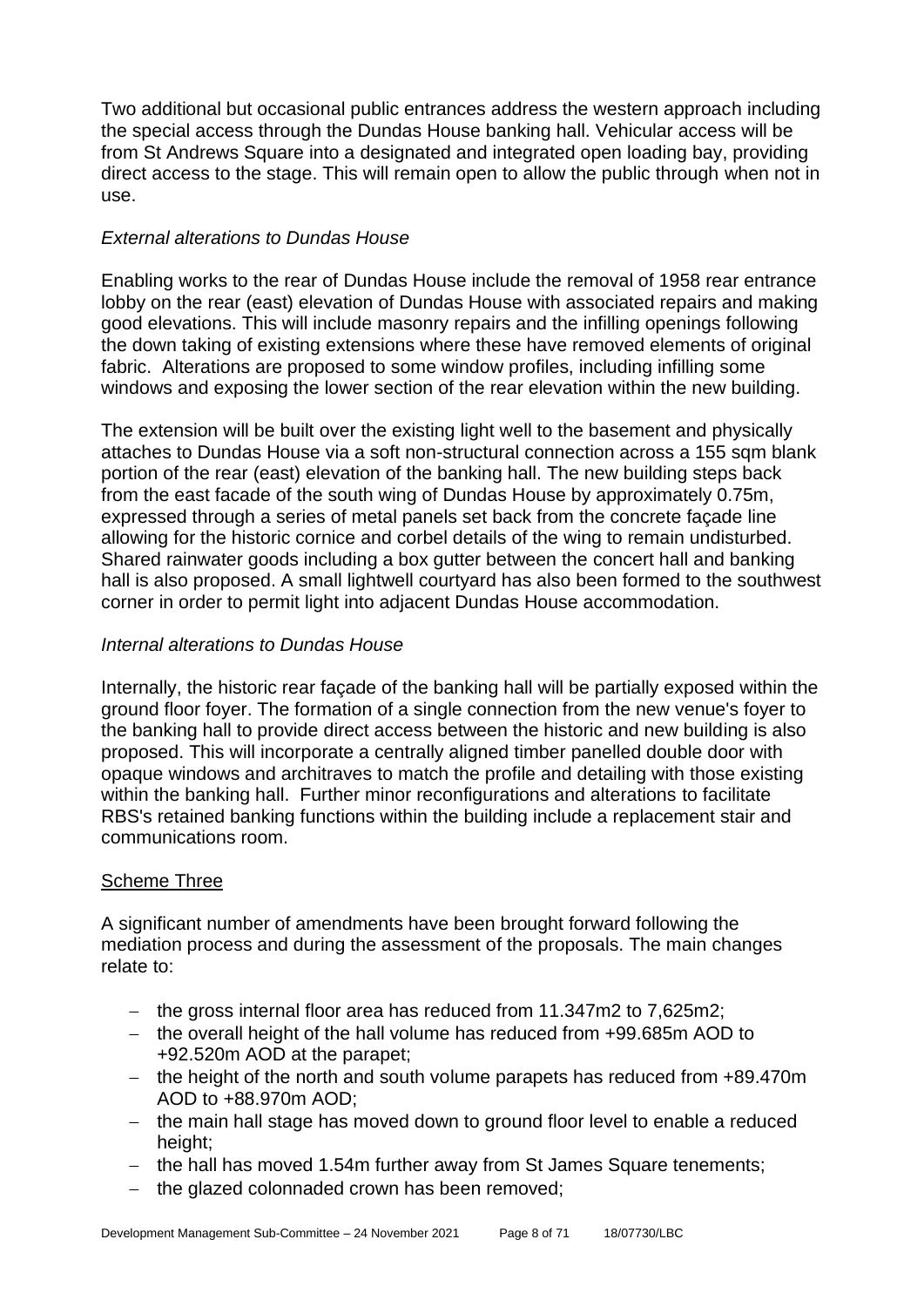- − the two external public roof terraces have been removed;
- − the majority of the venue's is opaque with selected window openings placed away from the adjacent residential buildings;
- − changes to the facade design
- − reconfiguration and relocation of the main public access points into the building;
- − servicing strategy from St Andrew Square;
- − Removal of the 200-seater studio space at basement level. To counter the loss of this, the hall has been designed to increase flexibility and optimise the ease of changeover between different uses and
- − redesign of the open sided loading dock.

The assessment of this application for listed building consent has been informed by the Heritage Statement submitted in support of the listed building consent application, and also other supporting information, including the Environmental Impact Assessment (EIA) and Integrated Impact Assessment (IIA) reports submitted as part of the associated detailed application for planning permission

The EIA Report submitted in association with the detailed application for planning permission scoped in three topic specific assessments: Cultural Heritage, Socio-Economics and Culture, and Townscape and Visual. An addendum to the EIA Report was submitted in February 2019 and August 2021. The EIA report including addendum is available for viewing under associated detailed application for planning permission (reference 18/04657/FUL) on the Planning and Building Standards Online Service.

#### Supporting information

The following documents were submitted in support of the application for listed building consent:

- − Contextual Report;
- − Design and Access Statement;
- − Planning Statement and
- − Heritage Statement

These documents can all be viewed on the Planning and Building Standards Online S

#### **3.2 Determining Issues**

Section 14 of the Planning (Listed Buildings and Conservation Areas) (Scotland) Act 1997 states - In considering whether to grant consent, special regard must be had to the desirability of preserving the building or its setting or any features of special architectural or historic interest which it possesses. For the purposes of this issue, preserve, in relation to the building, means preserve it either in its existing state or subject only to such alterations or extensions as can be carried out without serious detriment to its character.

Section 64 of the Planning (Listed Buildings and Conservation Areas) (Scotland) Act 1997 states - special attention shall be paid to the desirability of preserving or enhancing the character or appearance of the conservation area.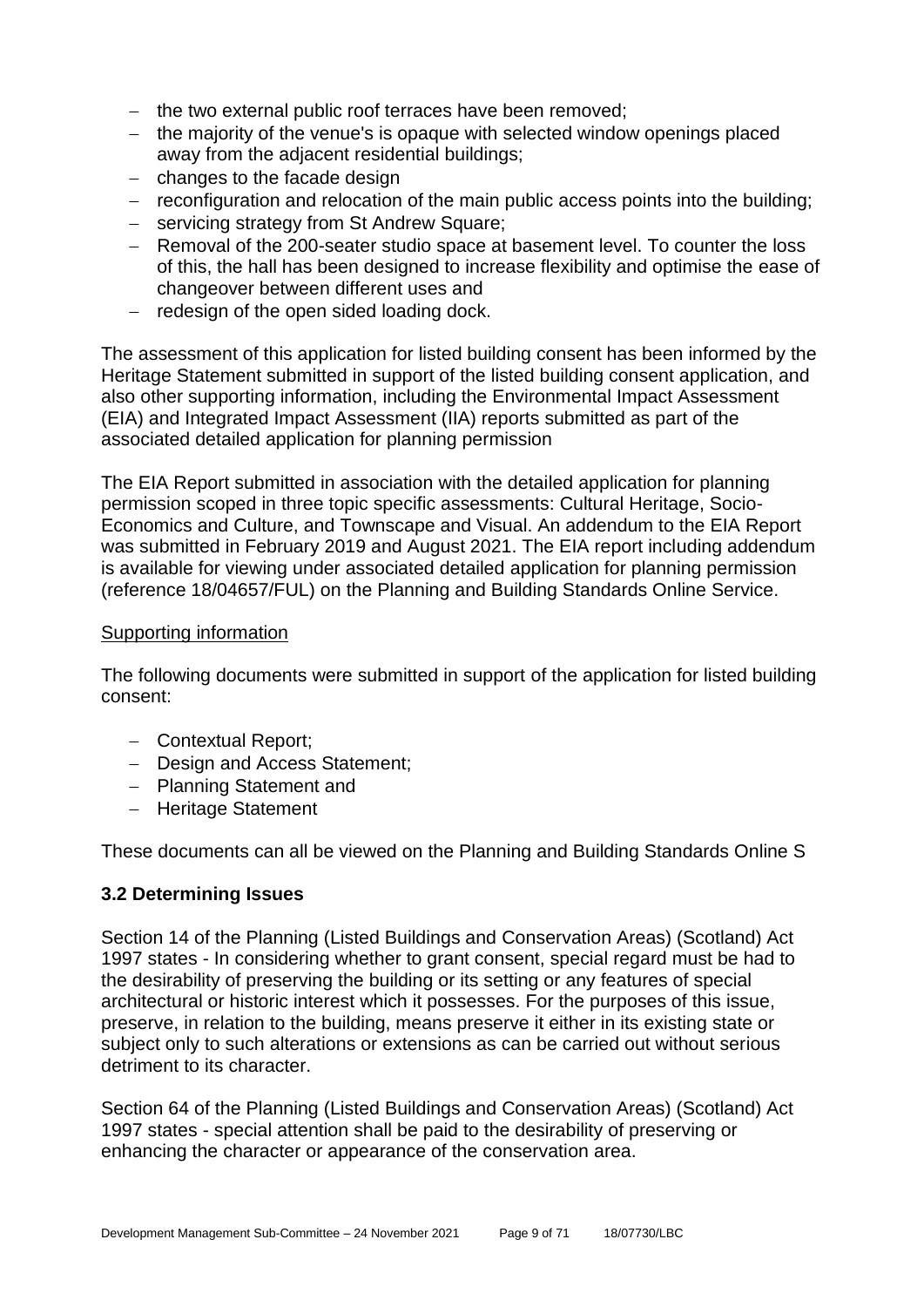The public sector equality duty under Section 149 of the Equality Act 2010 requires the Council, in the exercise of its functions (including determination of planning applications), to have due regard to the need to: -

- (a) eliminate discrimination, harassment, victimisation and any other conduct that is prohibited by or under this Act;
- (b) advance equality of opportunity between persons who share a relevant protected characteristic and persons who do not share it;
- (c) foster good relations between persons who share a relevant protected characteristic and persons who do not share it.

Age, disability, gender reassignment, marriage and civil partnership, pregnancy and maternity, race, religion or belief, sex and sexual orientation are the 9 protected characteristics.

In determining applications for Listed Building consent in a conservation area, it is principally the HES Policy and guidance that the proposals should be assessed against. The Development Plan is not a statutory test. However, the policies of the Local Development Plan (LDP) inform the assessment of the proposals and are a material consideration.

Having due regard to HES Policy and guidance, do the proposals:

- (a) harm a listed building or its setting?
- (b) conflict with the objective of preserving or enhancing the character or appearance of the conservation area?

If the proposals do comply with HES Policy and guidance, are there any compelling reasons (including but not limited to the public sector equality duty & development plan policies) for not approving them?

If the proposals do not comply with HES Policy and guidance, are there any compelling reasons (including but not limited to the public sector equality duty & development plan policies) for approving them?

## **3.3 Assessment**

To address these determining issues, the Committee needs to consider whether:

- a) The impact on the special architectural character or historic interest of the listed building including its setting is acceptable;
- b) The proposal will preserve the character and appearance of the New Town Conservation Area;
- c) Impacts on equalities and rights are acceptable and
- d) Public comments have been addressed.

Section 14(2) of the Planning (Listed Buildings and Conservation Areas) (Scotland) Act 1997 states:

*'In considering whether to grant listed building consent for any works, the planning authority or the Secretary of State, as the case may be, shall have special regard to the desirability of preserving the building or its setting or any features of special architectural or historic interest which it possesses'.*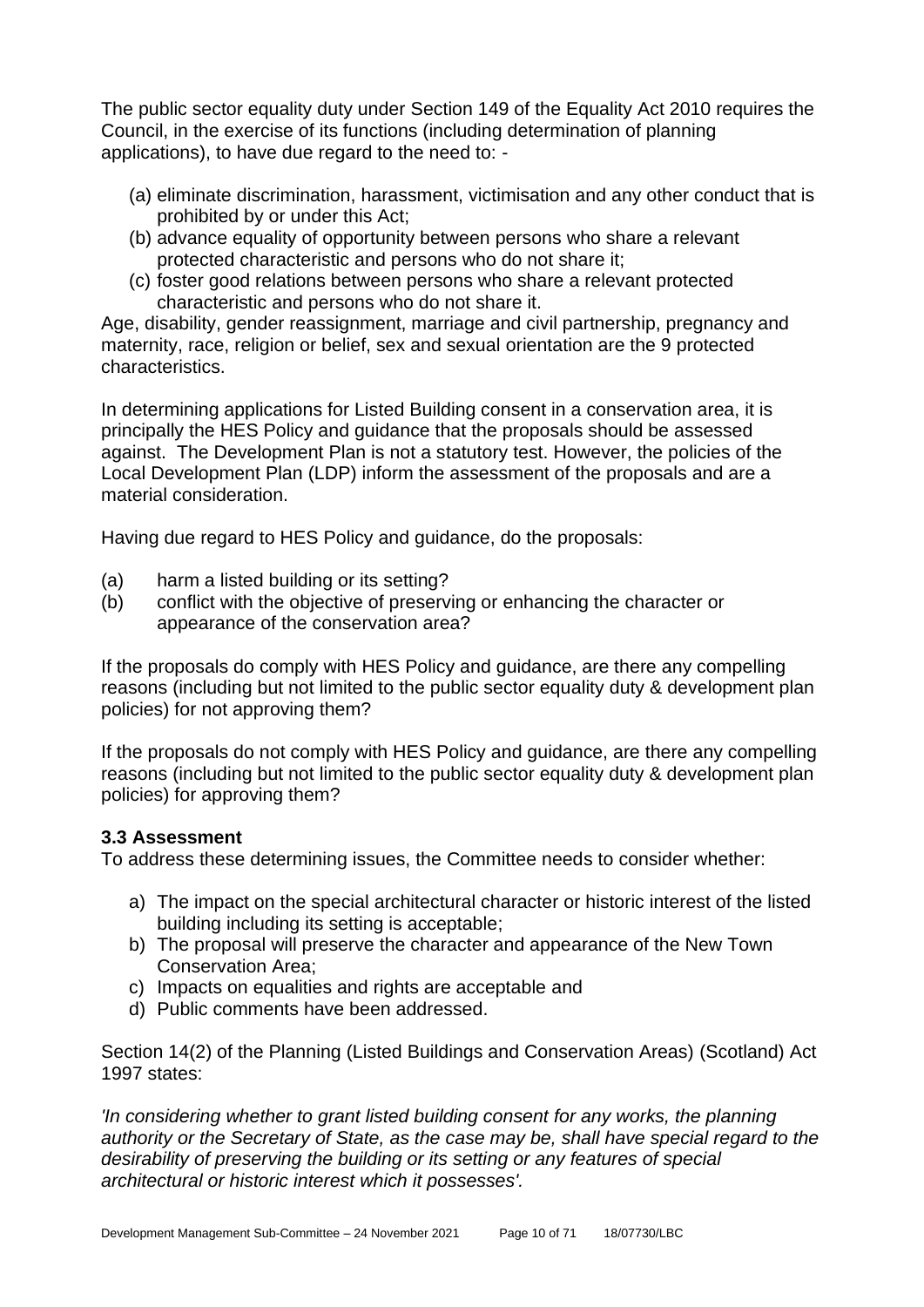The Historic Environment Policy for Scotland 2019 (HEPS) states:

*HEPS sets out a series of principles and policies for the recognition, care and sustainable management of the historic environment and encourages consistent, integrated management and decision-making to support positive outcomes for the people of Scotland.* By doing these things, *HEPS helps to deliver the vision and aims of 'Our Place in Time'. It takes into account principles that the UK and Scottish governments have agreed to in international charters and conventions on cultural heritage and landscape.*

The introductory paragraph in Historic Environment Scotland's (HES) 'Interim Guidance on the Principles of Listed Building Consent' 2019 (GPLBC) identifies:

*detailed guidance on the application of Historic Environment Policy for Scotland 2019 (HEPS) and sets out the principles HES recommends are followed in implementing the requirements of Scottish Planning Policy paragraphs 141 and 142. The GPLBC is a material consideration in the planning process and should be read alongside HEPS and the Managing Change Guidance Notes series.*

The assessment on character and setting of the listed building and character and appearance of the conservation area have been informed by the Heritage Statement submitted in support of the listed building consent application, and also other supporting information, including the Environmental Impact Assessment (EIA) and Integrated Impact Assessment (IIA) Reports, submitted as part of the associated detailed application for planning permission.

a) Impact on the special architectural character and historic interest of the listed building including its setting

#### **Method of assessment**

For the purposes of assessing the impact of the proposals on the special interest and setting of the listed building, a two stage approach is required:

Stage 1:

Consideration should firstly be given to the relevant HES Managing Change Guidance to enable the identification of the impact on the listed buildings special architectural character and historic interest of the listed building including its setting.

The relevant Managing Change Guidance applicable to this assessment is:

- a. Extensions
- b. Interiors
- c. Setting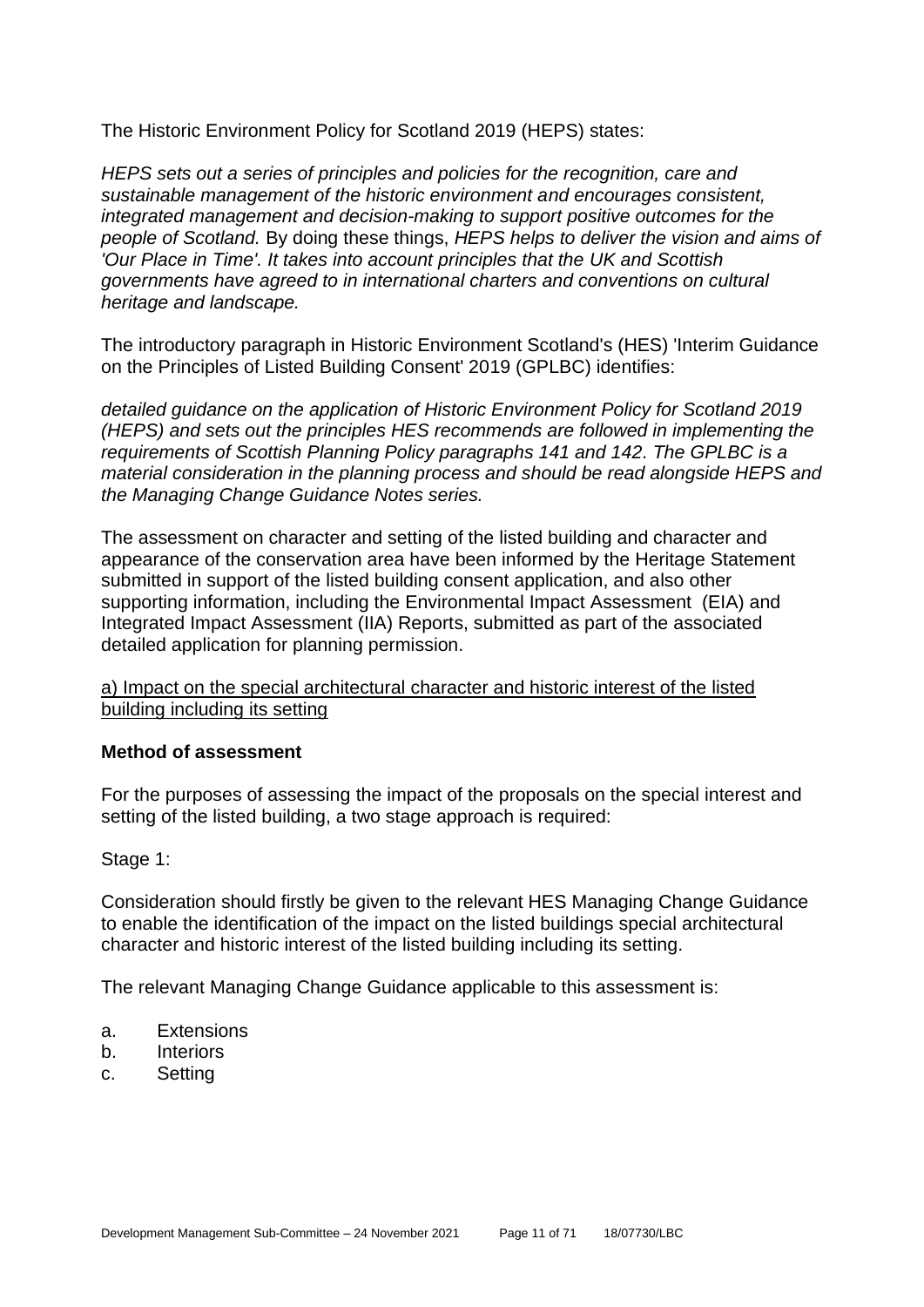Stage 2:

Should the impact on the buildings special interest, including its setting, be considered as adverse or significantly adverse, careful consideration must then be given to paragraph 15 of the GPLBC to assess the relative importance of the listed building; the scale of the impact on that special interest; other options which would ensure a continuing beneficial use for the listed building with less of an impact on its special interest; and whether there are significant benefits for economic growth or wider community which justify a departure from the presumption set out in paragraph 8 of GPLBC.

## **HES Managing Change in the Historic Environment - Extensions guidance**

HES Managing Change in the Historic Environment: Extension's guidance (2010) notes that key issues in extending a historic building require that they:

- *1) must protect the character and appearance of the building;*
- *2) should be subordinate in scale and form;*
- *3) should be located on a secondary elevation and*
- *4) must be designed in a high-quality manner using appropriate materials.*

*Furthermore, it is not expected that an extension, or extensions, will dominate a listed building either through scale, materials, location or height. The document notes that extensions should be sensitive and modestly scaled, skilfully sited, and should generally be lower and set-back behind the principal façade. Extensions that would 'unbalance a symmetrical elevation and threaten the original design concept should be avoided'.*

## **HES Managing Change 'Extensions' and 'Interiors' Guidance Key Issue 1 - 'Character and Appearance'**

#### *External alterations to Dundas House*

The proposed demolition works primarily involve the 1960's office block by Glasgow architects Gratton & McLean. This block does not contribute to the special architectural interest of Dundas House and its removal is therefore acceptable. However, it should be acknowledged that the existing extension is set-off the rear elevation of the listed building and is of a much smaller scale than the proposed concert hall. The 1960's office block is therefore relatively concealed from public views. The extension to form the proposed new concert hall is planned to directly connect with the rear facade of the banking hall, itself a mid-19th Century extension to the original Dundas House and is of a far greater scale, massing and height than the existing office block.

The covering of the light wells will alter a previously compromised feature given the extent of previous extensions and additions to the rear facade of the banking hall. Within the context of the wider proposals and the benefits the alterations will allow for enhanced public realm will help mitigate any negative impact on the building. Similarly, the proposed blocking up of windows on the rear of Dundas House, which would become part of the interior of the concert hall, is a minor alteration acceptable in the context of the wider proposals. Furthermore, careful consideration has been given in the design to the relationship and interface of the new building with Dundas House.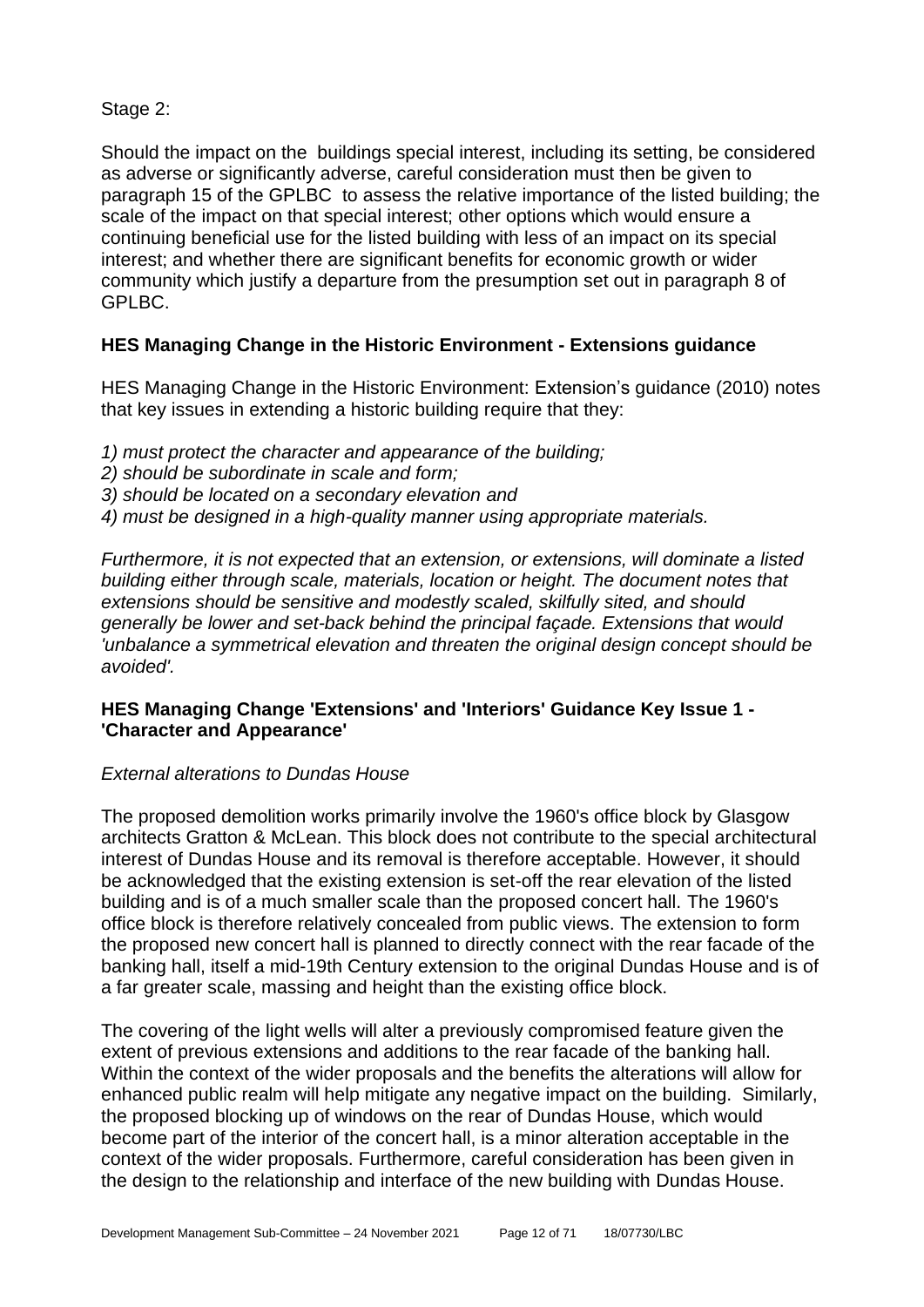The physical junction between the new structure and the old has been minimised, exposing the majority of the historic facade at ground floor level. The 155 sqm of the blank portion of the existing building to the rear of the banking hall abuts to the new building by a solid yet, non-structural connection. The new building steps back from the east facade of the south wing of Dundas House by approximately 0.75m, expressed through a series of metal panels set back from the concrete façade line. This allows for the historic cornice and corbel details of the wing to remain undisturbed.

Internally, the historic rear façade has also been partially exposed within the ground floor foyer. A single new opening is proposed to link the foyer with Dundas House. A small lightwell courtyard has also been formed to the southwest corner in order to permit light into adjacent Dundas House accommodation. This will not be publicly accessible for security purposes.

The majority of the remaining external alterations to main building are minor in nature and have no adverse impact on the building or any features of architectural or historic interest. The design, therefore, preserves the architectural integrity of Dundas House and the detailing of the interface will ensure all works to the historic building are reversible.

#### *Alterations to the curtilage of Dundas House*

The removal of the sections of shared boundary wall with 35 St Andrew Square is assessed in detail through the separate application for listed building consent for 35 St Andrew Square (application reference number: 18/07127/LBC). However, the shared boundary walls also, delineate the original curtilage of the historic feu to Dundas House. Whilst their removal will dilute the sense of place and historical understanding of the Dundas House undermining an important element of its special architectural character and historic interest, their removal will permit vehicular access into the site from the east of the site and improve the permeability of the concert halls site to pedestrians. A picked finish to the unified Whinstone setts used within the wider public realm proposals within the site help to subtly delineate and define the historic feus of both Dundas House and 35 St Andrew Square whilst also enabling a seamless surface for drainage, vehicle overrun and pedestrian movement.

#### *Internal alterations to Dundas House*

The proposed internal alterations include a new opening between the new concert hall and Dundas House. The opening is modest in scale, suitably detailed and would have no adverse impact on the building or any features of historic or architectural interest. The alteration would create a physical opening between Dundas House and the new concert hall and would allow access through the banking hall and into the new extension when deemed appropriate. The opening reinforces the axial nature of the wider proposals for the concert hall through the opening in allowing a route from the original Dundas House on axis with George Street, through the original villa, later banking hall and into the concert hall and comprises a very positive feature of the design. This opening is important to the scheme by facilitating a permanent connection between the concert hall with the banking hall of Dundas house to allow for further flexibility in the case of special events.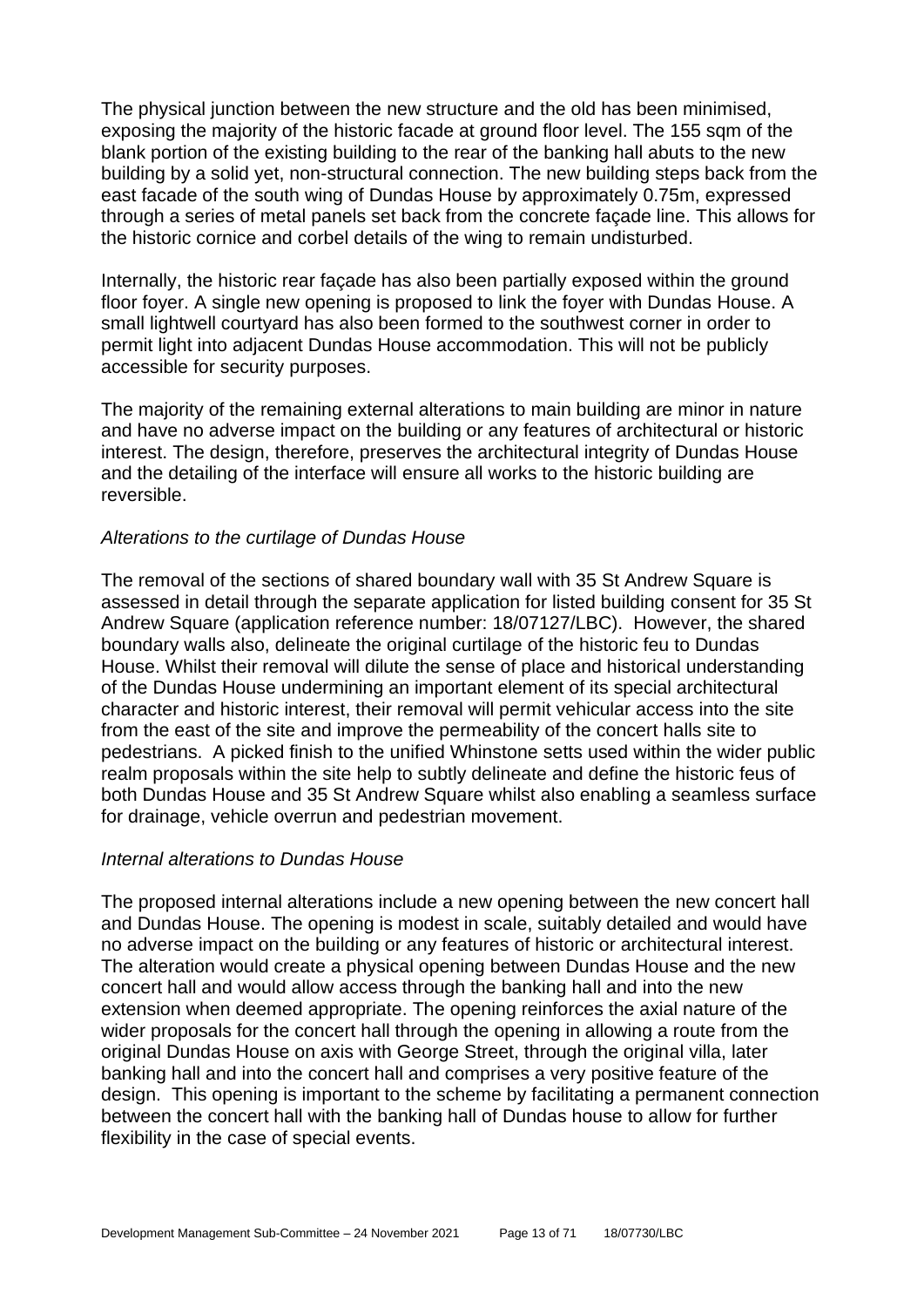The majority of the remaining internal alterations are minor in nature, taking place in secondary spaces of Dundas House and having no adverse impact on the building or any features of architectural or historic interest.

## **HES Managing Change 'Extensions' guidance Key Issue 2 - 'Scale, Massing and Form'**

The extension, to form the proposed new concert hall, is planned to directly connect with the rear facade of the banking hall, itself a mid-19th Century extension to the original Dundas House and is of a far greater scale, massing and height than the existing office block. From immediately outside the boundary railings, to the front of the listed building, the extension would not be visible above the roof line of Dundas House. The extension would protrude on either side of the building, but would not be visually prominent or impact on the building or its setting. Only as the viewer moves through St Andrew Square and along George Street does the extension become visible and visually dominant. These views clearly highlight that the scale, massing and form of the extension is not in keeping with HES guidance on extensions to listed buildings. Due to the scale, massing and form, and how the building is attached directly to the rear elevation of Dundas House, the proposed extension has an adverse impact on the character of the listed building including its setting.

The HES Managing Change guidance on 'Extensions' states that extensions *should be subordinate in scale and form*. The height and mass of the extension is significantly larger than the relatively modestly sized Dundas House and, regardless of visibility, would have an impact on the architectural composition of the listed building. While the building would read as a new building, not an extension, in long views, the integrity, composition and character of Dundas House would be compromised to some degree by attaching such a significant structure to the rear.

Due to the depth of Dundas House and the fact the building has a forecourt and is set back from the street edge, the extension is also set far back in the site. In addition, the architects have attempted to mitigate the height of the building through design. However, the Heritage Statement acknowledges that the building is *'the minimum possible whilst still enabling the provision of an auditorium that meets the acoustic and performance requirements of the brief'.* This requirement results in a building of significant size that would have an adverse impact on the integrity, composition and setting of the listed building by virtue of its scale, mass and form.

However, there are mitigating factors relating to the altered form and massing of the new building in scheme three that has sought to adopt a simpler, more cohesive backdrop to the rear of Dundas House, against which, its profile can still be read. The classical architectural composition including the subtle crown detailing and use of one contrasting material to the rear helps to create a uniform canvas against which Dundas House can be more clearly interpreted. The material qualities including its unified use on the new building helps propel Dundas House forward into views to allow the viewer to interpret it more clearly. Nevertheless, the new building has a impact on the setting of Dundas House when considered in isolation. However, against the baseline of St James development, the proposed building is beneficial to the understanding, appreciation and experience of Dundas House, in these longer views along George Street.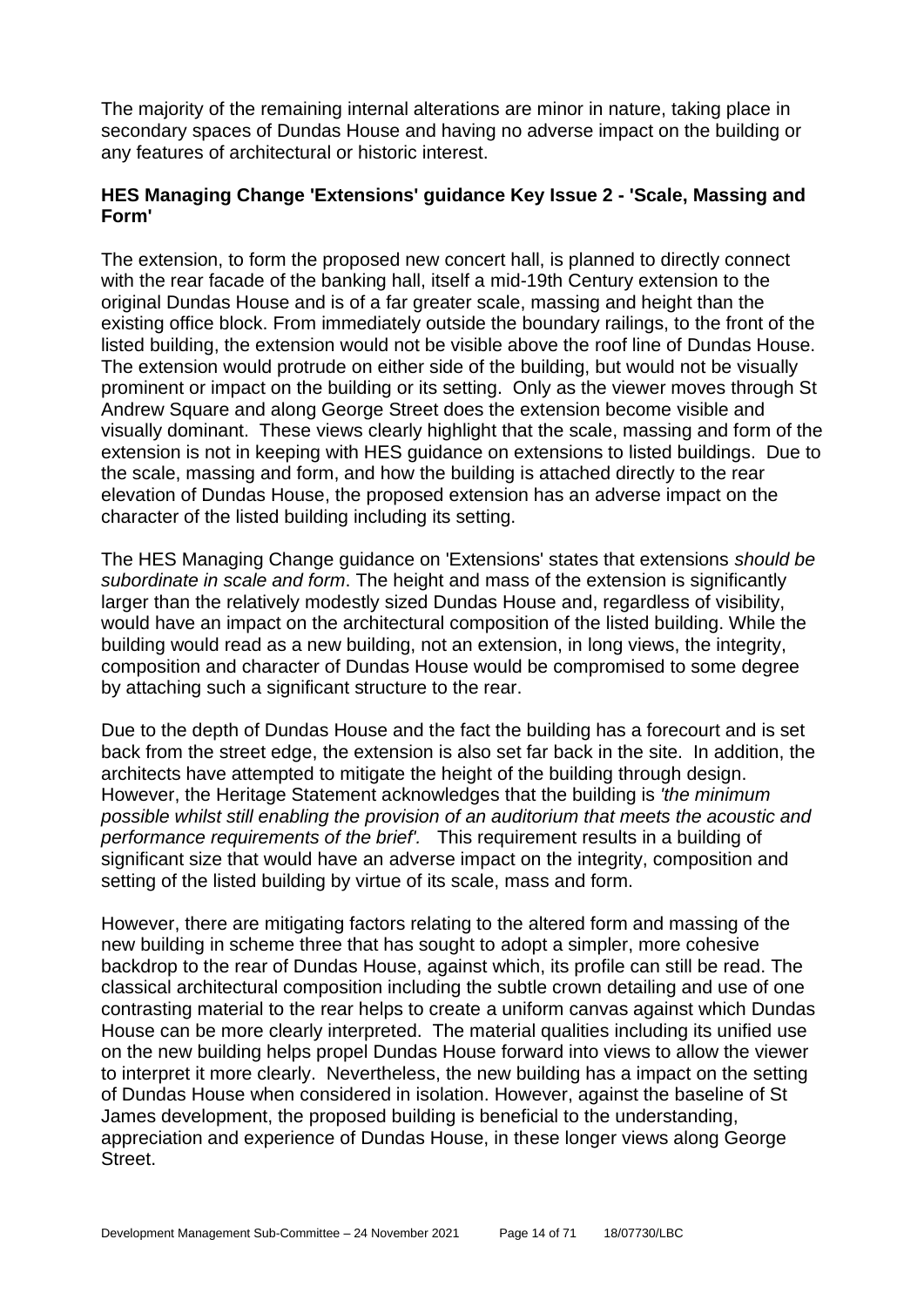While the composition is considered as a positive response to Dundas House, the scale of the new building is not subordinate.

#### **HES Managing Change 'Extensions' guidance Key Issue 3 - 'Position on the building'**

The extension, to form the proposed new concert hall, will directly connect with the plainly detailed rear facade of the banking hall, itself a mid-19th Century extension to the original Dundas House. Whilst the extension is located on a secondary elevation, it will impact on the principal elevation of Dundas House due to its scale.

#### **HES Managing Change 'Extensions' guidance Key Issue 4 - 'Design and Materials'**

The new building seeks to respond to Dundas House and the surrounding historic buildings with its proportions and materials representing a contemporary, high quality architectural response to the New Town character.

A contemporary façade is proposed that reflects and adapts to its sensitive context, whilst ensuring that it stands out as a modern public building. The façade design relates to and re-interprets the architecture of the First New Town in both its order and materiality. The ordered expression of a public realm base condition, body and crown, found on other neoclassical buildings in the surroundings, is reflected in the composition of the proposed building's massing.

The ordered expression of an aligned drum bound by a series of vertical pilasters relates to the proportions and symmetry of its setting, whilst the mineral quality, texture and tone of its precast concrete reflects the surface layering, articulation and variation in the colour and tones of the neighbouring stone buildings.

The drum and its ancillary volumes come to the ground with the topography of the site rising up across its surface. These repeated vertical pilasters dictate a rhythm, only ever breaking to offer generous entrances demarcated with projecting metal canopies. These canopies offer cover from the elements upon entry while lit signage acts as wayfinding. The external east-west passage below the northern volume of the venue doubles as a covered loading bay and as a public route through the site.

The vertical grit-blasted concrete fins are refined with chamfered edges that are honed to reveal a visually richer surface. Windows sit within the vertical bays around the perimeter of the public realm, offering glimpses into the ground floor areas and provide light into the building. Slot windows perforate the body of the drum at ground level giving further expression to the eastern public realm. The building touches the ground delicately, either meeting the stone ground plane with a carefully detailed flushed footing or sitting atop a perimeter bench along the south and west facades.

The central portion of the venue's facades are defined by the depth, relief and verticality across its surfaces. This composition embraces the verticality of neoclassical facades found throughout the New Town, reducing this language to its fundamental elements of depth and order. Due to acoustic sensitivity of the drum volume, windows are only afforded at its ground floor, making it a predominantly opaque volume.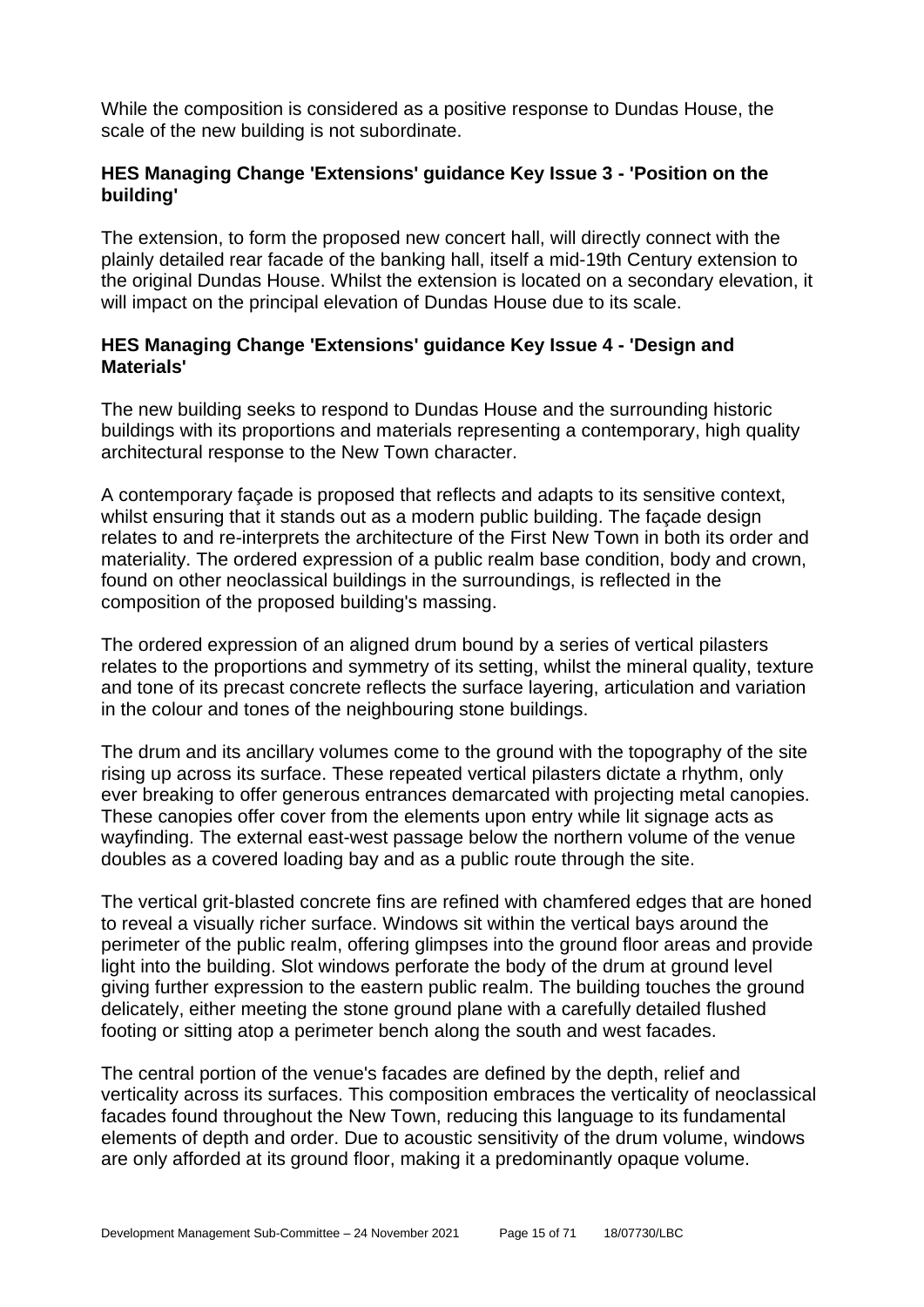The application of a continuous façade treatment to this central portion provides a consistently calm backdrop to Dundas House and its flanking pavilions.

Windows within the ancillary volumes are in keeping with the scale and proportion of existing openings around the site. Some are paired or consolidated to form larger groups of openings that balance their size within the extent of the solid façade and provide excellent light conditions to the interior spaces. The glazed elements of the façade from windows to revolving doors, are unified through a common metalwork language which is also picked up in the entrance canopies.

Whether solid or glazed, the regular rhythm of vertical pilasters provides visual continuity across the façade ensuring that the identity of the Dunard Centre is consistent from all approaches to the site.

A parapet detail adds refinement and definition, further unifying the volumes in a manner redolent of the surrounding neoclassical facades. The roofs of the north and south blocks comprise of a metal screen, allowing ventilation of roof plant accommodation while screening it from elevated viewing positions. The drum volume is finished in a pebbled stone ballast.

The expressive top of the building manifests itself as a refined yet subtle crown that announces the public nature of the building from every approach. The crown is formed through a deeper rebated panel that creates a band around the drum's entire perimeter. This band is then capped by an articulated cornice that curves and blends into each honed pilaster. In the evening, the crown will be gently washed with light forming a calm backdrop to the lit centrepiece of Dundas House.

The materials comprise of a series of precast, honed and grit blasted coloured concrete panels with concealed vertical joints to emphasise the vertical nature of the façade. Their top surface will be honed, removing a layer of the surface to reveal the aggregates within the material. The choice of precast coloured concrete is not only a contextual response but also provides a thick layer of acoustic mass that isolates the hall and prevents noise break out. The quality, porosity and detailing of the panels will enable the building to absorb and shed water evenly. Several factors have been integrated into the design to mitigate the risk of water staining.

As an extension to a Category A listed building, it is considered appropriate for the proposed material to be different and distinguishable from Dundas House. The use of honed and grit blasted concrete allows for a sculptural approach which is central to the overall design approach to create a solid robust building with a fineness of detail. The proposed use of high quality materials which complement the main building is positive and overall, the design of the development is based on a strong concept which draws upon Dundas House and the positive characteristics of the surrounding area.

#### *Conclusion - HES Managing Change Guidance on 'Extensions' and 'Interiors'*

The proposals will not diminish the special interest of Dundas House through the interventions proposed to its interiors or external building fabric and present an extension that's design is based on a strong concept which draws upon the positive characteristics of the existing composition and surrounding area.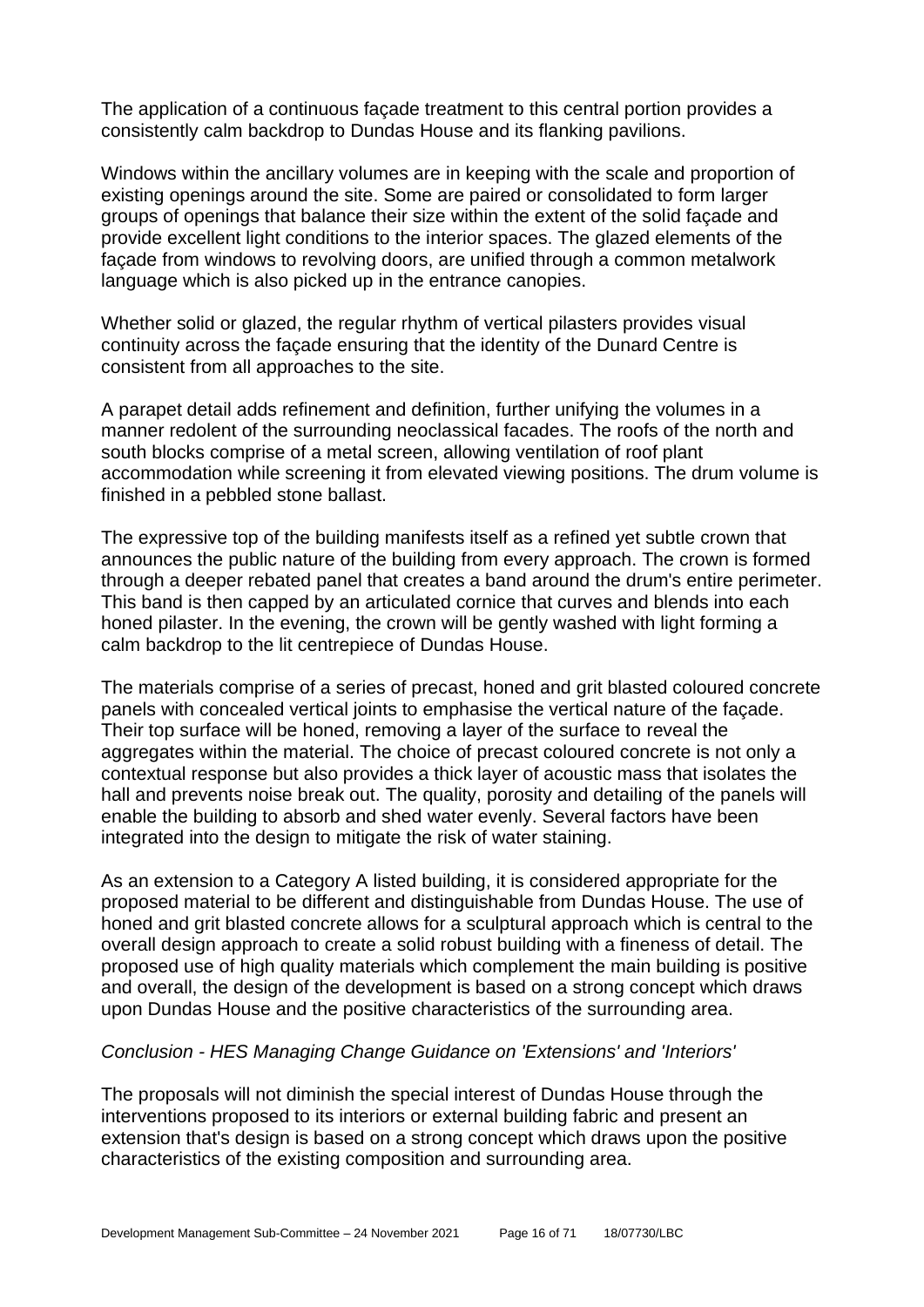Nevertheless, the proposed extension does not fully comply with the HES Managing Change guidance on 'Extensions' by virtue of its insubordinate scale failing to respect the architectural integrity, composition and setting of the listed building to the detriment of its special architectural character and historic interest.

However, the proposed design seeks to mitigate these negative impacts on its character by responding to the classical order of the New Town, with the proportions and materials representing a contemporary, high-quality architectural response. The central oval volume containing the concert hall reflects many of the significant cultural and civic buildings within and to the south east of the site. Furthermore, due to the depth of Dundas House and the fact that the building has a forecourt and is set back from the street edge by approximately 32m, the impacts are reduced in closer views.

Therefore, and on balance, the design preserves the architectural integrity of Dundas House and the detailing of the interface will ensure all works to the historic building are reversible

#### *Historic Environment Scotland consultation response*

Historic Environment Scotland (HES) do not object to these considerations in this or the corresponding planning application. HES is content that the proposed direct physical interventions would not unduly diminish the building's special architectural and historic interest, preserving the existing compositional relationship Dundas House has with the Square and its flanking pavilions. However, HES consider that the proposals would not conform to their Managing Change guidance on 'Extensions' to historic buildings. Nevertheless, due to the constrained urban site, HES consider the more significant impacts will be on the setting of the building.

It is considered appropriate to further consider the detailed impacts of the scale, massing and form of the proposals on the setting of Dundas House by examining the proposals within the context of HES Managing Change in the Historic Environment guidance on 'Setting'.

#### **HES Managing Change in the Historic Environment - Setting guidance**

Historic Environment Scotland's document 'Managing change in the Historic Environment - Setting' states.

*'Setting' is the way the surroundings of a historic asset or place contribute to how it is understood, appreciated and experienced.*

*The document states that where development is proposed it is important to:*

- − *Identify the historic assets that might be affected;*
- − *Define the setting of each historic asset and*
- − *Assess the impact of any new development on this.*

HES's Historic Environment Policy 1 'Policy on understanding and recognition' states *to understand a place's cultural significance, we have to understand the place itself. This involves thinking about its physical and material elements - how much of it has survived or how much of it has changed through time, as well as its wider context and setting.*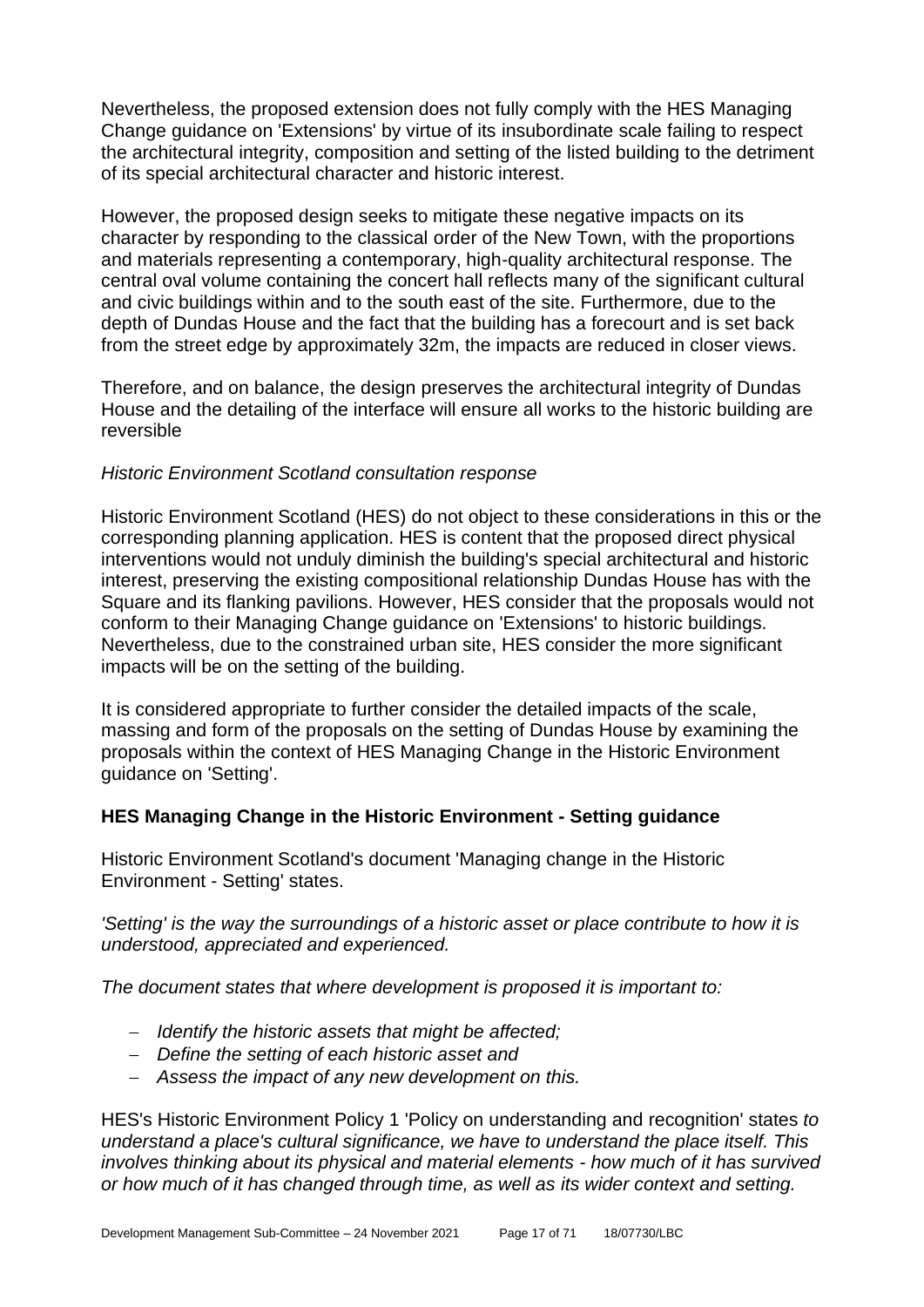The setting of a historic asset comprises our present understanding and appreciation of its current surroundings, and what (if anything) survives of its historic surroundings combined with subsequent historic changes.

#### **HES Managing Change 'Setting' guidance, point 1 - 'Identify the historic assets that might be affected'**

For the purposes of this listed building assessment, Dundas House is the historic asset most directly affected. However, the setting of Dundas House includes 35 and 37 St Andrew Square and therefore, the impacts on these buildings need to be taken into account when considering the setting of Dundas House.

## **HES Managing Change 'Setting' guidance, point 2 - 'Define the setting'**

The existing setting of Dundas House is much changed from when it was originally constructed. As one of the first buildings in the First New Town, it was set against the back drop of a significant garden area and countryside. The twinned flanking pavilion townhouses were built shortly after the main listed building creating the set piece along with the forecourt of Dundas House and clearly define its relationship to St Andrew Square on the principal George Street axis. The buildings now form part of a dense urban context as the square and surrounding built environment have been developed through time. The building sits on axis at the east end of George Street and St Andrew Square.

Of primary significance in the composition of the site is Dundas House, flanked by the two pavilion buildings, 35 and 37 St Andrew Square providing a unified and distinct architectural composition that is clearly legible on both site and plan. These buildings help frame Dundas House and add to the significance of the building and its setting.

This set-piece of Dundas House and its two flanking pavilion buildings can be appreciated in a range of axial views to and from Dundas House from St Andrew Square, including Cultural Heritage (CH) Viewpoint 3, 5 and 6, where the symmetry of Dundas House and its pavilions on the axis of the street can be observed. It is however acknowledged, that views of its surrounding urban context within St Andrew Square from along George Street have never been static. There are a number of taller structures both beside and to the rear of the building. These include buildings constructed during the 19th and 20th Centuries such as the Harvey Nichols department store; the demolished St James Centre; and its replacement which is nearing completion. The category 'A' listed tenement on St James Square can also be seen behind Dundas House in more distant views of the site. The early 19th Century category 'A' listed Melville Monument, sits directly in front of Dundas House within the centre of St Andrew Square as a key landmark in the east axial view. Given this urban context, Dundas House is not dominant in views along George Street.

Dundas House now comprises part of this very dense urban context as the square and surrounding built environment has been developed and further redeveloped through time. The present surroundings and baseline for the assessment of impact on setting is the Edinburgh St James Development, including the landmark hotel currently under construction.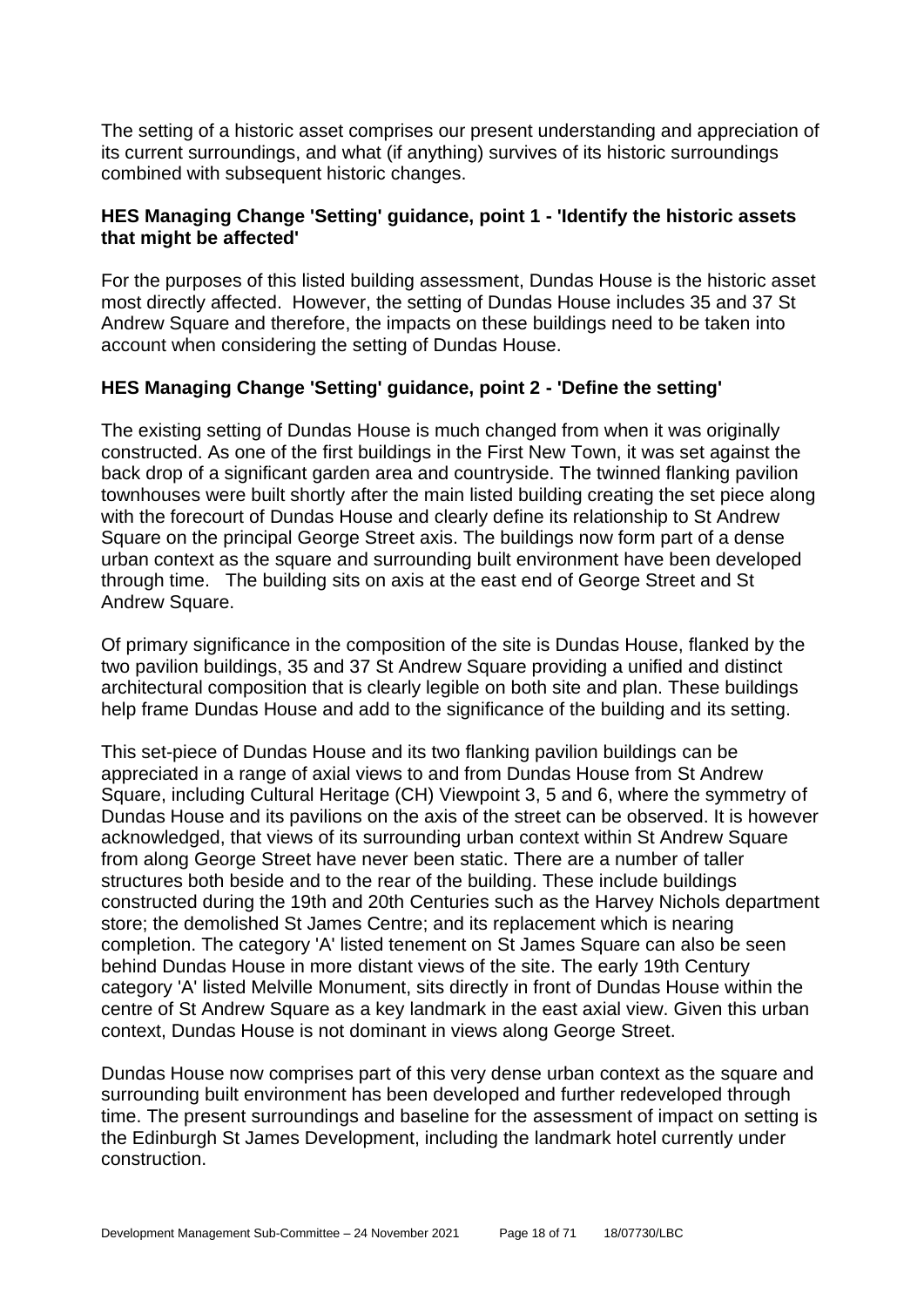The site is surrounded by larger buildings such as the twinned pavilion buildings with the adjoining Harvey Nichols and former Bank of Scotland building at 38-39 St Andrew Square to either side. The category 'A' listed tenement on St James Square can be seen behind Dundas House in more distant views of the site. All these buildings create a setting that, when viewed from distance, results in a lack of clarity to the category 'A' listed building and its flanking townhouses. The height of the buildings to the rear, result in Dundas House becoming lost within the dense urban environment.

#### **HES Managing Change 'Setting' Guidance, point 3 - 'Evaluate the potential impact of the proposed changes'**

The Design and Access Statement has been informed by the series of verified views included in the Cultural Heritage section of the EIA Report that explores how the setting of Dundas House exists against the baseline context and how the proposed concert hall would affect these views. The St James Quarter development undoubtedly has a significant impact on the setting of Dundas House and how the building is read in both long and more close up views.

#### *Impact on longer views*

The changing pattern of visibility and visual focal points that are experienced as a sequence when moving from west to east along George Street have been well considered. This gives rise to complex changes in how the proposal is perceived.

In the longer views down George Street from the junctions with Hanover Street (CH Viewpoint 9) and Frederick Street (CH Viewpoint 10), the new building would be seen as an additional layer in a wider context of higher buildings which form the backdrop to Dundas House, notably the new Edinburgh St James development and the rear of the tenement buildings on St James Square. All these buildings create a setting that, when viewed from a distance, results in a lack of clarity to Dundas House. This results in it becoming lost within the dense urban environment. In this regard, the addition of the proposed building would not significantly alter this element of Dundas House's setting.

The design of the scheme has sought to create a simpler, more cohesive, backdrop to Dundas House, against which its profile can still be read. The choice of materials complements the traditional stonework and roofing of Dundas House and other buildings in the New Town. The classical architectural language and use of a complimentary material in texture and colour to the rear creates a symmetrical canvas against which Dundas House once more becomes a clear feature appearing to project forward in these views.

Undoubtedly, the new building will have a significant impact on the setting of Dundas House when considered in isolation. However, against the baseline of the Edinburgh St James development and existing buildings, the proposed concert hall is beneficial to the understanding, appreciation and experience of Dundas House, in these longer views along George Street. In this regard, given the reduced height in scheme three, the setting of Dundas House would be integrated with the townscape in longer views, against the backdrop of St James Square and hotel development.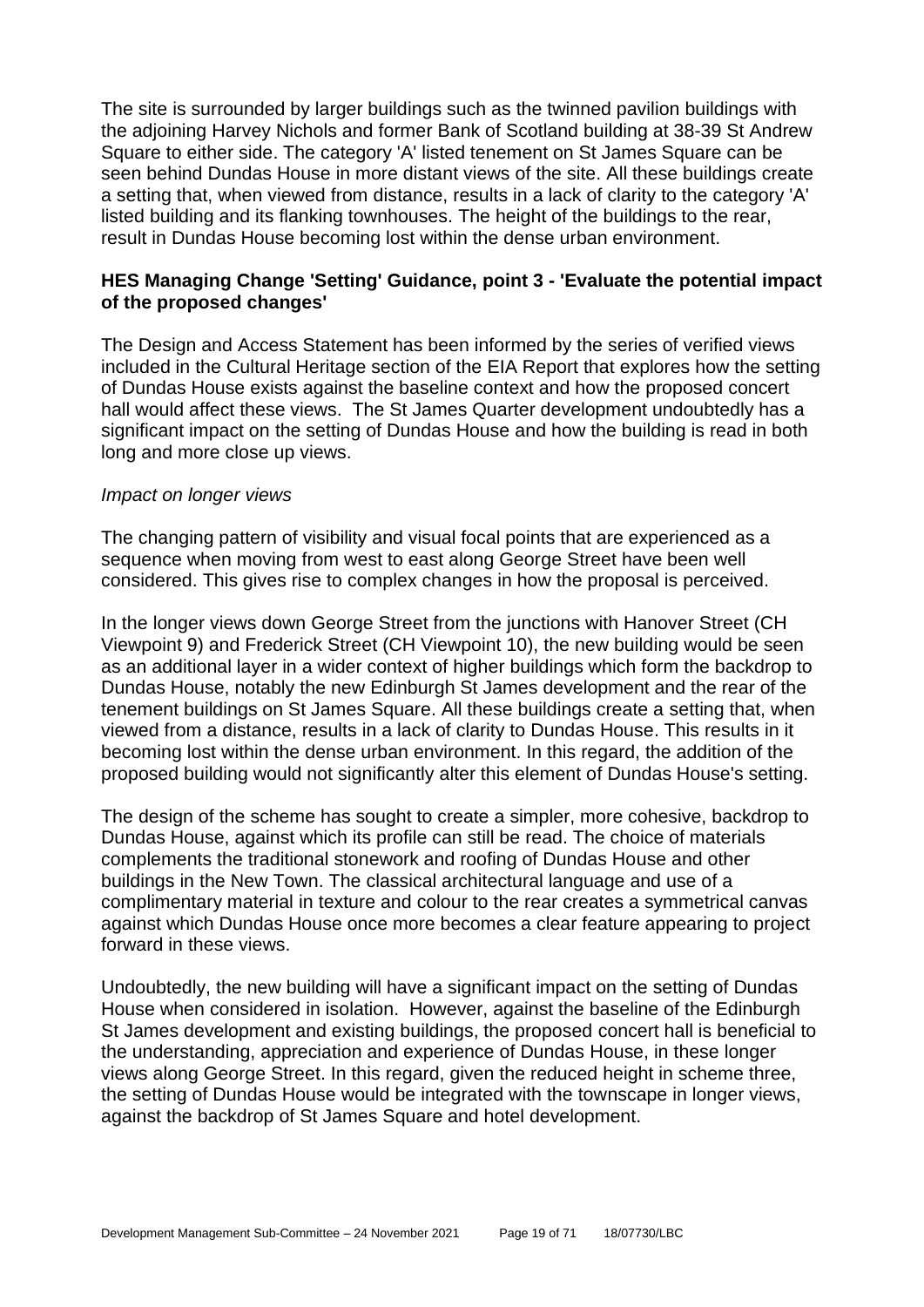#### *Impact on the pavilion townhouses*

Of great importance to the setting of Dundas House is its relationship with the two A listed flanking pavilion townhouses (number 35 and 37 St Andrew Square). Although the new building would not appear above Dundas House in CH Viewpoints 1-3, it does appear in the visual envelope to the sides and edges of Dundas House. Nevertheless, the symmetrical balance of the concert hall, its set back to the rear of the plot behind Dundas House and the responsive design to its Neo-Classical form and design of its neighbours would result in a visual change within the setting that would respond to and respect the building hierarchy of the group. In this regard, the new building does not affect the spatial arrangement of the building group. This has a beneficial effect, as concluded in the EIA Report.

However, from the inner path south (CH Viewpoint 6), the relationship between these buildings is affected by the new building. It is from this existing view that the roof profile of Dundas House can be seen more clearly against the skyline, rather than against the backdrop of higher buildings. The new building increases the solid mass, filling in some of this sky space, which currently creates a strong relationship between the three buildings and affords Dundas House a degree of prominence. The skyline behind Dundas House and some of the surviving qualities of the building, as a set-piece within a landscape, will be altered. However, the reduced height of the crown and plan depth of the banking hall, lessens this impact.

#### *Impact on the spatial relationship with Dundas House*

The existing immediate setting within the perimeter of the site is detrimental to the significance of the building and its overall architectural character and appearance. The former rear garden area has been gradually eroded through the 19th and early 20th centuries with subsequent bank developments until it was comprehensively redeveloped in the 1960s with the construction of the office block, lower ground parking, surface and decked car park and access ramps. In this regard, the original setting of Dundas House has already significantly changed. The proposed development and the new public realm will improve the experience of the main building and consequently improve its immediate setting. The forecourt and external spaces around the venue are proposed to be resurfaced with Scottish Whinstone, replacing the asphalt to circulation and car parking spaces, with a high-quality and robust surface appropriate to its setting. The impacts of the new public realm on Dundas House are acceptable. Furthermore, due to a plan depth of about 24m of the existing banking hall, the new building will be separated from the original villa, reducing the impact on the principal elevation and forecourt to Dundas House.

#### *Conclusion - HES Managing Change guidance on 'Setting'*

The relationship of the new building with the setting of Dundas House is complex and will change depending on the point of reference and experience of the view. In views from the eastern and southern sides of St Andrew Square where the development will have a greater impact on its setting, the elevational design and form, including the setback and oval form, mitigates some of these.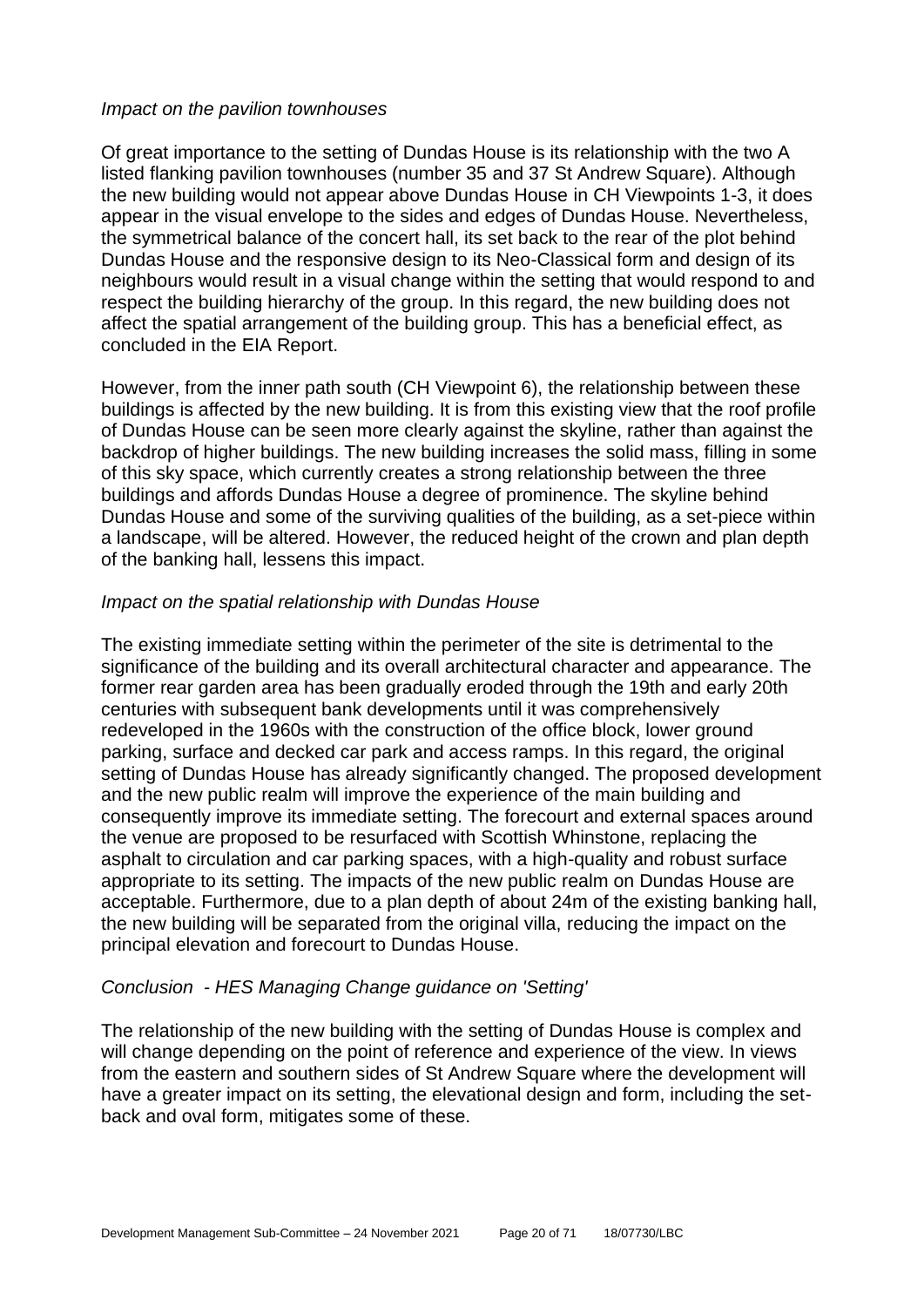The EIA Report states that the overall significance of the effect on Dundas House is negligible/minor beneficial. Whilst it is agreed that the impact on more distant views along George Street is beneficial, there is still a minor adverse impact on the setting of Dundas House from the south side of St Andrew Square. Overall, however, it is concluded that the impact is neutral and that the setting of Dundas House is preserved.

#### *Historic Environment Scotland consultation response*

Historic Environment Scotland (HES) do not object in this or the corresponding planning application. HES consider the setting of Dundas House would be integrated with the townscape in longer views, against the backdrop of the St James Square and hotel development. However, In closer views the new building will remain visible and, consider that there would be an adverse impact on the setting of Dundas House from views from the eastern side of St Andrew Square, with the development visible above the roofscape of Dundas House, losing some of the buildings current silhouette against the skyline. However, HES confirm that this adverse impact is much reduced from Scheme Two.

#### **Overall Stage 1 Assessment - HES Managing Change Guidance on 'Extensions', 'Interiors' and 'Setting**

The proposals will not diminish the special interest of Dundas House through the interventions proposed to its interiors or external building fabric. However, the proposed extension does not fully comply with the HES Managing Change guidance on 'Extensions' by virtue of its insubordinate scale failing to respect the architectural integrity, composition and setting of the listed building. The proposed design seeks to mitigate these negative impacts on its character by responding to the classical order of the New Town, with the proportions and materials representing a contemporary, highquality architectural response. The central oval volume containing the concert hall reflects many of the significant cultural and civic buildings within and to the south east of the site. Furthermore, due to the depth of Dundas House and the fact that the building has a forecourt and is set back from the street edge by approximately 32m, the impacts are reduced in closer views.

The relationship of the new building with the setting of Dundas House is complex and will change depending on the point of reference and experience of the view. In views from the eastern and southern sides of St Andrew Square where the development will have a greater impact on its setting, the elevational design and form, including the setback and oval form, mitigates some of these. The EIA Report states that the overall significance of the effect on Dundas House is negligible/minor beneficial. Whilst it is agreed that the impact on more distant views along George Street is beneficial, there is still a minor adverse impact on the setting of Dundas House from the south side of St Andrew Square. Overall, however, it is concluded that the impact is neutral and that the setting of Dundas House is preserved.

Therefore, it can be concluded that on balance, the design preserves the architectural integrity and setting of Dundas House.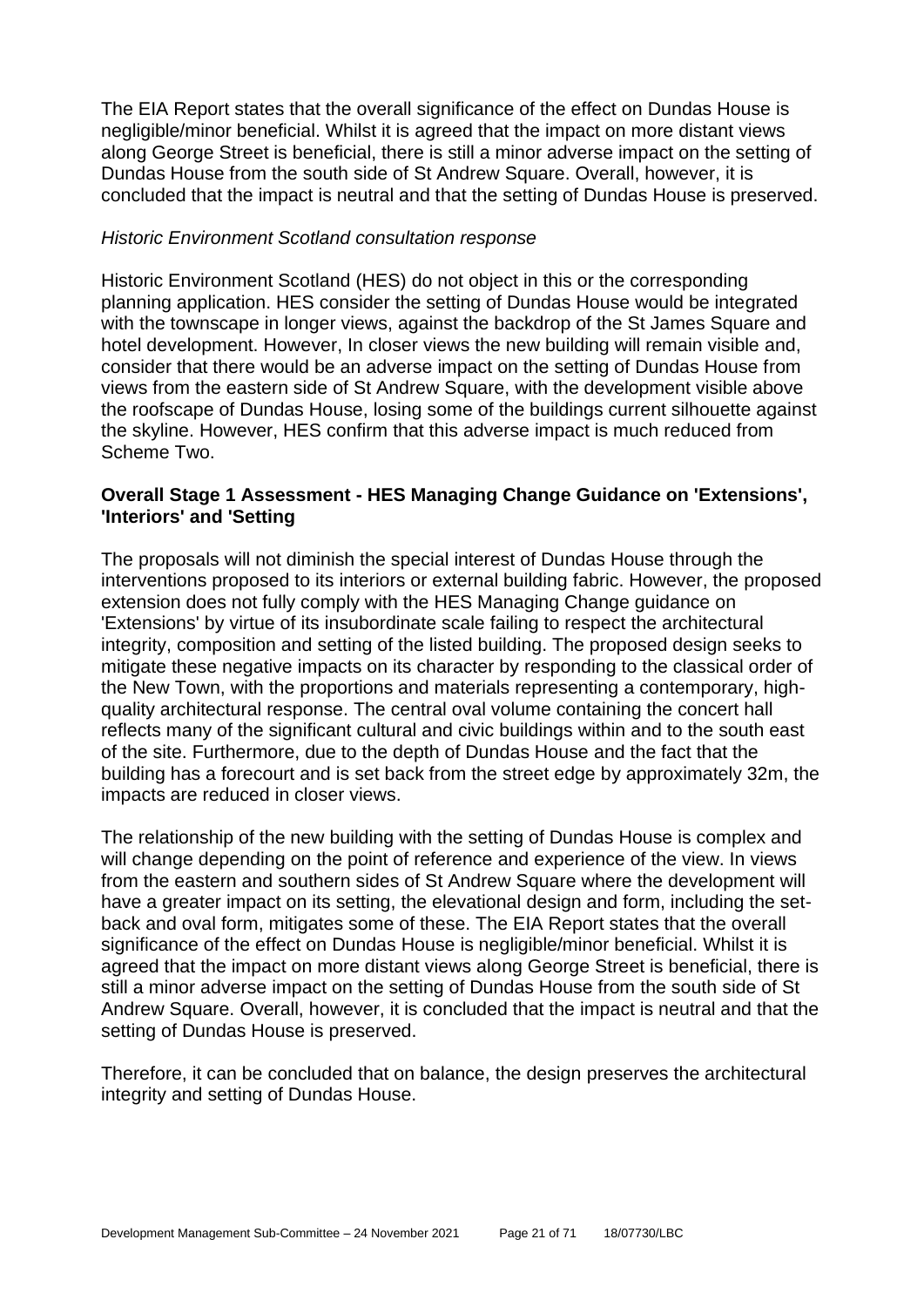## **Stage 2 Assessment**

Having addressed the points in the Managing Change Guidance, overall and on balance, the proposals will not generate an adverse impact on the special interest of the listed building including its setting. In the event that the Development Management Sub-Committee conclude that the negative presumption is engaged, it will be necessary to consider whether the presumption can be rebutted. As such, consideration must be given to paragraph 15 of Historic Environment Scotland's 'Interim Guidance on the Principles of Listed Building Consent' (GPLBC) that states *Where a proposal involves alteration or adaptation which will have an adverse or significantly adverse impact on the special interest of the building, planning authorities, in reaching a decision should consider carefully:*

- *a. the relative importance of the special interest of the building and*
- *b. The scale of the impact of the proposals on that special interest and*
- *c. Whether there are other options which would ensure a continuing beneficial use for the building with less impact on its special interest and*
- *d. Whether there are significant benefits for economic growth or the wider community which justify a departure from the presumption set out in paragraph 8.*

## **GPLBC Point a - Special interest**

Dundas House is an internationally important building. It is one of the finest Georgian houses, built by Sir William Chambers for Sir Laurence Dundas, and one of the earliest buildings in the New Town. Built contrary to James Craig's New Town plan, on a site identified for a public building (St Andrew's Church), it sits on axis with George Street in a significant location within the New Town and World Heritage Site. It is acknowledged, that despite being remodelled and extended on a number of occasions including the addition of the banking hall and the 1960's four to five storey computer block it retains its original form as a freestanding symmetrically designed classical Georgian villa of modest proportions. Despite continuous changes to the surrounding built environment, it retains a presence on St Andrew Square by virtue of its design.

Though relatively small, it is flanked by 35 and 37 St Andrew Square which, as a composition, along with the forecourt to Dundas House create an important set piece and comprises a very significant surviving part of the original fabric of Edinburgh's New Town. Dundas House contributes considerably to the townscape of the New Town Conservation Area and the Old and New Towns of Edinburgh World Heritage Site.

## **GPLBC Point b - Scale of impact**

Whilst the principle of the use is acceptable in this location the nature and acoustic requirements of the use dictates the scale, mass and form of the proposed extension. As a result, the extension is a significant intervention to an extremely important category 'A' listed building. The proposals will not diminish the special interest of Dundas House through the interventions proposed to its interiors or external building fabric. However, the proposed extension does not fully comply with the HES Managing Change guidance on 'Extensions' by virtue of its insubordinate scale failing to respect the architectural integrity, composition and setting of the listed building.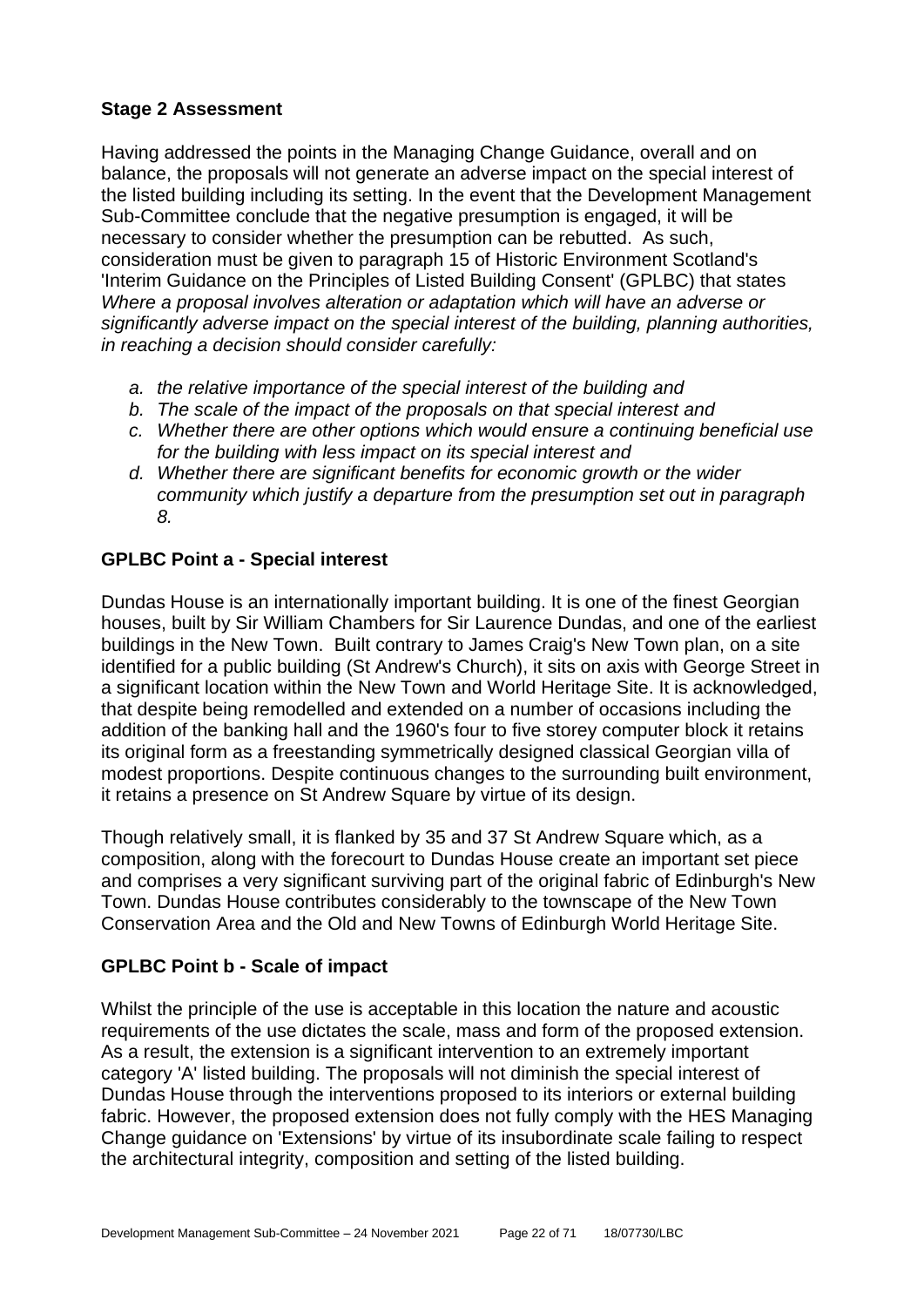The proposed design seeks to mitigate these negative impacts on its character by responding to the classical order of the New Town, with the proportions and materials representing a contemporary, high-quality architectural response. The central oval volume containing the concert hall reflects many of the significant cultural and civic buildings within and to the south east of the site. Furthermore, due to the depth of Dundas House and the fact that the building has a forecourt and is set back from the street edge by approximately 32m, the impacts are reduced in closer views.

The relationship of the new building with the setting of Dundas House is complex and will change depending on the point of reference and experience of the view. In views from the eastern and southern sides of St Andrew Square where the development will have a greater impact on its setting, the elevational design and form, including the setback and oval form, mitigates some of these. The EIA Report states that the overall significance of the effect on Dundas House is negligible/minor beneficial. Whilst it is agreed that the impact on more distant views along George Street is beneficial, there is still a minor adverse impact on the setting of Dundas House from the south side of St Andrew Square. Overall, however, it is concluded that the impact is neutral and that the setting of Dundas House is preserved.

Therefore, it can be concluded that on balance, the scale of the individual adverse impacts identified on the integrity, composition and setting of the listed building are such that overall, the proposal preserves the architectural character, integrity and setting of Dundas House.

#### **GPLBC Point c - Other options for use of the building**

The site is currently used by the Royal Bank of Scotland. While the 1960's extension is currently vacant, it forms part of the RBS site and could still be used as an office or an alternative use without significant alteration.

#### **GPLBC Point d - Significant Benefits**

The applicant has submitted a Socio-Economic and Cultural Impact Assessment to support the corresponding application for planning permission, a topic which was also scoped into the EIA Report.

The proposed development is fully endorsed by the Council's Culture Service. It also forms an important cultural strand within the City Deal, unlocking £25million of strategic match funding from all levels of government and has significant financial backing and under-pinning from a private philanthropic donor. As the first new performance venue to be built in Edinburgh in a century, this new development will represent a significant addition to the city's cultural infrastructure and will signal Edinburgh's success as a Festival City in its ambitions as part of the creative and cultural industries.

The cultural and wider community benefits to the city, region and nation, brought about as a result of the proposed development and the opportunities for advancement it provides, are acknowledged and supported in the EIA Report.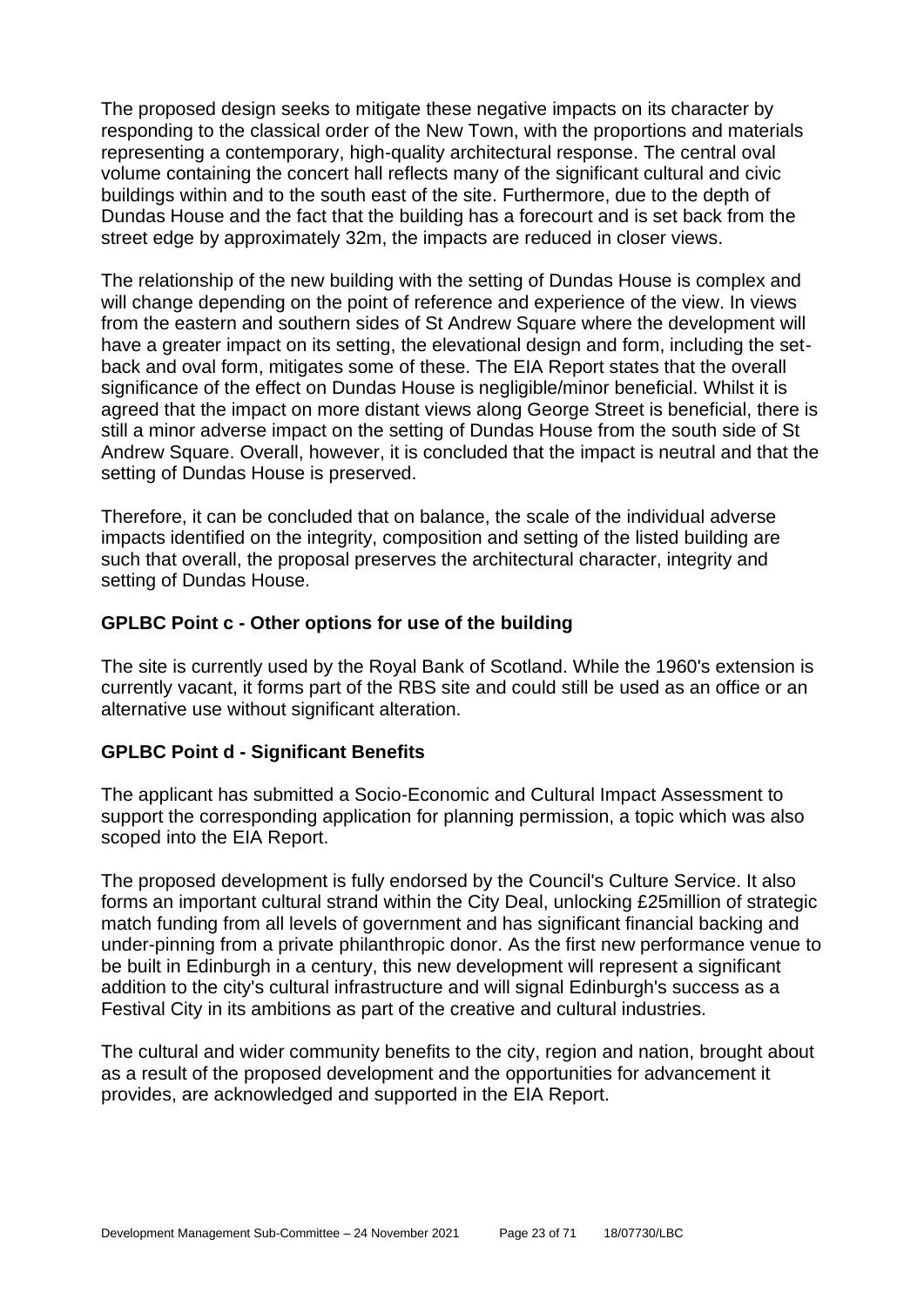The report of handling for the parallel full planning application sets out the benefits the proposal brings to the City in this location and contends that the use would make an exceptionally positive contribution towards the city's cultural, social and educational provision. These arise because of the development's location being sited adjacent to IMPACT Scotland's offices at 35 St Andrew Square, where the National Youth Choir of Scotland will also be located. This allows them to establish a regional training choir and singing programme for communities across Edinburgh. The site also benefits from excellent public transport and active travel links. This exceptional level of benefit sets out a compelling case for justifying a departure from the presumption set out in paragraph 8 of the GPLBC.

## **Stage 2 Assessment Conclusion - Paragraph 15 GPLBC (2019)**

In light of the considerations detailed within paragraph 15 (points a - d) of the GPLBC, which concerns the assessment of the scale of individual adverse impacts on the special interest of a listed building including its setting, it is found that consideration of the points b) and d) of this are of specific relevance to the assessment of the proposals. Overall and on balance, the scale of the impact (point b) on the listed building is judged to not adversely affect its special interest including its setting and the cultural and wider community benefits (point d) brought about as a result of proposals would make an exceptionally positive contribution towards city's cultural, social and educational provision.

In conclusion, should the negative presumption have been engaged by the Development-Sub Committee following the consideration of the conclusions drawn from the stage one assessment, the proposals would allow a departure from the presumption set out in paragraph 8 of the GPLBC in accordance with points b) and d) of paragraph 15 of the GPLBC (2019) and as such, would adequately rebut the negative presumption.

The proposals are therefore judged to be in accordance with Sections 14 of the Planning (Listed Buildings and Conservation Areas) (Scotland) Act 1997.

#### b) The proposal will preserve the character and appearance of the New Town Conservation Area

Section 64 (1) of the Planning (Listed Building and Conservation Areas) (Scotland) Act 1997 states *special attention shall be paid to the desirability of preserving or enhancing the character or appearance of that area.*

The site is located within the New Town Conservation Area. The essential characteristics of the Conservation Area as identified through the New Town Conservation Area Character Appraisal include:

- − the formal plan layouts, spacious stone-built terraces, broad streets and an overall classical elegance.
- − views and vistas, including axial views along George Street.
- − terminated vistas have been planned within the grid layouts, using churches, monuments, buildings and civic statutory, resulting in an abundance of landmark buildings. These terminated vistas and the long-distance views across and out of the Conservation Area are important features.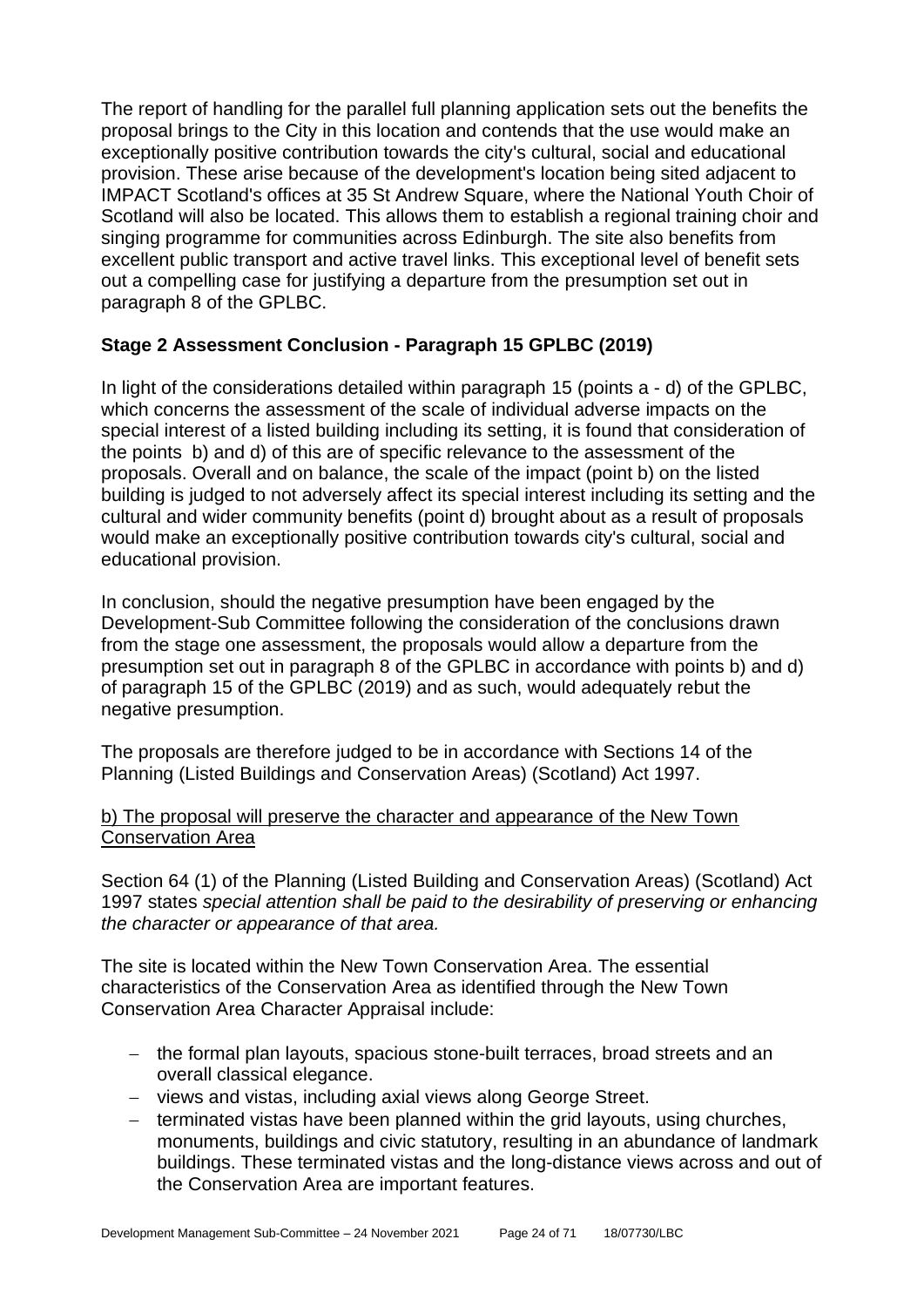- − the generally uniform height of the New Town ensures that the skyline is distinct and punctuated only by church spires, steeples and monuments.
- − grand formal streets lined by fine terraced building expressing neo-classical order, regularity, symmetry, rigid geometry, and a hierarchical arrangement of buildings and spaces.
- − within the grid layouts, there are individual set pieces and important buildings that do not disturb the skyline.
- − the New Town can also be viewed from above at locations such as the Castle and Calton Hill, which makes the roofscape and skyline sensitive to any modern additions.
- − the setting and edges of the New Town and Old Town
- − the First New Town is characterised by a general consistency of overall building form, an almost exclusive use of sandstone, natural slate roofs and cast and wrought iron for railings, balconies and street lamps.
- − the extensive collection of statues, monuments, historic graveyards and national memorials in the Conservation Area make a significant contribution to the historic and architectural character of the area. They also provide a focus and punctuation points for many views.
- − boundaries are important in maintaining the character and quality of the spaces in the New Town. They provide enclosure, define many pedestrian links and restrict views out of the spaces. Stone is the predominant material.
- − new development should be of good contemporary design that is sympathetic to the spatial pattern, scale and massing, proportions, building line and design of traditional buildings in the area
- − any development within or adjacent to the Conservation Area should restrict itself in scale and mass to the traditionally four/five storey form.

Although the EIA Report has assessed the effects on the Conservation Area as a whole, this assessment has had regard to the essential characteristics of the First New Town. In this regard, the five key aspects that are assessed below are impacts on formal planned alignment of the First New Town, height and skyline, setting and edges, material palette, design quality and landuse. A detailed visual impact assessment in the EIA Report has informed an understanding of the distant and local views that contribute to the character and appearance of the Conservation Area. The Edinburgh St James development to the east of the proposed development has been included in the baseline visualisations.

#### **Formal planned alignment of the First New Town**

The established spatial hierarchy of the First New Town plan is a key characteristic of the conservation area. The historic plan forms, allied to the dramatic topography, results in important, terminated and long vistas with landmark features.

It is the views along George Street towards St Andrew Square that contribute to the clarity of the urban structure of the planned First New Town and alignment of key buildings.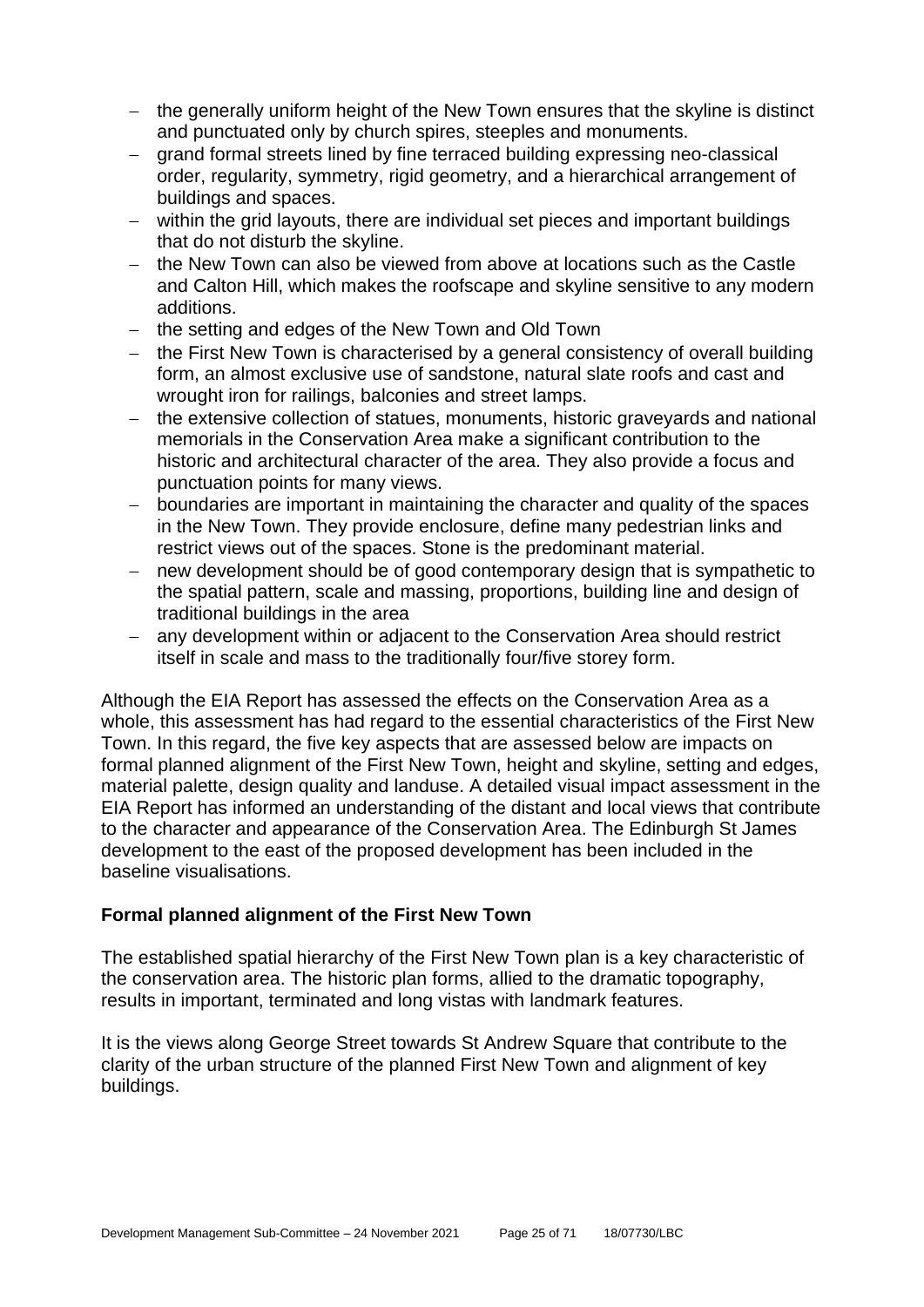Although the new building is centrally aligned with this axis and symmetrical with George Street, its prominence behind Dundas House and between the Melville Monument and the new St James Central Hotel, means that it will have an impact on the character and appearance of the conservation area by contributing to the layering within this view experience. The changing pattern of visibility and visual focal points that are experienced as a sequence when moving from west to east along George Street has been considered in the EIA Report. This gives rise to complex changes in how the proposed development is perceived.

From both the western end of George Street at Charlotte Square (Townscape and Visual Impact Assessment (TVIA) Viewpoint 1) and Castle Street (TVIA Viewpoint 2), the Melville Monument dominates the view. This is because, although the proposed development would rise significantly above Dundas House and enclose more open sky space, an open backdrop to the top third of the Melville Monument will still be retained. The EIA Report concludes that the effect on these views would be beneficial. This is agreed and not considered to be significant. It is recognised that there are often intervening elements in the foreground of these views, particularly TVIA Viewpoint 2. However, these are impermanent features and public consultation has taken place on the redesign of George Street, Hanover Street, Frederick Street and Castle Street that seeks to improve the pedestrian experience and appreciation of heritage along these streets.

One of the most relevant of the Council's Protected Views is viewpoint C11d at the junction of George Street and Frederick Street looking east to St Andrew Square. TVIA Viewpoint 3 corresponds with this view. Here, the key features of the skyline are the spire of St Andrew's and St George's West Church, the open skyspace around the Melville Monument and copper dome of the Royal Society of Edinburgh building. The Edinburgh Skyline Study notes that the 'skyline beyond St Andrew Square is degraded and needs improvement in a way symmetrical with street'. It is acknowledged that the removal of the former St James Centre and its replacement with the new St James Central Hotel clearly contributes to this aspiration. This is further enhanced by the proposed development, with its crown element sitting symmetrical to the axis of George Street, Dundas House and the Melville Monument. The identified features within this viewpoint would be unaffected by the proposal, sitting below the height of the ribbon hotel feature.

From the junction with Hanover Street (TVIA Viewpoint 4), Dundas House becomes more prominent as the sky space opens out to the north and south, creating a beneficial and symmetrical effect. In this regard, all five axial views used to assess impact on the character of the First New Town have a beneficial effect on the planned alignment of the New Town.

It is the proposed façade design of the building, including the selection of materials, and softly curved form of the concert hall that has helped to assimilate the new venue into the surrounding townscape and mitigate the apparent changes along the George Street vista. Furthermore, whilst the venue rises above Dundas House in these views, the setback depth within the plot itself helps to alleviate the perception of scale and align it closer to the AOD levels of the larger surrounding development. Height is assessed further under the next heading.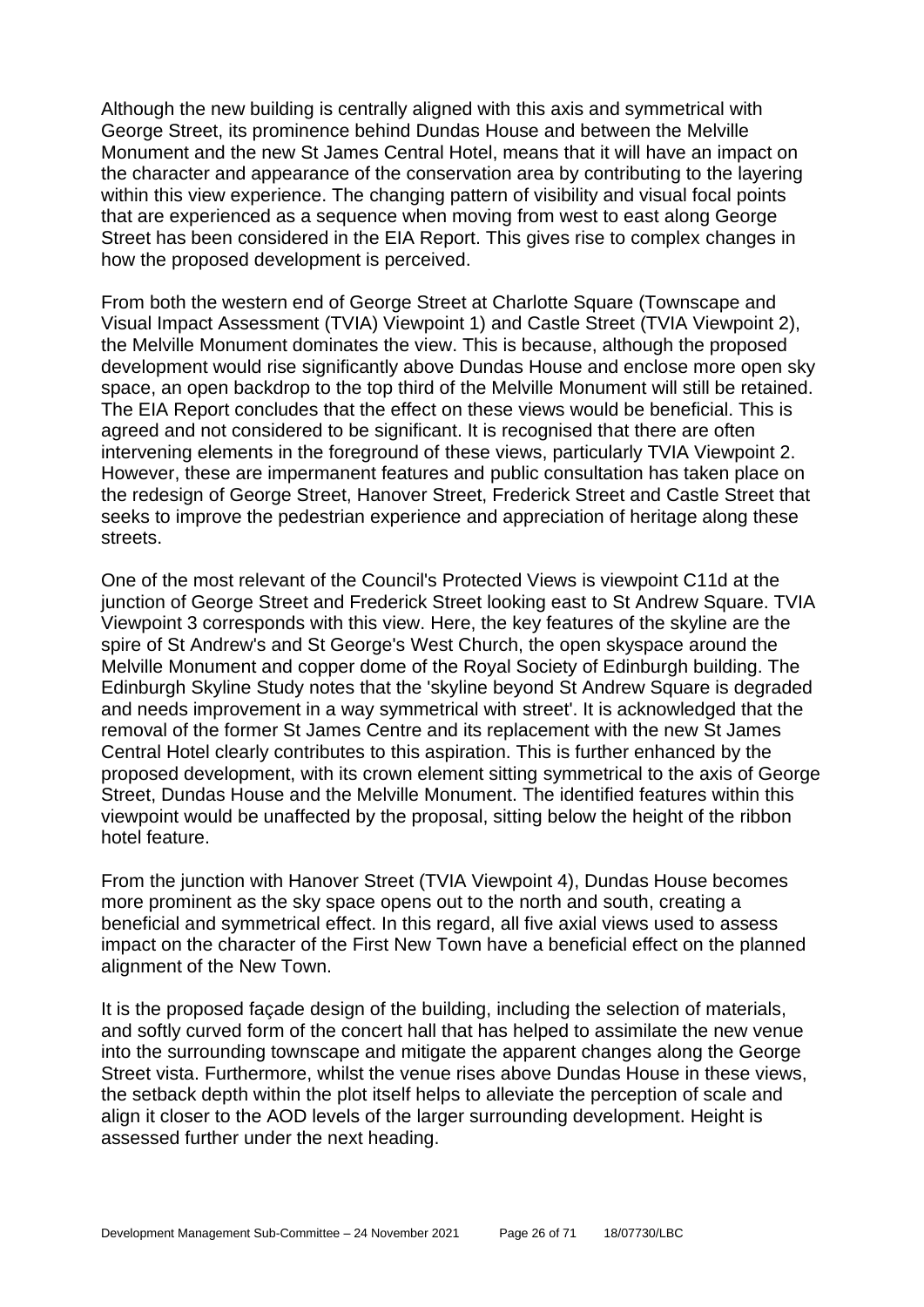From the closer range view at the junction of St Andrew Square and George Street (TVIA Viewpoint 6), the Melville Monument forms the main focus of the view and obscures most of Dundas House. At St Andrew Square inner path north (TIVA viewpoint 6), the sense of depth, set-back and the building's elliptical form are revealed. Unlike in the views along George Street, the elliptical path within St Andrew Square gardens does not channel views towards the proposal in the same way. Despite being closer to the development, some of the visual effects are also diminished by the presence of larger scale developments, Melville Monument and the arrangement of trees within St Andrew Square. Whilst the loss of sky space around Dundas House from St Andrew Square (CH Viewpoint 6) has a minor adverse impact on the setting of Dundas House, as set out in section 3.3a), in terms of the wider character and visual amenity, there is an opening up of views in this location. This contrasts to the channelled views along George Street.

The overall effect on these views is, therefore, considered to be beneficial. This conclusion is a product of distance and separation from the viewer, with the building being set behind the main buildings fronting St Andrew Square. The profile of the main visual focal points terminating the view remain relatively unchanged in terms of the historic landmark of the Melville Monument and contemporary feature of the St James quarter ribbon hotel. The proposal would be viewed as a new backdrop to Dundas House, screening the lower levels of the St James development and St James Square. The proposal's integration with the baseline would be facilitated by its response to symmetry, simple, elliptical, western façade and colour match to the historic building fabric. In views from the east end of George Street and St Andrew Square, the Gardens assume greater importance as a centrepiece and the proposal recedes behind the more imposing scale of the Dundas House at closer range.

The detailed elements of the new building are most visible in the closer views from Register Place (TVIA Viewpoint 8), Elder Street (TVIA Viewpoint 9) and the Archivists Garden (TVIA Viewpoint 7). From Register Place, the magnitude of change is low and therefore, despite the proximity to the viewpoint, the operational effect would not be significant, long-term and adverse.

In respect of the Archivist's Garden, effects would be significant. However, it is considered that the design of the existing office block does not currently make a positive contribution to these spaces and the proposed development does not detract from the enjoyment of the Archivist Garden.

From Elder Street, it is agreed that the effect of the proposal on viewers would be significant due to the very close proximity to the proposed development and its relative scale which would make it a defining feature of this view. Whilst this proposed viewpoint does not reflect the wider contextual views through to the site from the newly created public realm outside the new St James hotel, an additional architectural view has been provided offering a more realistic vantage point from within the new square. This view illustrates the detailing of the façade and reflects the layering that is commonplace across the New Town. Although the strong visual enclosure presented in the TVIA Viewpoint goes against the pedestrian opportunity route set out in the St James Quarter Development Brief, it is the crafted quality of the façade that signals the civic nature of the venue and makes it distinct from the neighbouring buildings. This adds positively to the character and appearance of the New Town Conservation Area.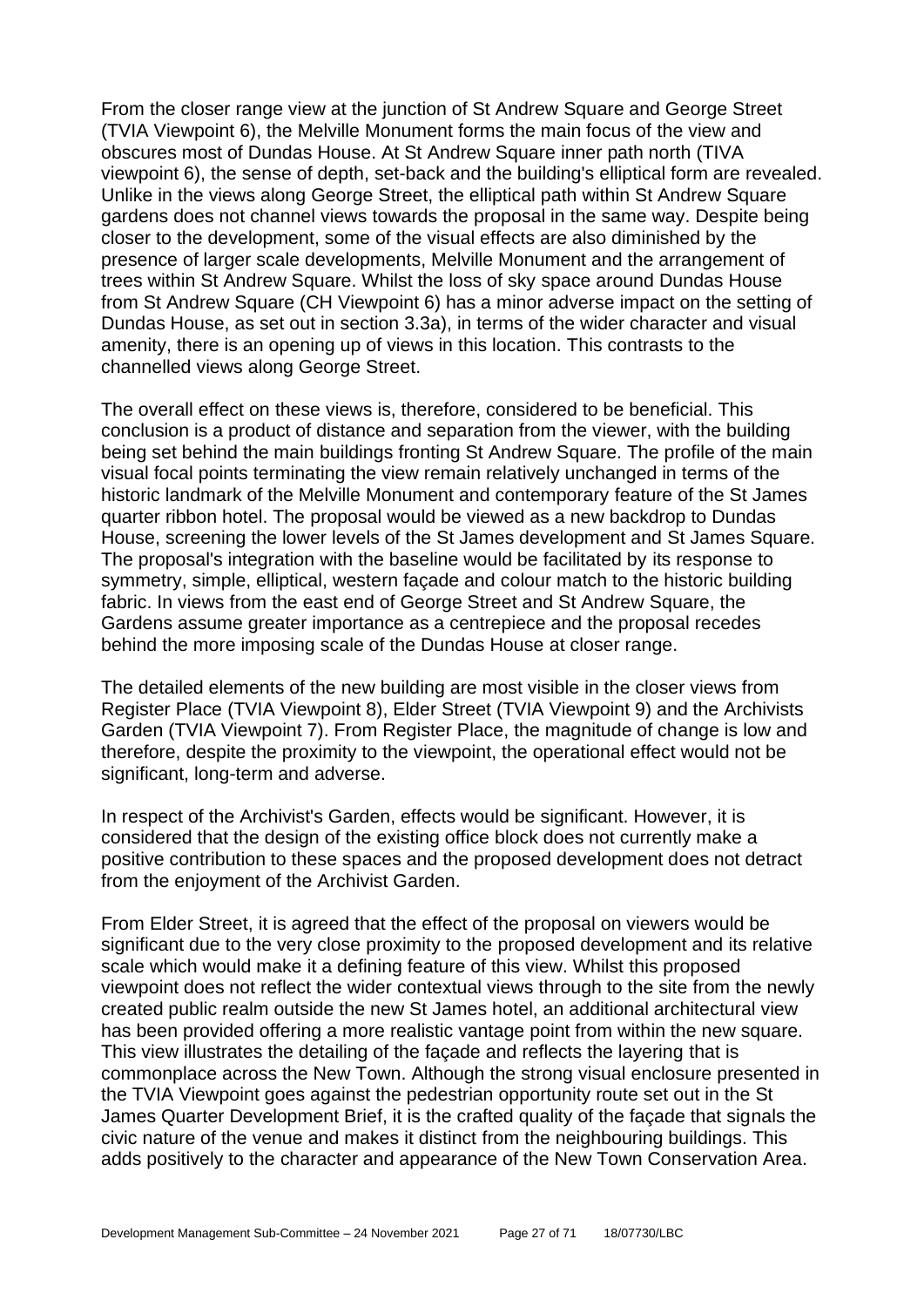## **Setting and edges**

North Bridge and the Mound are the original links between the Old and New Towns. The building is not visible from the eastern footpath of North Bridge (TVIA Viewpoint 19). The effect of the proposed development would, therefore, not alter this planned vista along North Bridge. There would also be no visibility of the proposed development from TVIA Viewpoint 20 at Market Street/Mound Place. In views from the Castle ramparts (TVIA Viewpoint 10), despite its scale and central location, the proposed development would be concealed behind the new development on the southern side of St Andrew Square. While it may be possible that from different locations in the castle compound, the proposed development might be visible, this is unlikely and the extent to which it might be visible would be very limited. The EIA Report assesses a negligible impact from the Castle ramparts. This is agreed.

#### **Height, skyline and views**

The Conservation Area Character Appraisal identifies the importance of a cohesive, historic skyline and its contribution to the character of the conservation area. It also highlights the need to avoid incremental skyline erosion through increased building heights.

Development which rises above the prevailing building height is only permitted where a landmark is to be created that enhances the skyline and surrounding townscape, the scale of the building is appropriate to its context, and there would be no adverse impact on important views of landmark buildings, the historic skyline, landscape features in the urban area or the landscape setting of the city, including the Firth of Forth. Likewise, development is supported where it is demonstrated that it will have a positive impact on its surroundings, including the character of the wider townscape and landscape, and impact on existing views, having regard to height and form, scale and proportions, including the spaces between buildings and position of buildings and other features on the site and materials and detailing. Height is assessed within the context of the Conservation Area.

The general height of buildings prevailing in the surrounding area is of a characteristic general height of between 94 and 95m AOD, as defined in the Edinburgh Skyline Report. The height of the new building is 92.510m, which sits below the agreed skyspace. The building has been designed with a slightly lower symmetrical massing either side of a central oval volume. In this regard, the main body of the building sits at a maximum AOD range of between 89.97m and 92.510m. The design has mitigated its maximum height by locating the plant, kitchen and stores below ground level.

In this regard, the new building sits comfortably alongside the datum and height of the surrounding buildings, with Harvey Nichols at 93.870m AOD, St James Square tenement building at 92.7m AOD, New Register House at 88.415m AOD and The Edinburgh Grand (42 St Andrew Square) at 101.950m AOD. Rising above all these heights is the Edinburgh St James Central Hotel at 122.790m AOD to ridge, which is still visible in the skyline and within a number of the tested key views.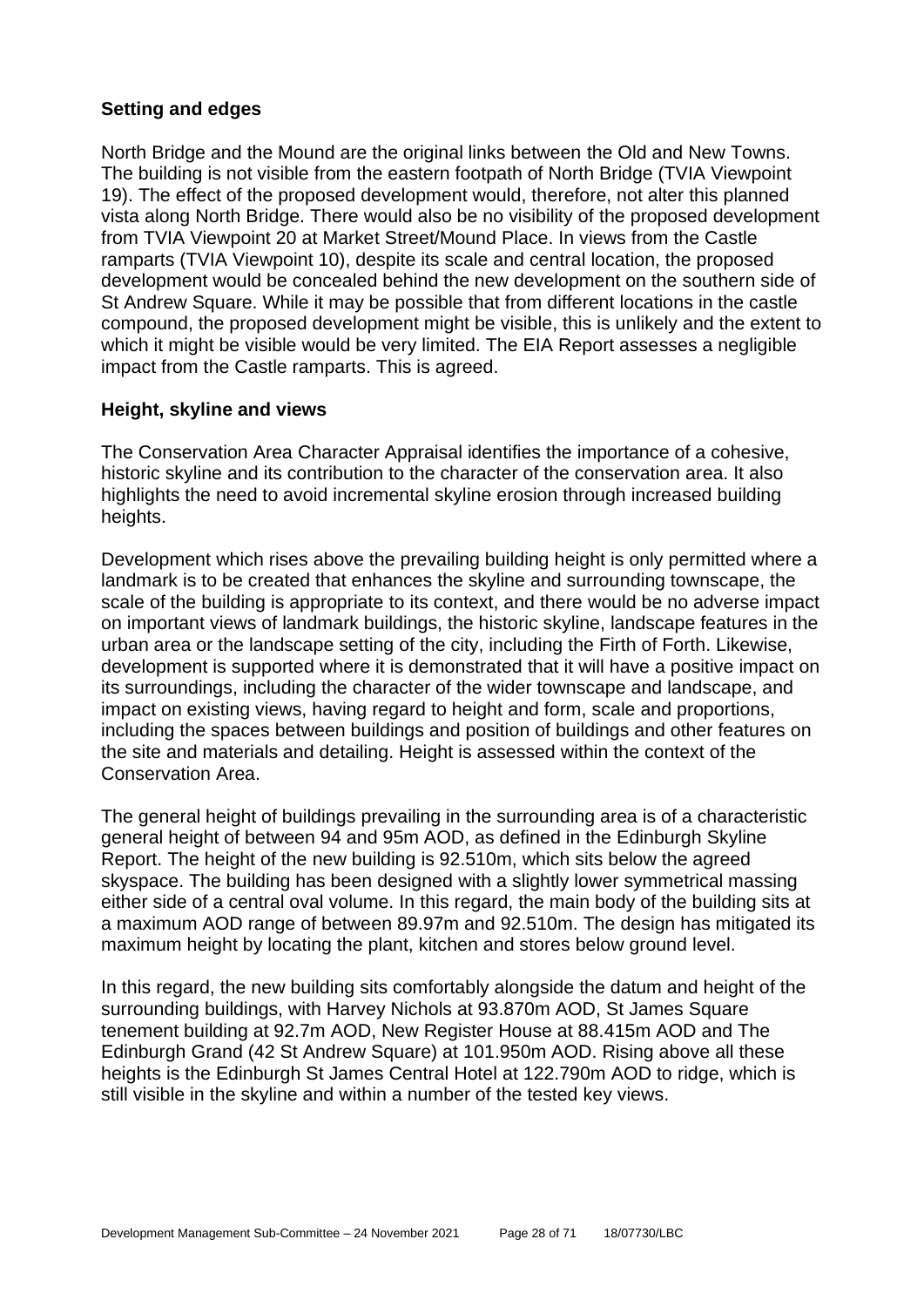The oval form of the central part of the new building relates to and reflects the cluster of domed volumes of significant cultural and civic buildings within and to the south east of the site associated with the developments around Register Place. In this regard, within this wider townscape, the new building sits comfortably, representing an effective use of the site.

In a number of viewpoints, due to the relative height of the proposal, its visibility is contained in wider city views by the scale of surrounding urban blocks within the Old and New Town, including recent developments of Edinburgh St James.

From the Edinburgh Castle Ramparts (TVIA Viewpoint 10 and Protected View C1a/b), despite its scale and central location, the proposed development would be concealed behind the new development on the southern side of St Andrew Square. From Calton Hill (VP 11) the proposal would be completely screened by the intervening St James quarter development.

Salisbury Crags (VP 12) is the only elevated city viewpoint assessed revealing greater visibility of the proposal. The proposal would be seen to the west of the St James quarter partially against the upper levels of the Harvey Nichols building. This is considered not significant and a neutral effect during operation. Despite the value of this view and medium-high susceptibility of viewers, the magnitude of change is low, owing to distance from the viewpoint (1.3 km), the more limited proportion of the view occupied by the proposal and its flat roofline, relative height and colour match to the historic fabric of the New Town.

It is concluded that the overall height and form of the new building will create a subtle, but positive addition to the skyline, appropriate for a civic building.

There is limited information available to assess the impact of the proposal on locations where night-time views of the city centre would be experienced, in particular from the axis of George Street and St Andrew Square. The proposal forms part of a layered backdrop to these views between Dundas House and the St James quarter. A subtle wash of light is proposed for the crown of the drum in order for it to form a sensitive backdrop behind the lit façade of Dundas House with fittings discreetly integrated within the architectural detailing. Each of the three entrances will have lit canopies and integrated illuminated signage. A condition is recommended to secure a more detailed lighting design proposal. Given the lack of feature lighting in St Andrew Square, including the Melville Monument and subtle lighting of Dundas House, any external lighting to the concert hall will need to be carefully considered. The report relating to the detailed application for planning permission recommends a condition on lighting to ensure that any lighting is appropriate for the historic context of the area.

#### **Material palette**

The application proposes to use grit blasted and honed concrete as the primary material, a technique which captures the tones of the surrounding stonework, without imitating or replicating it. The concrete will be made from selected stone aggregates of varying scales, exposed through a refined honing process. Based on an analysis of the origins and colour of surrounding stonework within St Andrew Square, it will effectively blend into the richness of the conservation area. The material palette, along with the quiet composition will complement the A listed Dundas House.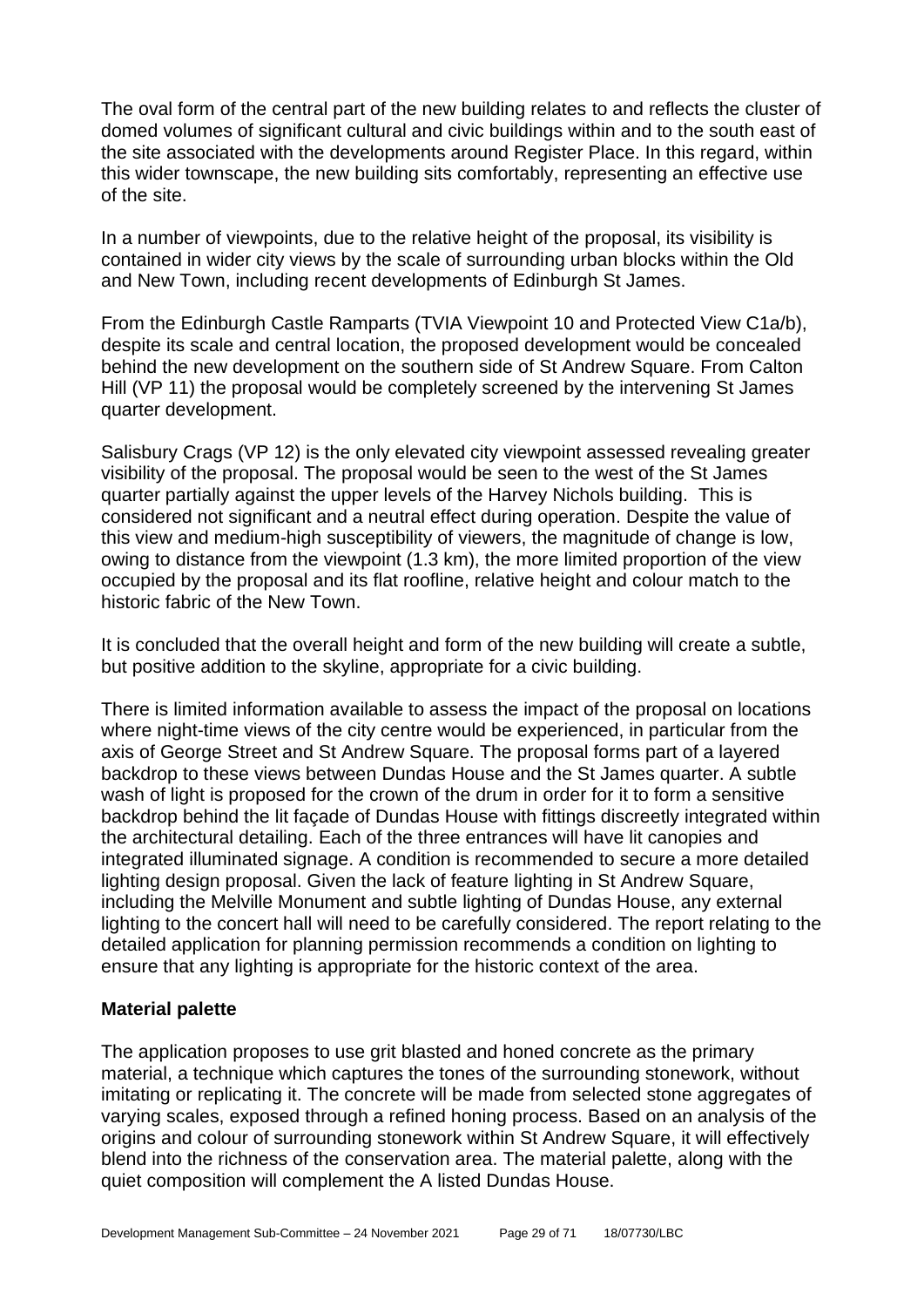Whilst it is acknowledged that sandstone is the characteristic building material of the conservation area, the mineral quality, texture and tone of the honed concrete will reflect the surface layering, articulation and variation in colour and tones of the surrounding stone buildings. This high-quality material selection is an appropriate contemporary response to blend in with the richness of the sandstone of its immediate neighbours and the prevailing material within the New Town. The quality, porosity and detailing of the panels will enable the building to absorb and shed water evenly. The applicant has engaged in an extensive sampling process to ensure material quality, composition, finish and detailed design, leading to the installation of an on-site sample panel, which has been taken into consideration in the determination process.

Likewise, the design of the public realm will preserve and enhance the setting of the conservation area. The forecourt and external spaces around the venue are proposed to be resurfaced with Scottish Whinstone, replacing the asphalt to circulation and car parking spaces, with a high-quality and robust surface appropriate to its setting. Permeability will be created through the site, contributing to the planned hierarchy of streets, spaces and gardens associated with the New Town.

## **Design quality**

The New Town Conservation Area Character Appraisal states that new buildings should be a stimulus to imaginative, high-quality design and seen as an opportunity to enhance the area. Direct imitation of earlier styles is not encouraged, but rather new buildings should be designed with respect for their context. In this regard, the Council supports contemporary designs that are sympathetic and complimentary to the spatial pattern, scale and massing, proportions, building line and design of traditional buildings in the area.

The proposed façade details, proportions and materials of the new building respond to the classical order, proportions and materials of the New Town. The simplicity and solidity ameliorate its impact on many of the views, whilst its symmetrical arrangement and oval form respond to the formality of the New Town composition. From views along George Street, the proposal creates a new visual composition with the backdrop of the St James Central Hotel that is not part of one architectural set piece but rather a design response to reconcile the relationship between two contemporary forms. In this regard, its form is a logical and positive response.

#### **Land use**

The proposed development will provide a new cultural venue in the heart of the city, which would add a new civic building within a predominantly commercial area, thus supporting the importance of the First New Town as the heart of the capital. The northern fringe of the Conservation Area is included in the Old and New Towns of Edinburgh World Heritage Site. As set out in the assessment section of the associated application for planning permission, the proposed development is closely aligned with the cultural attributes of the Outstanding Universal Value of the World Heritage Site. In this regard, the proposed use would make a positive contribution to the cultural, social and educational provision in the New Town and is aligned with the existing character.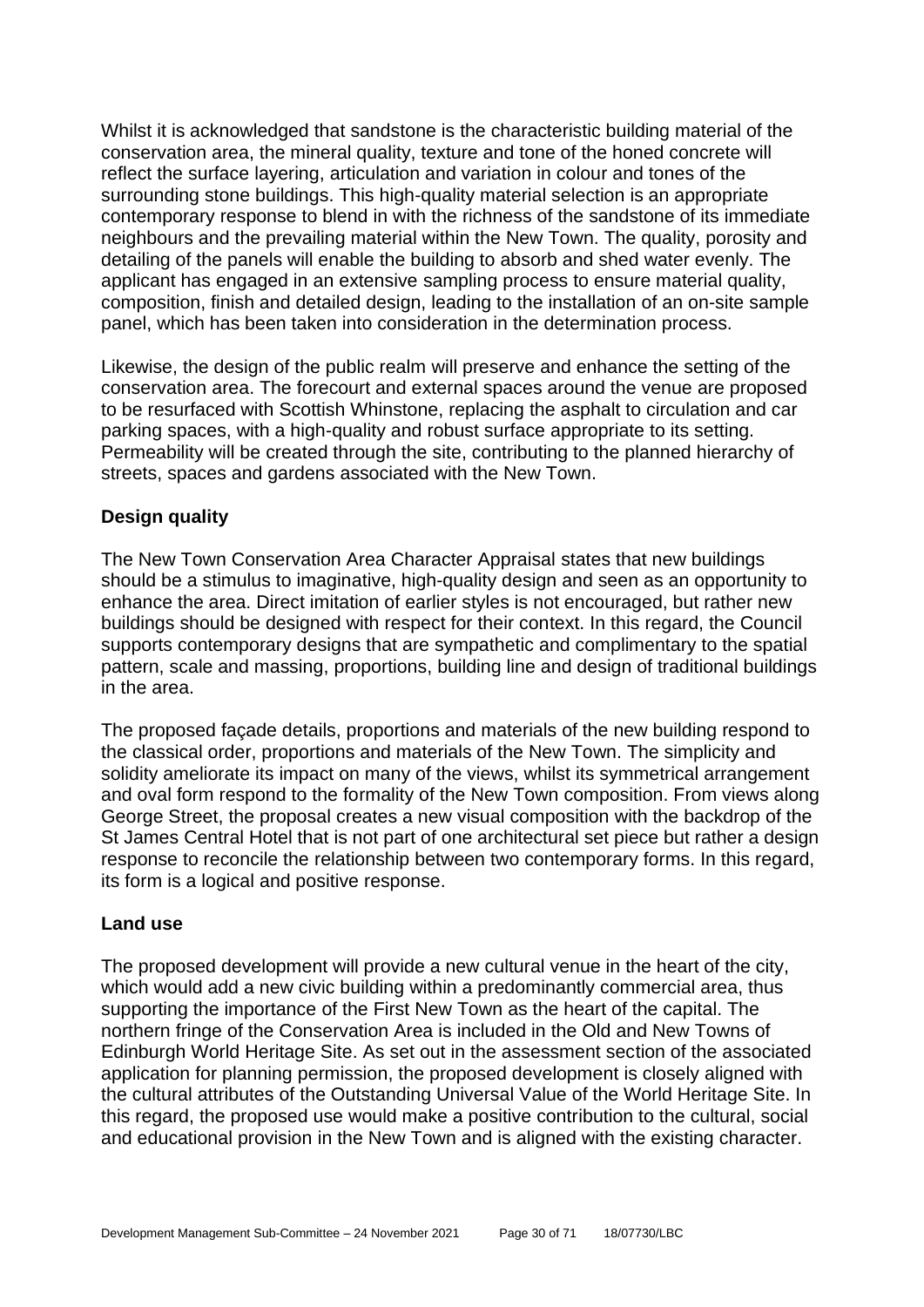## **Conclusion**

Whilst the proposal does not impact adversely and significantly on city-wide views and townscape character, the mass and scale of the new building will affect the spatial characteristics of the planned First New Town. The proposal seeks to form a new planned alignment. The result is a layering of separate elements, and the extent to which these elements are visible varies as part of the sequence of views along George Street.

However, it is the simplicity of the architectural form and materials corresponding to the classical proportions and rhythm of the immediate context that would appear as a new simple backdrop to Dundas House. This contributes to the visual alignment on axis with George Street by providing a more cohesive backdrop to Dundas House that achieves an effective terminating effect to a significant planned vista.

Therefore, on balance, and taking its proposed use into consideration, it is considered that the proposed development does not remove or detract from key characteristic components of the conservation area that gives the area its special interest. It will contribute to the architectural quality of the area with a contemporary high-quality building designed to respond to its historic and modern urban environment. The proposal's symmetry to the axis of George Street and elliptical form of the hall assists in mediating between the scale of the neo-classical Dundas House and the contemporary Edinburgh St James development. In this regard, the special character and appearance of the New Town Conservation Area will be preserved and enhanced, complying with Section 64 (1) of the Planning (Listed Building and Conservation Areas) (Scotland) Act 1997.

#### c) Impacts on equalities and rights are acceptable

The public sector equality duty under Section 149 of the Equality Act 2010 requires the Council, in the exercise of its functions (including determination of applications for planning permission and listed building consent), to have due regard to the need to:

- *(a) eliminate discrimination, harassment, victimisation and any other conduct that is prohibited by or under this Act;*
- *(b) advance equality of opportunity between persons who share a relevant protected characteristic and persons who do not share it;*
- *(c) foster good relations between persons who share a relevant protected characteristic and persons who do not share it.*

Age, disability, gender reassignment, marriage and civil partnership, pregnancy and maternity, race, religion or belief, sex and sexual orientation are the 9 protected characteristics.

An Integrated Impact Assessment (IIA) has been carried out and is viewable on the Planning and Building Standards Online Services under the parallel application for planning permission.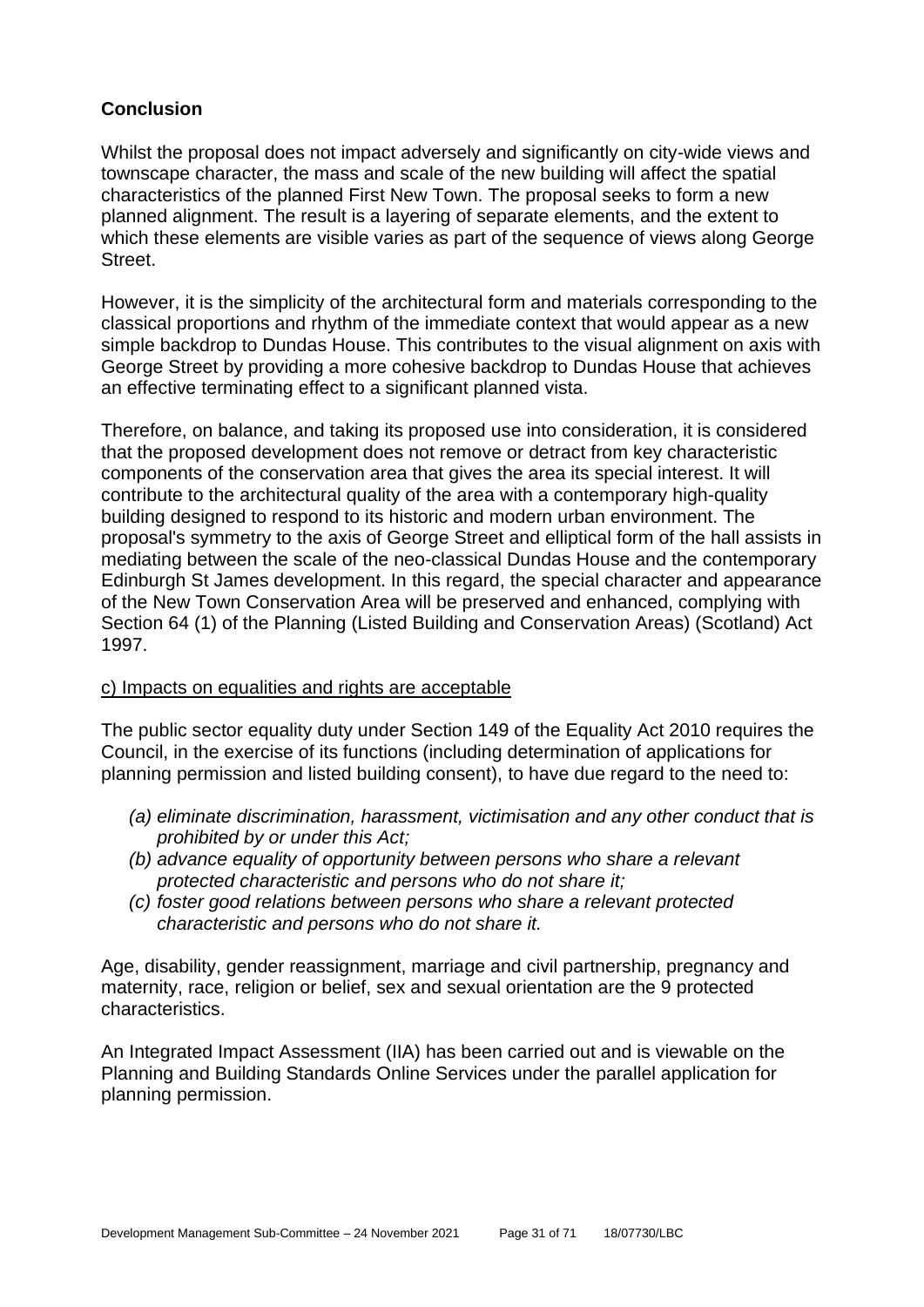The creation of a high quality environment offering level access throughout and a new public building with accessible facilities will have a positive impact on disabled users. The site is very accessible by a range of public transport methods, including the tram which offers good disabled facilities. The venue itself will offer education and cultural learning facilities which could offer a positive impact on the health and wellbeing of all populations. Creative learning and inclusive outreach will have a prominent position in the new venue, including early years music and movement, special concerts for young people, creative projects with children, university residences and special needs works, as well as dementia care. The applicant has also agreed to use City Region Deal Procurement Community Benefit clauses to support inclusive employment practices and other opportunities to meet inclusive growth targets. This includes involving those socio-economic groups currently under-represented as participants. The venue will also let the rehearsal space for educational outreach activities at no or little cost. These will have a positive impact on those vulnerable populations falling into poverty. It can be concluded, therefore, that this is a significant public venue with wide ranging community benefits.

The elements of the scheme such as, the demolition of the 1960's computer block and the creation of the new access between the banking hall and the concert hall including further internal alterations to Dundas House covered solely within this application for listed building consent are judged to not give rise to any overriding concerns.

#### d) Public representations have been addressed

Material issues raised in objection to scheme three

- − Concern over the management of the construction stage including structural damage to Dundas House and neighbouring listed buildings. This is particularly the case given the proximity of the new development with its neighbours. - Such controls are not regulated under planning legislation. Construction issues will be managed and controlled through a Construction Management Plan that will be developed with the appointed contractor at the appropriate time. An informative relating to the Construction Management Plan has been attached to the associated detailed application for planning permission;
- − Concern over the number of inaccuracies contained within the Heritage Statement. Adequate information has been provided to make an informed judgement and assessment of the application

Material representations raised in support to scheme one and two

- − Positively contribute to the cultural offer of not just Edinburgh, but of Scotland helping to attract visitors which will benefit the wider economy. Addressed in 3.3a);
- − Design and form of the proposed building is of sufficient quality that paired with the cultural benefits arising from the scheme, justify the impact on the listed building including its setting. Addressed in 3.3a); and
- − Public benefits of the proposals outside of performance time given the provision of function spaces, café, foyer and crown walkway as publicly accessible spaces within the scheme. Addressed in 3.3a).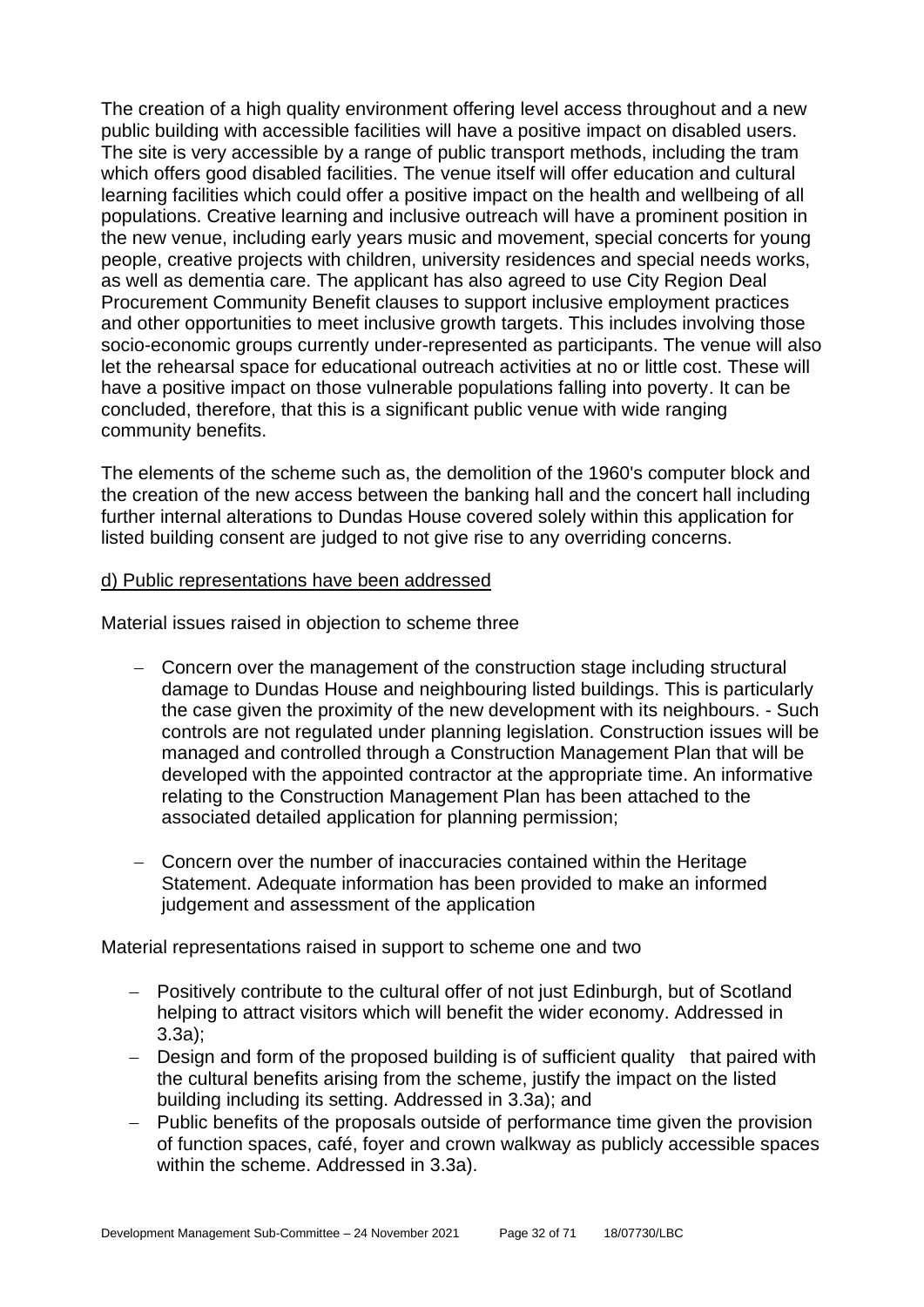Material representations raised in objection to scheme one and two

- − The proposed building is on an excessive scale, massing and in close proximity to Dundas House of which it will tower above. - this is addressed in section 3.3a);
- − The proposed will diminish Dundas House's special interest and status as the focal point at the east end of Edinburgh's New Town Plan. - this is addressed in section 3.3a) and 3.3b);
- − The site is too small to accommodate the proposed building with the proposals representing an overdevelopment of it. - this is addressed in section 3.3a);
- − Impact on the character and special interest of the A listed Dundas House - this is addressed in section 3.3a);
- − Previous extensions to the original building including the subordinate design of the domed banking hall extension when viewed from St Andrew Square and should be used to inform the manner of further extension or alteration of Dundas House. - this is addressed in section 3.3a);
- − Concern about the way in which the proposed building butts up against Dundas House. A more pronounced link between the old and new would enable the extension to read as a separate building. - this is addressed in section 3.3a);
- − The demolition of the boundary wall to the north of the forecourt is not acceptable as it fails to recognise the important role the pavilions and boundary walls flanking the forecourt of Dundas House play in creating an appropriate symmetrical setting for classical building - this is addressed in section 3.3a);
- − Concern over the proposed demolition of the boundary wall adjacent to 23-26 St James Square - this now benefits from planning permission and listed building consent under application references 20/01010/LBC, 20/01012/FUL and 20/03355/LBC ; and
- − Object to the removal of part of the original boundary wall at Elder Street this now benefits from planning permission and listed building consent under application references 20/01010/LBC, 20/01012/FUL and 20/03355/LBC.

Non-material issues raised in objection to scheme one and two

− Concern over the demolition of the 1960's block and the depth of the basement excavations and proximity to the neighbouring tenement building, and the potential damage this could cause to neighbouring buildings during construction particularly through the use of piling - This is a legal matter.

#### **Conclusion**

*Section 14 of the Planning (Listed Buildings and Conservation Areas) (Scotland) Act 1997*

The proposals will not diminish the special interest of Dundas House through the interventions proposed to its interiors or external building fabric.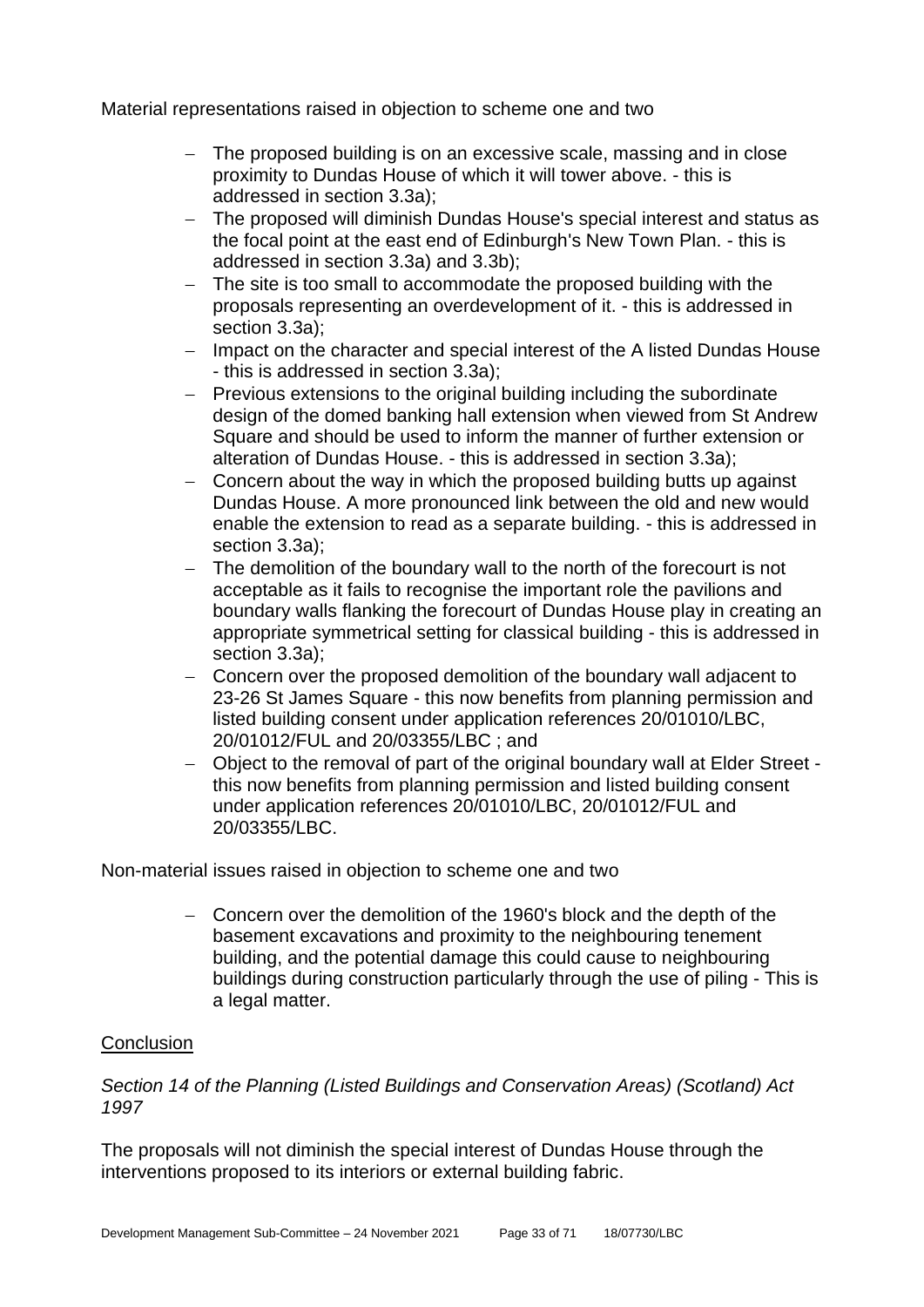However, the proposed extension does not fully comply with the HES Managing Change guidance on 'Extensions' by virtue of its insubordinate scale failing to respect the architectural integrity, composition and setting of the listed building. The proposed design seeks to mitigate these negative impacts on its character by responding to the classical order of the New Town, with the proportions and materials representing a contemporary, high-quality architectural response. The central oval volume containing the concert hall reflects many of the significant cultural and civic buildings within and to the south east of the site. Furthermore, due to the depth of Dundas House and the fact that the building has a forecourt and is set back from the street edge by approximately 32m, the impacts are reduced in closer views.

The relationship of the new building with the setting of Dundas House is complex and will change depending on the point of reference and experience of the view. In views from the eastern and southern sides of St Andrew Square where the development will have a greater impact on its setting, the elevational design and form, including the setback and oval form, mitigates some of these. The EIA Report states that the overall significance of the effect on Dundas House is negligible/minor beneficial. Whilst it is agreed that the impact on more distant views along George Street is beneficial, there is still a minor adverse impact on the setting of Dundas House from the south side of St Andrew Square. Overall, however, it is concluded that the impact is neutral and that the setting of Dundas House is preserved.

In the event that the Development Management Sub-Committee does not agree with this assessment and concludes that the negative presumption is engaged, consideration was given to paragraph 15 of Historic Environment Scotland's 'Interim Guidance on the Principles of Listed Building Consent' (GPLBC) to assess whether the presumption can be rebutted.

Overall and on balance, the scale of the impact (point b of the GPLBC) on the listed building is judged to not adversely affect its special interest including its setting and the cultural and wider community benefits (point d of the GPLBC) brought about as a result of proposals would make an exceptionally positive contribution towards city's cultural, social and educational provision. The proposals would therefore, allow a departure from the presumption set out in paragraph 8 of the GPLBC in accordance with points b) and d) of paragraph 15 of the GPLBC (2019) and as such, would adequately rebut the negative presumption.

#### *Section 64 of the Planning (Listed Buildings and Conservation Areas) (Scotland) Act 1997*

With reference to Section 64 of the Planning (Listed Buildings and Conservation Areas) (Scotland) Act 1997 the proposal does not remove or detract from key characteristic components of the conservation area that gives the area its special interest. It will contribute to the architectural quality of the area with contemporary high-quality buildings, designed to respond to its historic and modern urban environment. Therefore, it does not result in significant harm to the character and appearance of the Conservation Area.

The proposed venue contributes positively to the formal planned alignment of the First New Town by terminating the axial view along George Street, cleaning the backdrop to Dundas House and contributing towards the symmetry of the street.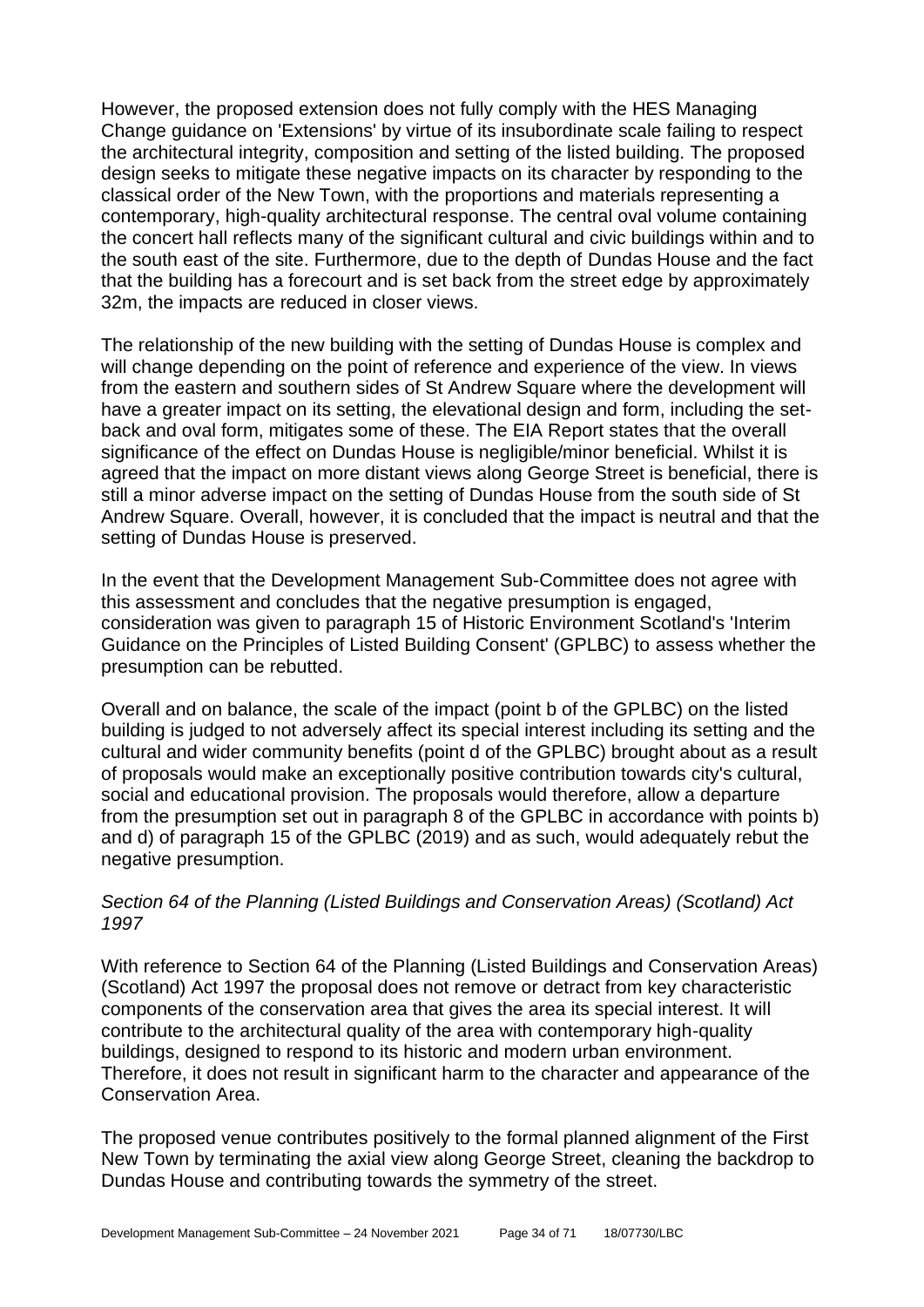The development is, however, considered to have an adverse impact on the setting of Dundas House when seen from a public viewpoint within St Andrew Square. On the immediate approach to Dundas House, this effect will be noticeably diminished as a result of its set back position within the site. The height, scale and massing of the extension expands beyond Dundas House. However, it has been sensitively designed to reflect its immediate context and mitigate some of these impacts.

The proposals are therefore judged to be in accordance with Sections 14 and 64 of the Planning (Listed Buildings and Conservation Areas) (Scotland) Act 1997.

#### *Material considerations*

There are positive impacts on equalities and human rights arising from the creation of a high-quality environment and new public building in a highly accessible location. The creative learning and inclusive outreach will provide significant positive equalities benefits to many different populations including the young, old and disabled.

There no material considerations including equalities or human rights that would justify a contrary decision.

## **Addendum to Assessment**

It is recommended that this application be Granted subject to the details below.

#### **3.4 Conditions/reasons/informatives**

#### **Conditions** :-

- 1. Prior to commencement of above ground works, a detailed specification, including trade names where appropriate, of all the proposed external materials (including the public realm), except the proposed concrete, shall be submitted to and approved in writing by the Planning Authority before work is commenced on site. Samples of the materials may be required.
- 2. Prior to commencement of works above ground, full details of the juncture between the banking hall and the extension proposed shall be submitted to and approved in writing by the Planning Authority, and shall be implemented on site, in accordance with the approved details
- 3. No demolition/development shall take place on the site until the applicant has secured the implementation of a programme of archaeological work (Historic building recording, conservation, excavation, analysis, reporting and publication & interpretation) in accordance with a written scheme of investigation which has been submitted by the applicant and approved by the Planning Authority.
- 4. Prior to commencement of works above ground, full details including materials specification for the proposed doors between the banking hall and concert hall foyer shall be submitted to and approved in writing by the Planning Authority, and shall be implemented on site, in accordance with the approved.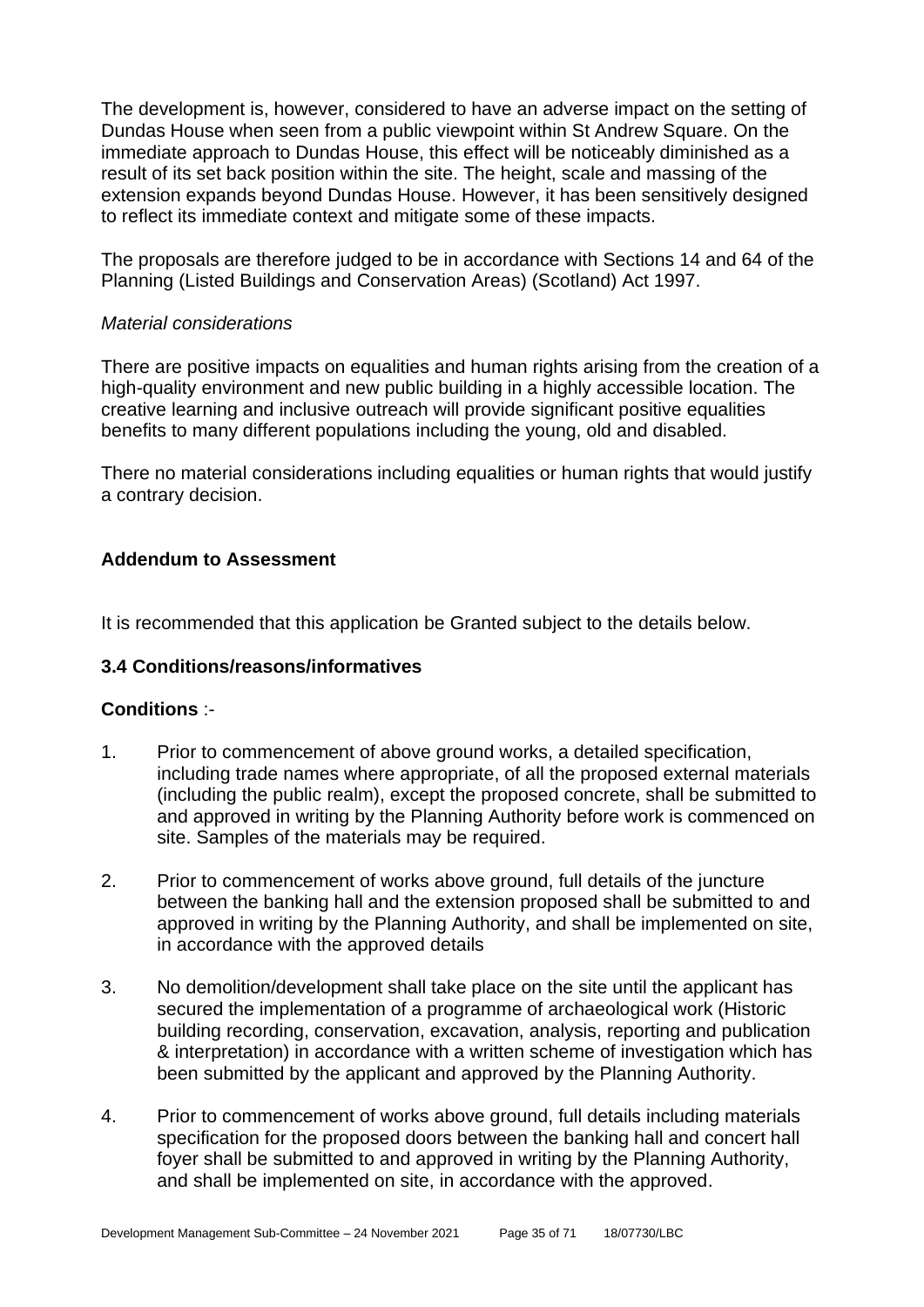#### **Reasons**:-

- 1. In order to enable the planning authority to consider this/these matter/s in detail.
- 2. In order to enable the planning authority to consider this/these matter/s in detail.
- 3. In order to safeguard the interests of archaeological heritage
- 4. In order to enable the planning authority to consider this/these matter/s in detail.

#### **Informatives:-**

It should be noted that:

- 1. The works hereby permitted shall be commenced no later than the expiration of three years from the date of this consent.
- 2. This consent is for listed building consent only. Work must not begin until other necessary consents, eg planning permission, have been obtained.
- 3. No development shall take place on the site until a 'Notice of Initiation of Development' has been submitted to the Council stating the intended date on which the development is to commence. Failure to do so constitutes a breach of planning control, under Section 123(1) of the Town and Country Planning (Scotland) Act 1997.
- 4. As soon as practicable upon the completion of the development of the site, as authorised in the associated grant of permission, a 'Notice of Completion of Development' must be given, in writing to the Council.
- 5. External light fittings on the existing building will require Listed Building Consent
- 6. Any proposed signage requires advertisement consent and depending on the location, may require Listed Building Consent.

## **Financial impact**

#### **4.1 The financial impact has been assessed as follows:**

There are no financial implications to the Council.

## **Risk, Policy, compliance and governance impact**

**5.1** Provided planning applications are determined in accordance with statutory legislation, the level of risk is low.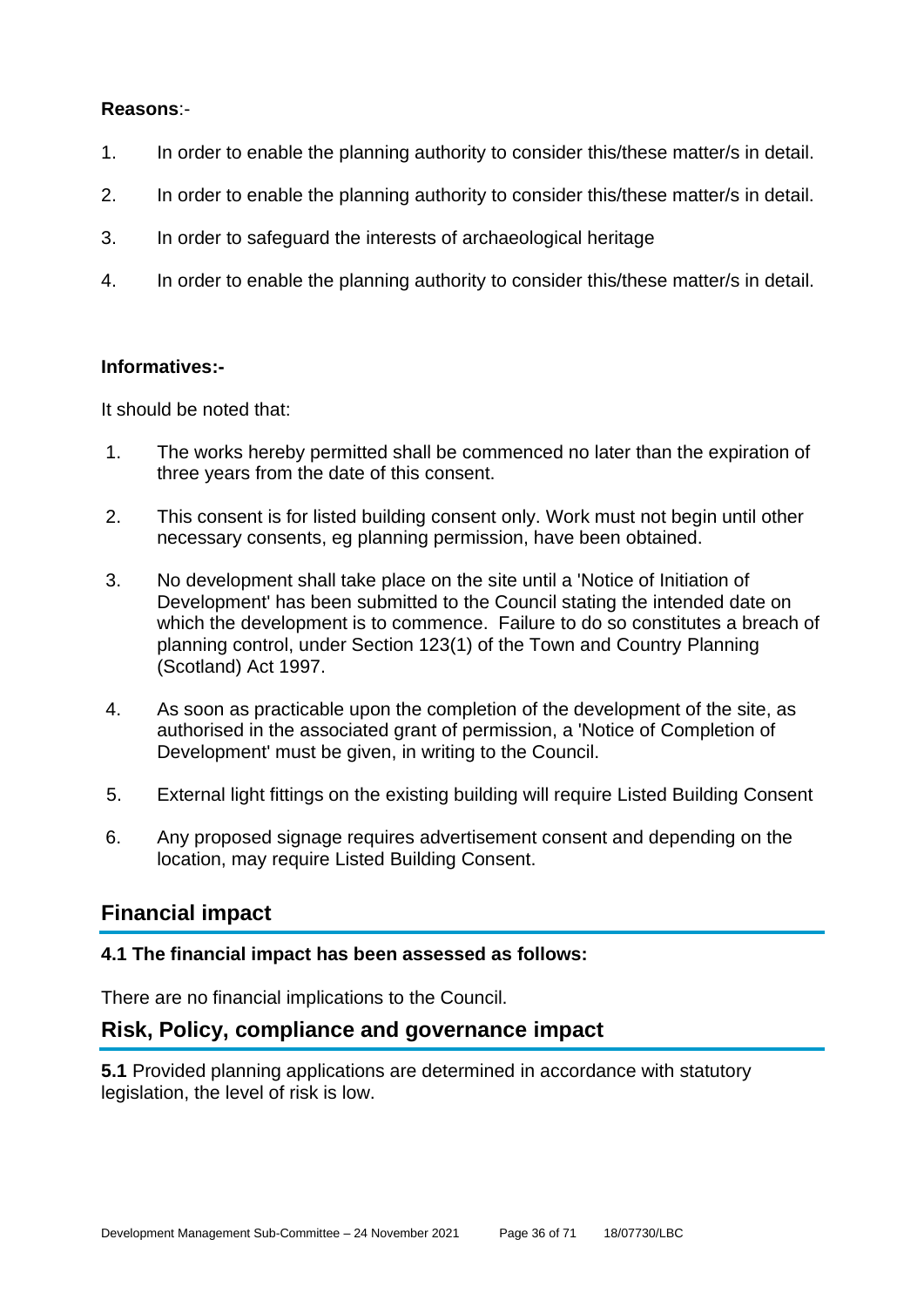## **Equalities impact**

## **6.1 The equalities impact has been assessed as follows:**

This application was assessed in terms of equalities and human rights. The impacts are identified in section 3.3c) of the Assessment section of the main report.

## **Sustainability impact**

#### **7.1 The sustainability impact has been assessed as follows:**

The parallel application for full planning permission (ref: 18/04657/FUL) meets the sustainability requirements of the Edinburgh Design Guidance

## **Consultation and engagement**

## **8.1 Pre-Application Process**

Pre-application discussions took place on the proposals. As part of the pre-application process, the proposal was also presented to the Edinburgh Urban Design Panel on 27 September 2017. The comments have been considered in the assessment of this application and are contained in full within Appendix 1.

#### **8.2 Publicity summary of representations and Community Council comments**

The application was advertised on 14 September 2018, with 21 days allowed for comments. The application also appeared in the Weekly List on 11 September 2018.

The proposals that formed scheme one received five letters of objections, and one letter of support. This included comments from the following amenity body:

− The Architectural Heritage Society of Scotland

All the interested parties who had previously commented on scheme one were renotified on 27 February 2019, with 14 days allowed for comments. No further representations were received.

All interested parties who previously commented were re-notified of scheme 3 on 3 September 2021, with 21 days allowed for comments. One further representation has been received.

The comments received have been considered in the assessment of the application. An assessment of these representations can be found in the main report in section 3.3d).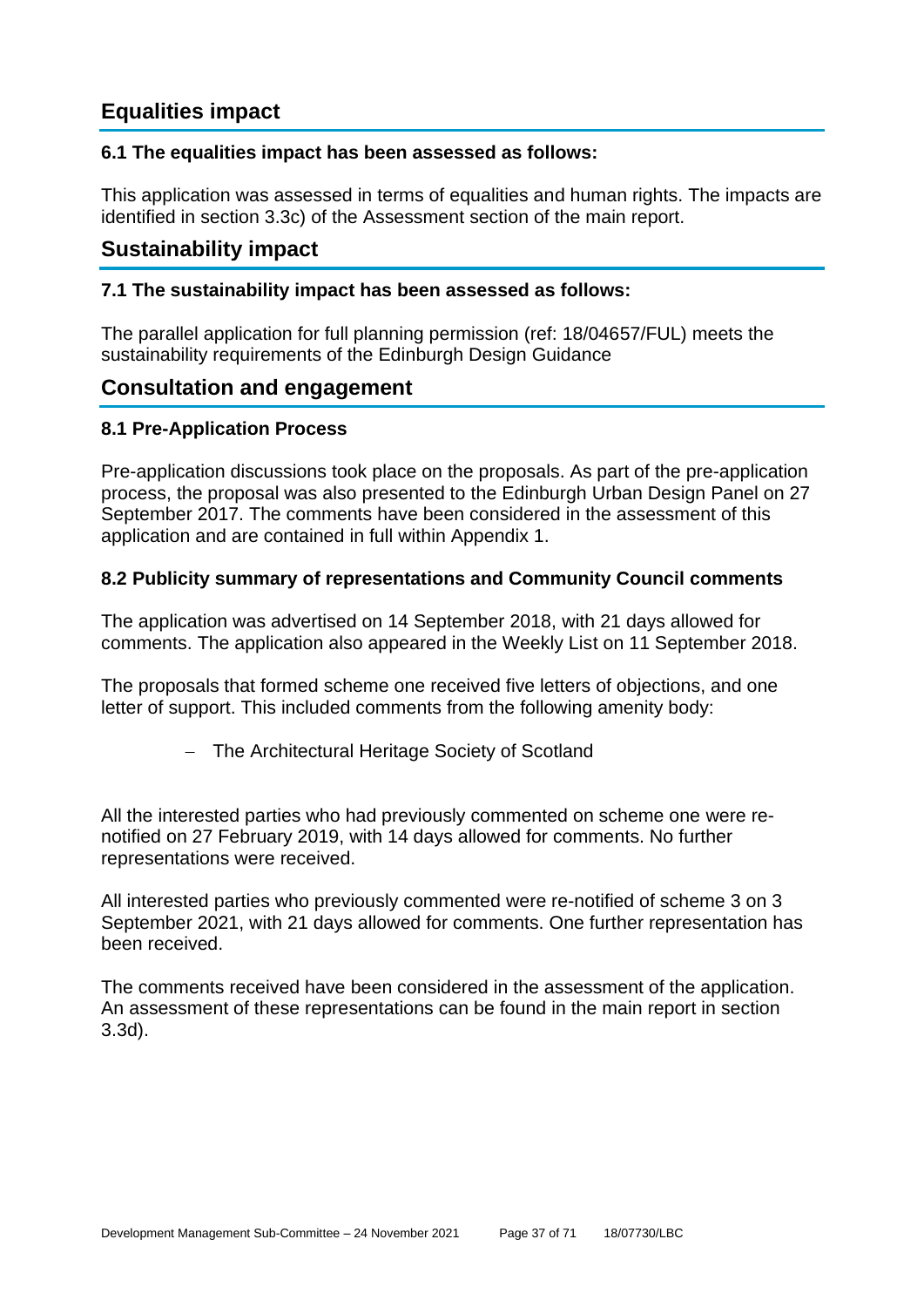## **Background reading/external references**

- To view details of the application, go to
- [Planning and Building Standards online services](https://citydev-portal.edinburgh.gov.uk/idoxpa-web/search.do?action=simple&searchType=Application)
- [Planning guidelines](http://www.edinburgh.gov.uk/planningguidelines)
- [Conservation Area Character Appraisals](http://www.edinburgh.gov.uk/characterappraisals)
- [Edinburgh Local Development Plan](http://www.edinburgh.gov.uk/localdevelopmentplan)
- **[Scottish Planning](http://www.scotland.gov.uk/Topics/Built-Environment/planning/Policy) Policy**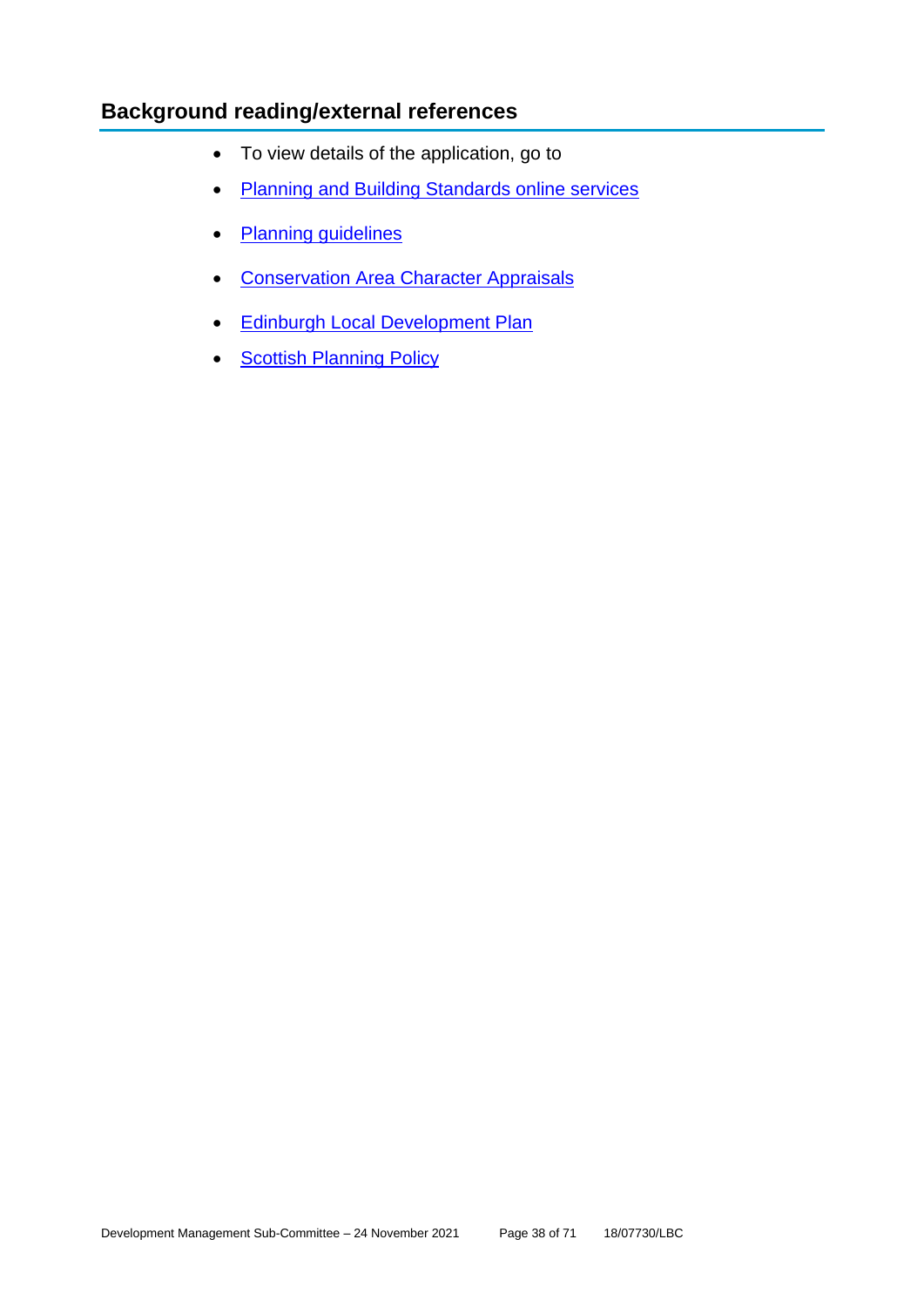| <b>Statutory Development</b><br><b>Plan Provision</b> | The application site is shown to be within the City<br>Centre as defined in the Edinburgh Local Development<br>Plan (LDP).                                                                                                                                                                      |
|-------------------------------------------------------|-------------------------------------------------------------------------------------------------------------------------------------------------------------------------------------------------------------------------------------------------------------------------------------------------|
| Date registered                                       | 19 September 2018                                                                                                                                                                                                                                                                               |
| <b>Drawing numbers/Scheme</b>                         | 01, 02, 03B, 05A-06A, 07B-09B, 11B-14B, 16B, 17A,<br>18A,<br>20B-24B, 25A, 26B-27B, 29B-33B, 38B-39B, 40A, 42B-<br>44B,<br>45B-47B, 48A, 49B, 50B, 57A, 62A, 63B, 66B, 67A,<br>68B, 69B,<br>70B-72B, 73A, 74B-76B, 78B, 79A, 80A, 81B-85B, 86A-<br>87A, 88B,<br>90B-92B, 99A, 101-107, 107-120, |
|                                                       | Scheme 3                                                                                                                                                                                                                                                                                        |

**David Givan** Chief Planning Officer PLACE The City of Edinburgh Council

Contact: Daniel Lodge, Planning officer E-mail:daniel.lodge@edinburgh.gov.uk

## **Links - Policies**

#### **Relevant Policies:**

The Historic Environment Policy for Scotland 2019 outlines Government policy on how we should care for the historic environment when taking planning decisions.

## **Relevant Government Guidance on Historic Environment.**

HES Interim Guidance on Conservation Area Consent sets out Government guidance on the principles that apply to the demolition of unlisted buildings in conservation areas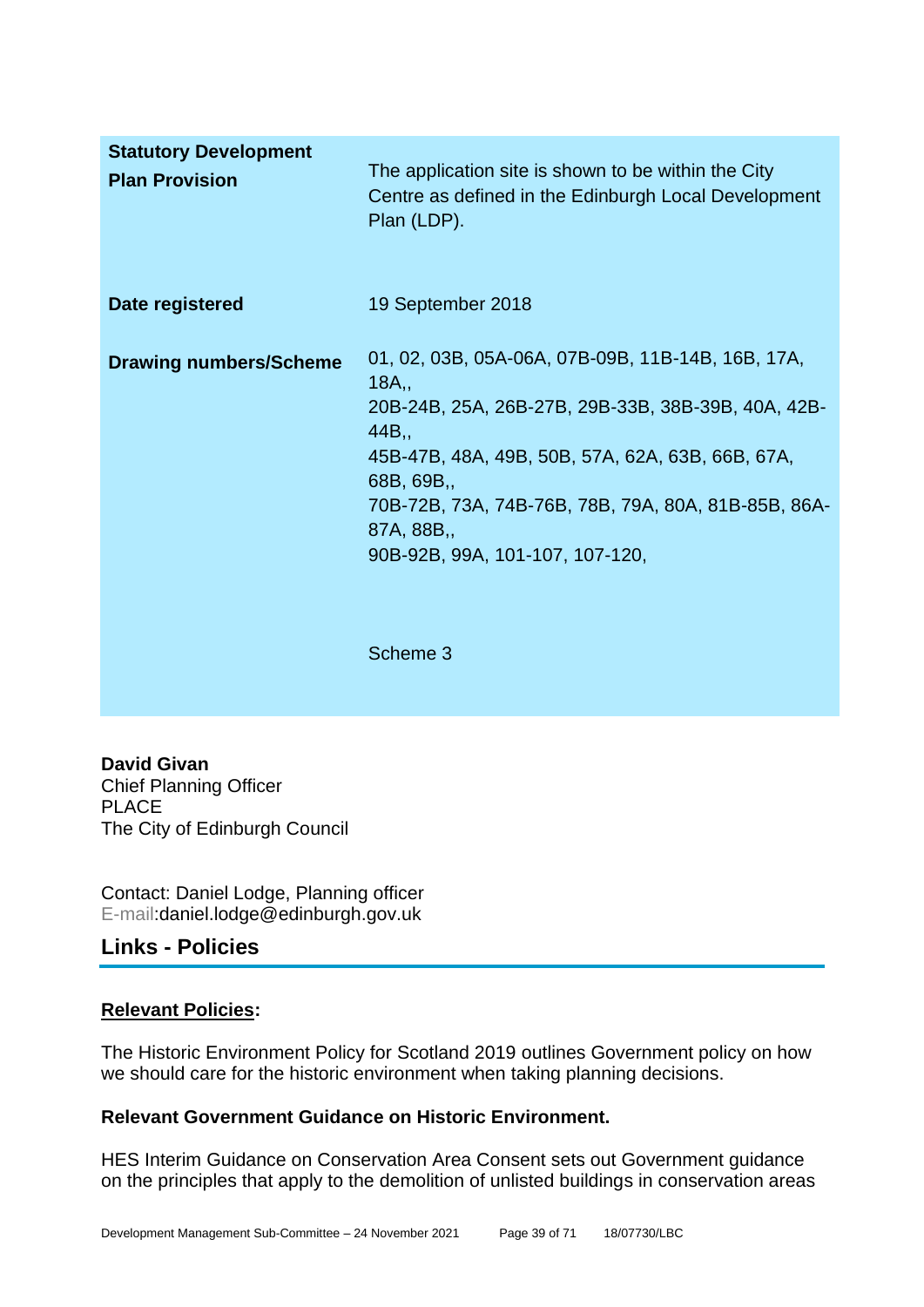Managing Change in the Historic Environment: Boundaries sets out Government guidance on the principles that apply to altering boundary treatments of listed buildings.

Planning Advice Note 71 on Conservation Area Management recognises conservation areas need to adapt and develop in response to the modern-day needs and aspirations of living and working communities.

Managing Change in the Historic Environment: External Fixtures sets out Government guidance on the principles that apply to altering the external fixtures of listed buildings.

Managing Change in the Historic Environment: Extensions sets out Government guidance on the principles that apply to extending listed buildings.

Managing Change in the Historic Environment: External Walls sets out Government guidance on the principles that apply to altering the external walls of listed buildings.

Managing Change in the Historic Environment: Interiors sets out Government guidance on the principles that apply to alterations to the interiors of listed buildings.

Managing Change in the Historic Environment: Setting sets out Government guidance on the principles that apply to developments affecting the setting of historic assets or places.

Managing Change in the Historic Environment: Windows sets out Government guidance on the principles that apply to altering the windows of listed buildings.

#### **Relevant policies of the Edinburgh City Local Plan.**

LDP Policy Env 3 (Listed Buildings - Setting) identifies the circumstances in which development within the curtilage or affecting the setting of a listed building will be permitted.

LDP Policy Env 4 (Listed Buildings - Alterations and Extensions) identifies the circumstances in which alterations and extensions to listed buildings will be permitted.

LDP Policy Env 6 (Conservation Areas - Development) sets out criteria for assessing development in a conservation area.

LDP Policy Env 1 (World Heritage Site) protects the quality of the World Heritage Site and its setting.

#### World Heritage Site

The historic centre of Edinburgh, including the medieval Old Town and the Georgian New Town, was inscribed on the United Nations Education, Scientific and Cultural Organisation¿s (UNESCO¿s) List of World Heritage Sites in December, 1995. This represents international recognition that the Site is of outstanding universal value.

The organic plan form of the medieval Old Town and the clarity of the geometrically planned neo-classical New Town together with the outstanding historic buildings are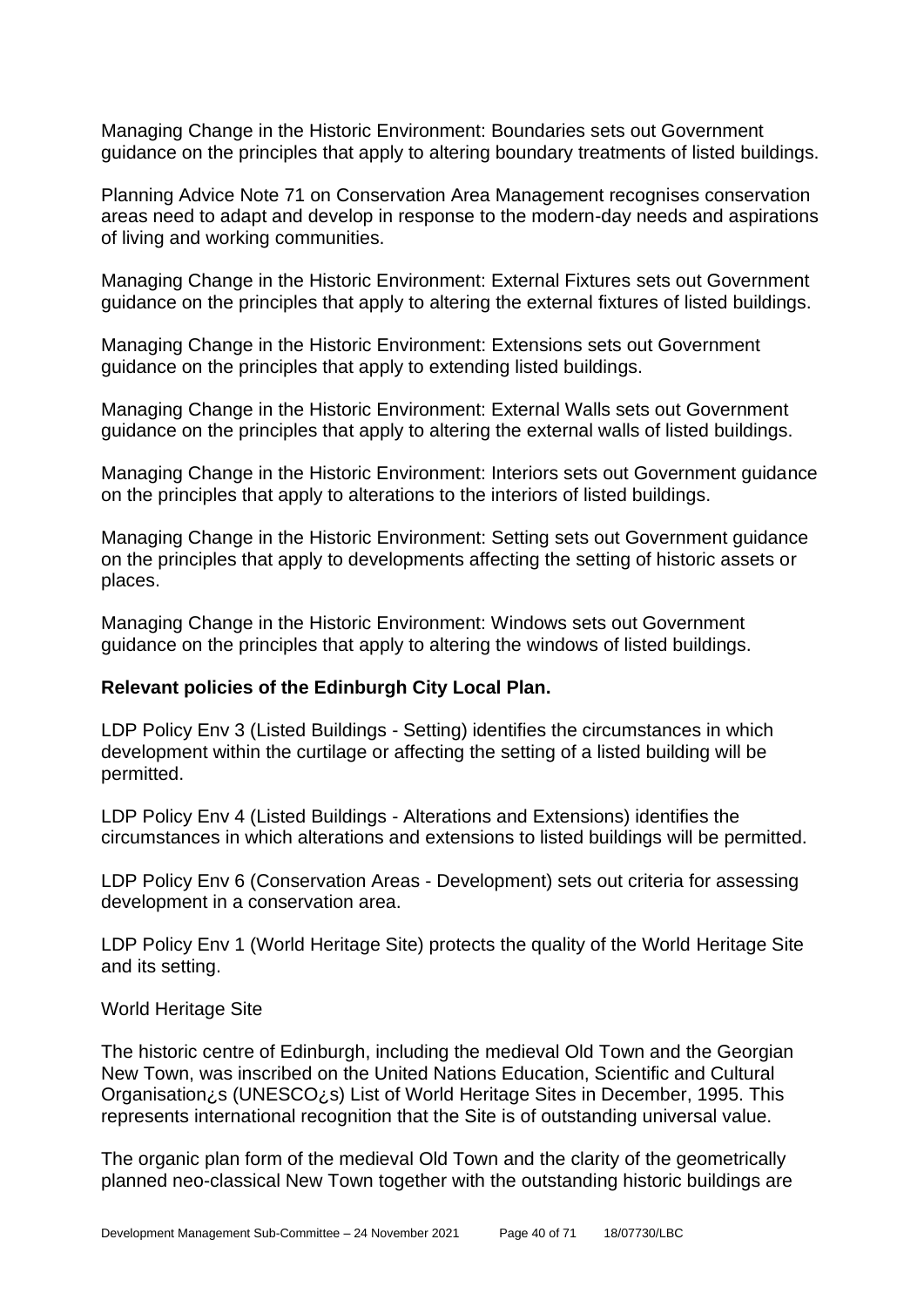fundamental characteristics of the World Heritage Site. All proposals affecting the plan form or historic buildings, including their setting, will be considered for their impact on their design integrity.

#### **Relevant Non-Statutory Guidelines**

**The New Town Conservation Area Character Appraisal** states that the area is typified by the formal plan layout, spacious stone built terraces, broad streets and an overall classical elegance. The buildings are of a generally consistent three storey and basement scale, with some four storey corner and central pavilions.

**Non-statutory guidelines** 'LISTED BUILDINGS AND CONSERVATION AREAS' provides guidance on repairing, altering or extending listed buildings and unlisted buildings in conservation areas.

**Non-Statutory guidelines** Edinburgh Design Guidance supports development of the highest design quality and that integrates well with the existing city. It sets out the Council's expectations for the design of new development, including buildings, parking, streets and landscape, in Edinburgh.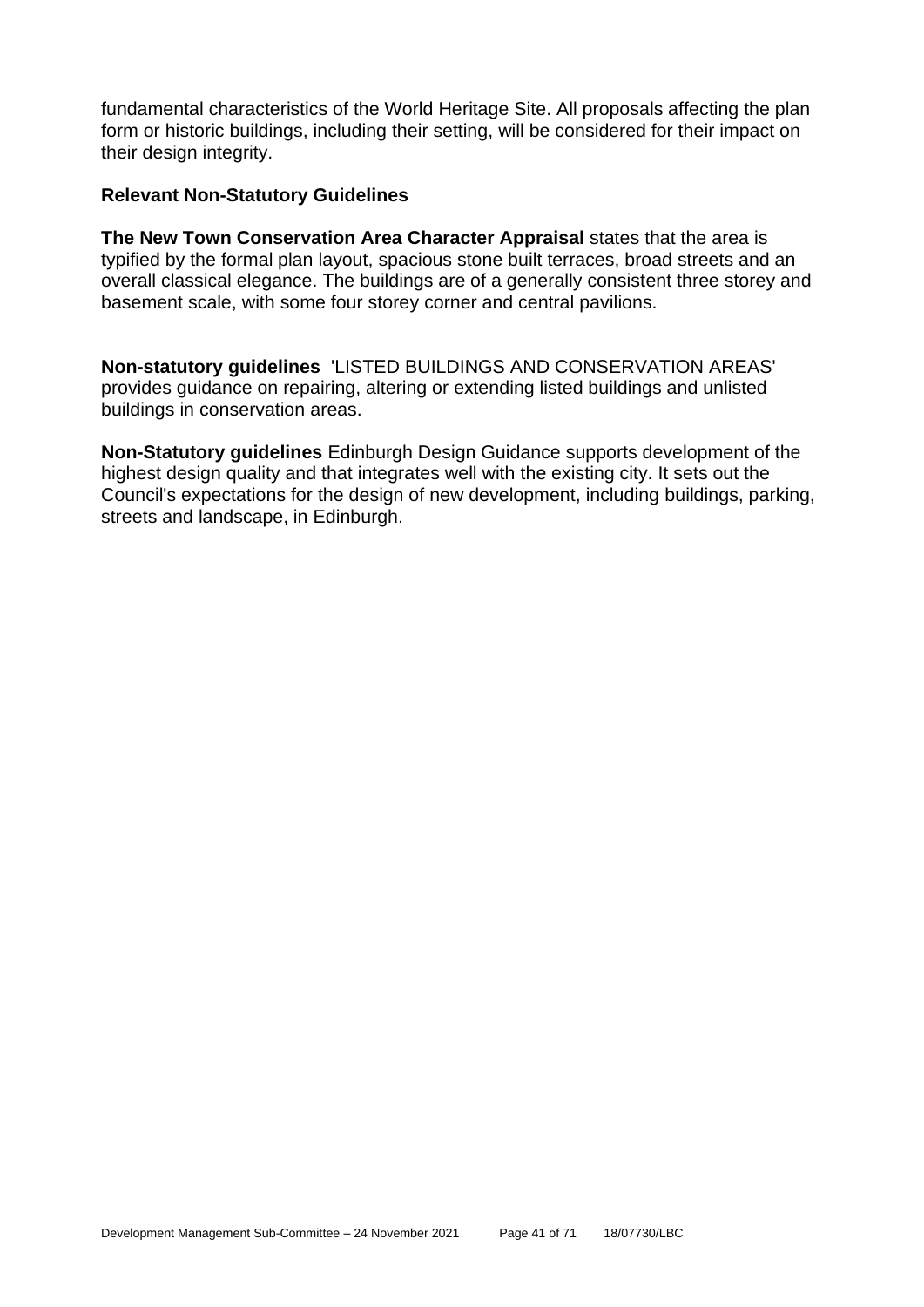# **Appendix 1**

# **Application for Listed Building Consent 18/07730/LBC At 35 - 36 St Andrew Square, Edinburgh, EH2 2AD Proposed demolitions, alterations, remodelling and erection of extension to the listed building.**

## **Consultations**

#### **Historic Environment Scotland - Scheme Three response dated 01/10/2021**

*Thank you for your consultation which we received on 03 September 2021. We have considered it and its accompanying EIA Addendum in our role as a consultee under the terms of the above regulations.*

#### *The proposals*

*The proposals consist of a new music and performing arts venue to the rear (east) of the existing Dundas House, largely on the site of the existing 1960s office block, previously erected as an extension to Dundas House. The current consultation consists of one planning application and two listed building consent applications, accompanied by an Environmental Impact Assessment Report Addendum.*

*In relation to both the planning application and the EIA consultation, our remit is World Heritage Sites, scheduled monuments and their setting, category A-listed buildings and their setting, and gardens and designed landscapes (GDLs) and battlefields in their respective inventories.*

*We have a separate remit regarding listed building consent, concerning works to Category A and B listed buildings, demolition, and applications by planning authorities For this reason, we have separated our advice into three sections, one under each set of regulations. As there are two listed building consent consultations, we have stated our position separately for each.*

*You should also seek advice from your archaeology and conservation service for matters including unscheduled archaeology and category B and C-listed buildings.*

#### *Our Advice*

*The proposals are a variation to a previously proposed new music venue at 35-36 St Andrew Square. The key alteration for our interest is the reduction in scale and massing of the proposed extension to Dundas House. It is likely that it will be helpful to refer to our detailed response to the originally proposed scheme, dated 15 January 2019.*

*Listed building consent*

*18/07127/LBC and 18/07730/LBC*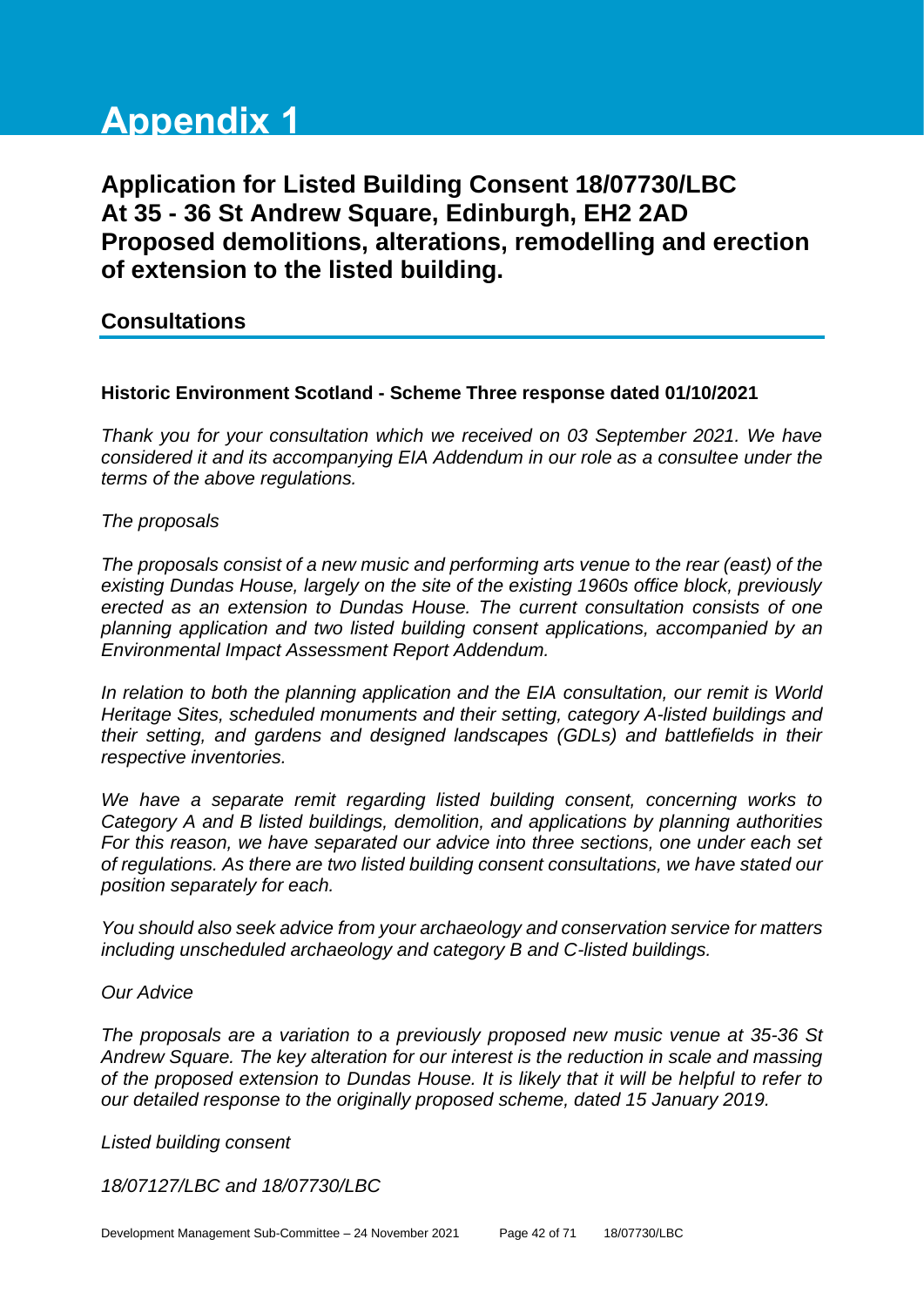*We are content that the direct physical interventions proposed to the two listed building consent applications would not harm the special interest of Dundas House. We do not object to the applications.*

*Our detailed comments on these applications are given in Annex 1 of this letter.*

#### *Planning application 18/04657/FUL*

*The impacts of the currently proposed scheme are likely to be less significant than the previous scheme, as the scale of the development has been reduced. We have identified some adverse impacts from the scheme, but we are content that none of these impacts raise issues in the national interest. We therefore do not object to the proposals.*

*Our detailed comments on the planning application are given in Annex 2 of this letter.*

#### *Environmental Impact Assessment*

*We are content that sufficient information has been provided to come to a view on the planning application. We are content with the scope of the assessment and its methodology.*

*We have comments on the assessment itself and its conclusions. These are given in Annex 3 of this letter.*

*Planning authorities are expected to treat our comments as a material consideration, and this advice should be taken into account in your decision making. Our view is that the proposals do not raise historic environment issues of national significance and therefore we do not object.*

*Our decision not to object should not be taken as our support for the proposals. This application should be determined in accordance with national and local policy on development affecting the historic environment, together with related policy guidance.*

#### *Further Information*

*This response applies to the application currently proposed. An amended scheme may require another consultation with us.*

*Guidance about national policy can be found in our 'Managing Change in the Historic Environment' series available online at www.historicenvironment.scot/advice-andsupport/planning-and-guidance/legislation-and-guidance/managing-change-in-thehistoric-environment-guidance-notes/. Technical advice is available through our Technical Conservation website at www.engineshed.org*

#### *Annex 1 - Listed building consents*

*Your Council has consulted us in relation to works to two Category A listed buildings, which include the potential impacts on their setting. However, we have concentrated on assessing the physical impact on the listed building in Annex 1, and the setting of the listed building through the planning application process in Annex 2.*

*We commented on the previous proposals for the site in January 2019.*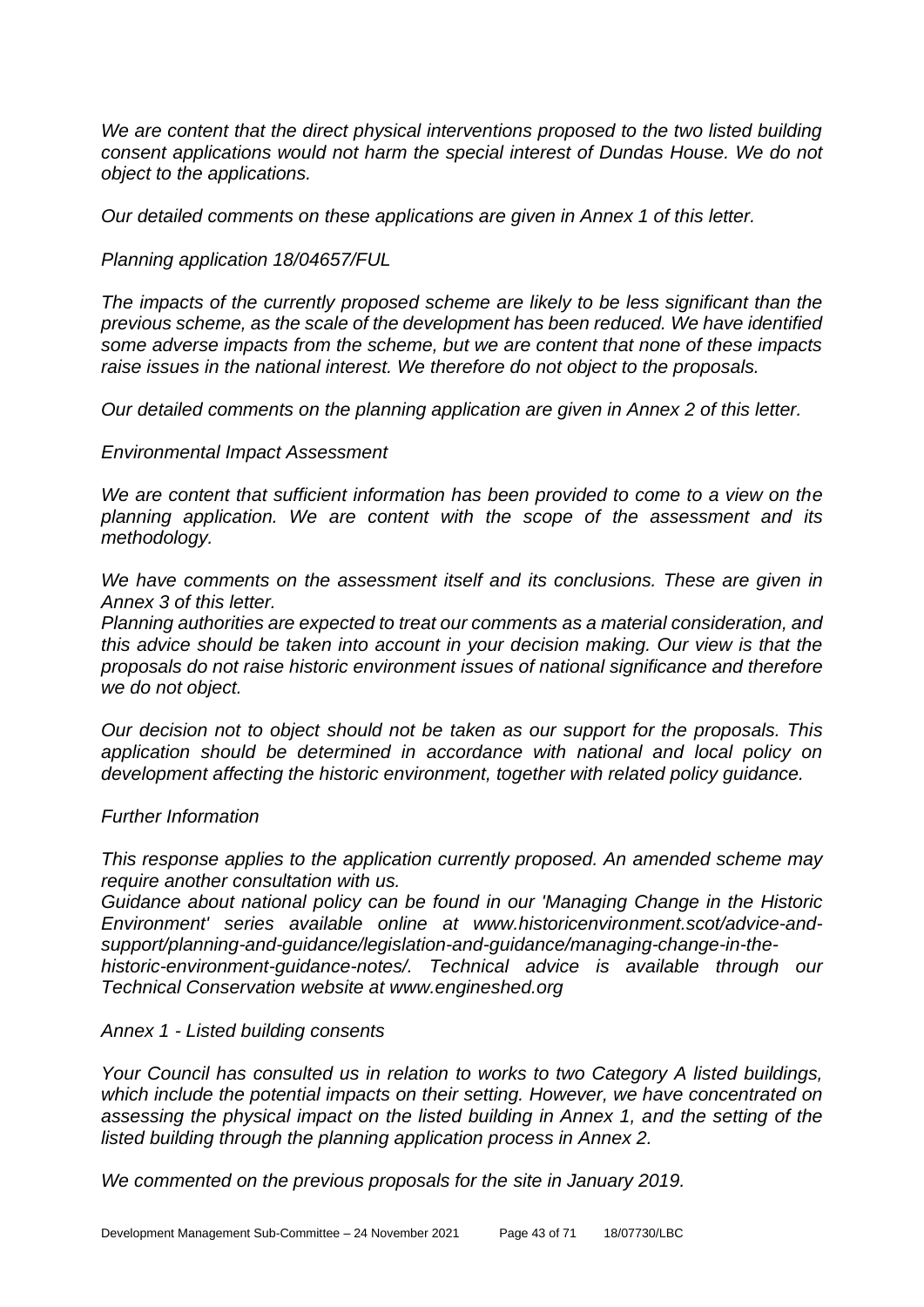*18/07127/LBC - Application for listed building consent for associated proposed works, including demolitions, new boundary treatment and public realm (35 St Andrew Square)*

*Although the removal of the stone wall affects an established relationship between Dundas House and its flanking 'pavilions' we understand the rationale for its removal. We note the sandstone strip paving detail that replaces it and marks out this historic boundary. Any opportunities to salvage and reuse the stone walling (on or off site) would be welcomed.*

*18/07730/LBC - Application for listed building consent for proposed demolitions, alterations, and extension (Dundas House, 36 St Andrew Square)*

#### *Demolition*

*As before, the proposed demolition works primarily involve the loss of the 1960s office block by Glasgow architects Gratton & McLean. We do not consider that this block contributes to the special interest of Dundas House, and therefore do not object to its loss. There are also a series of more minor alterations and removals of later extensions to Dundas House. Similarly, these will not result in harm to the special interest of the*  listed building. Again, opportunities to salvage materials could be taken. We would *suggest that the application process has included sufficient record information on the demolished elements on the site.*

#### *Extension*

*The extension, to form the proposed new music venue, is planned to connect with the rear facade of the banking hall, itself a mid-C19th extension to the original Dundas House by the architect John Dick Peddie. This rear elevation, already linked to the C20th block is relatively restrained in design and has been previously altered by extensions. We are content with the manner of the link between the old and new buildings and note a section of the existing rear elevation stonework would be exposed internally as a feature within the new music venue.*

*In contrast to the relatively concealed 1960s block it would replace, the proposed new structure would rise above Dundas House and expand beyond it to the rear on both its north and south sides. The current proposals, though still significant in scale, are much reduced from the previous proposals we commented on in 2019.*

*Our Managing Change guidance note on Extensions states that extensions to historic buildings should ordinarily be subordinate in both scale and form. The proposals would be contrary to the advice offered by this guidance.*

*However, due to the urban location and the enclosed and constrained site at the rear of Dundas House, the new music hall does not immediately read as an extension. We consider its major impact would be on the setting of Dundas House. We have therefore assessed this setting in our response to the planning application, with reference to our relevant Managing Change guidance on Setting. (See Annex 2.)*

*Alterations*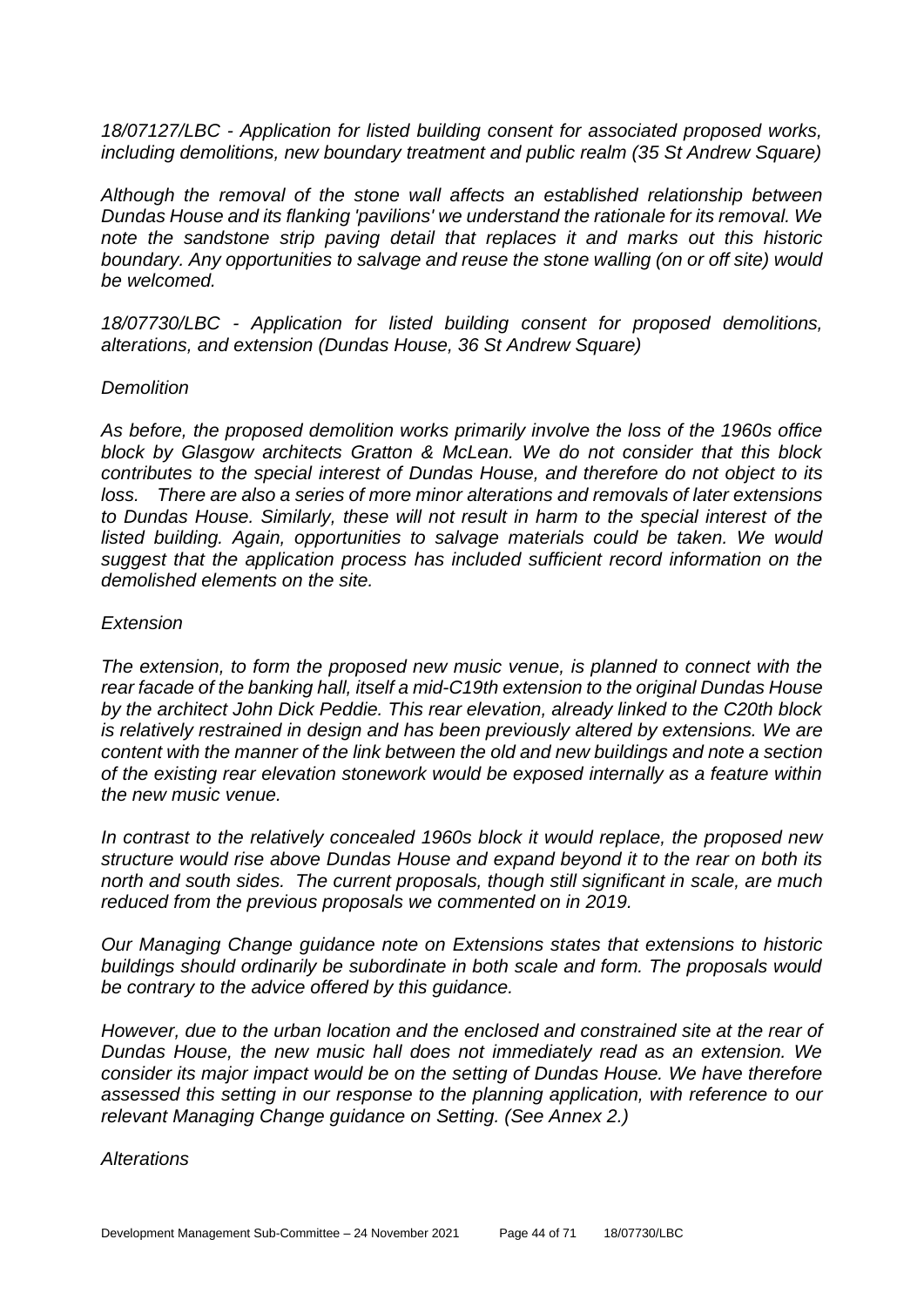*Externally, the proposals involve alterations and remedial works to the listed building, mainly towards the rear. Here it is proposed to alter or infill several, now obsolete, openings and tidy up services. We welcome the designs to replicate a recessed blank or dummy window in the architectural/historic openings within the rear façade of Dundas House. In other locations later openings in the walling are to be infilled with flush stonework.*

*Internally, there is a new door proposed from the rear of the 1858 banking hall to the new extension. Although, a completely new opening, it is designed traditionally. We consider this is an appropriate response in this instance, due to the quality of the space. However, care should be taken with the proposed stone threshold as the banking hall retains its original 1858 highly decorative Minton tiled floor largely intact underneath the modern carpet. It is hoped that this tiled floor could be revealed again in the future.*

*The existing 'cash cage' structure is to receive a new rear wall. We have no concerns with this, but any additional servicing should, again, protect the floor, and allow for the structure to be removed easily in the future.*

*We assume the blocked door to the north of the new link door (with the proposed new stair behind) will be blocked on the stair side, with its door retained facing the hall.*

*As before, we are pleased to note that there are no proposals to alter the 19th century ornamental cast-iron-railed screen and gates enclosing the front forecourt on St Andrew Square. Again, we would urge that the current proposals for vehicle access are appropriately managed, to ensure there would be no potential damage or disturbance to the listed gatepiers, gates, railings, statue and lamp standards.*

#### *Conclusion*

*We are content that the direct physical interventions proposed within the two listed building consent applications would not harm the special interest of Dundas House.*

*We consider that the proposals for the music hall extension (application 18/07730/LBC) would not conform to our guidance on extensions to historic buildings. However, due to the constrained urban site we consider the more significant impacts will be on the setting of the building.*

*As explained in Annex 2, we consider the proposals would have an adverse impact on the setting of Dundas House, affecting some key views of the Category A listed building, especially from St Andrew Square. However, these impacts are much reduced from the scheme we commented on in 2019, and we do not consider, as before, they are significant enough to merit an objection.*

#### *Annex 2 - Planning Application*

*The planning application seeks consent for erection of music and performance arts venue licenced café/restaurant and bar facilities, and related arrangements infrastructure, demolitions and other works. The proposed location is at 35-36 St Andrew Square, Edinburgh.*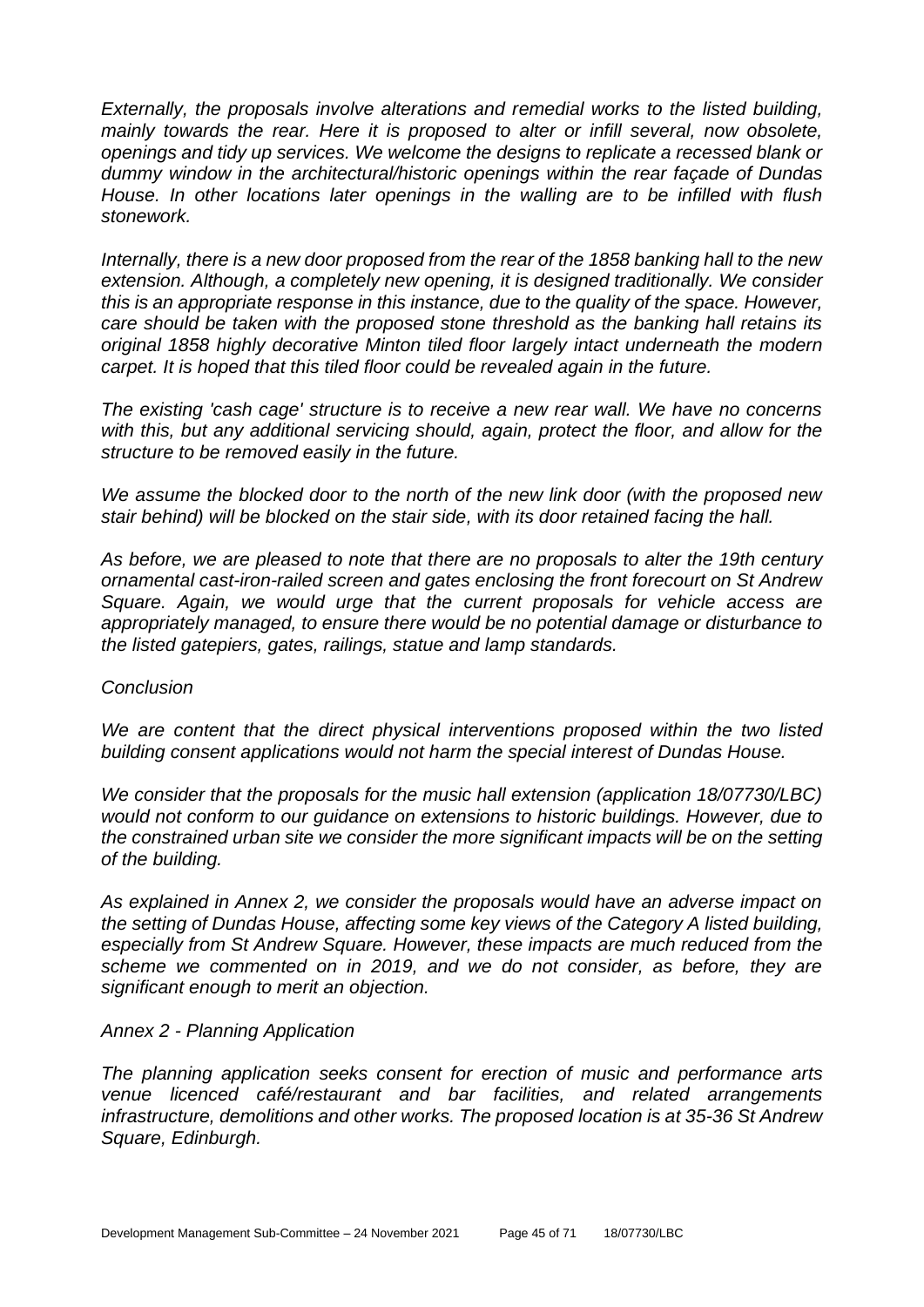*Our interests in the planning process are set out in our covering letter above. In this specific instance, your Council has consulted us for the following reasons:*

*o The development may affect a category A listed building or its setting.*

*o The development (which is other than householder development) may affect a World Heritage Site (WHS).*

*We have reviewed the information provided and have focussed our comments on those heritage assets where we consider there may be a significant impact. These are as follows:*

- *o category A listed building 36 St Andrew Square, Dundas House*
- *o category A listed building 35 St Andrew Square*
- *o category A listed building 37 St Andrew Square*

*o Outstanding Universal Value (OUV) of The Old and New Towns of Edinburgh WHS*

*Other impacts on our interests do not appear likely to be significant. Direct physical impacts on 35 St Andrew Square and Dundas House are considered above in our comments on LBC.*

*In the context of the proposed development, the key characteristics of the settings of 35 and 37 St Andrew Square is their appearance as part of an architectural composition with Dundas House. We have therefore commented on these in our consideration of the setting of Dundas House. We note that the EIA Addendum considers the impacts on 35 and 37 to be negligible (5.10.45 and 5.10.50). Dundas House*

*The assessment considers the operational effect on Dundas House to be minor beneficial (5.10.39). No statement is made as to whether this impact is considered significant.*

*The assessment identifies impacts on three key characteristics of the setting of Dundas House:*

*o Views of the entrance court and the building's country house aesthetic*

*o Alignment with George Street and the primacy of the façade in views along this axis*

*We agree that these are key characteristics of the setting of the building that contribute to its cultural significance.*

*In looking at the setting of the A listed buildings we have assessed the potential impacts using our Managing Change guidance on 'Setting'. This sets out a three-step methodology for assessing applications:*

- *1. identify the historic assets*
- *2. define and analyse the setting*
- *3. evaluate the potential impact of the proposed change*

*The historic asset*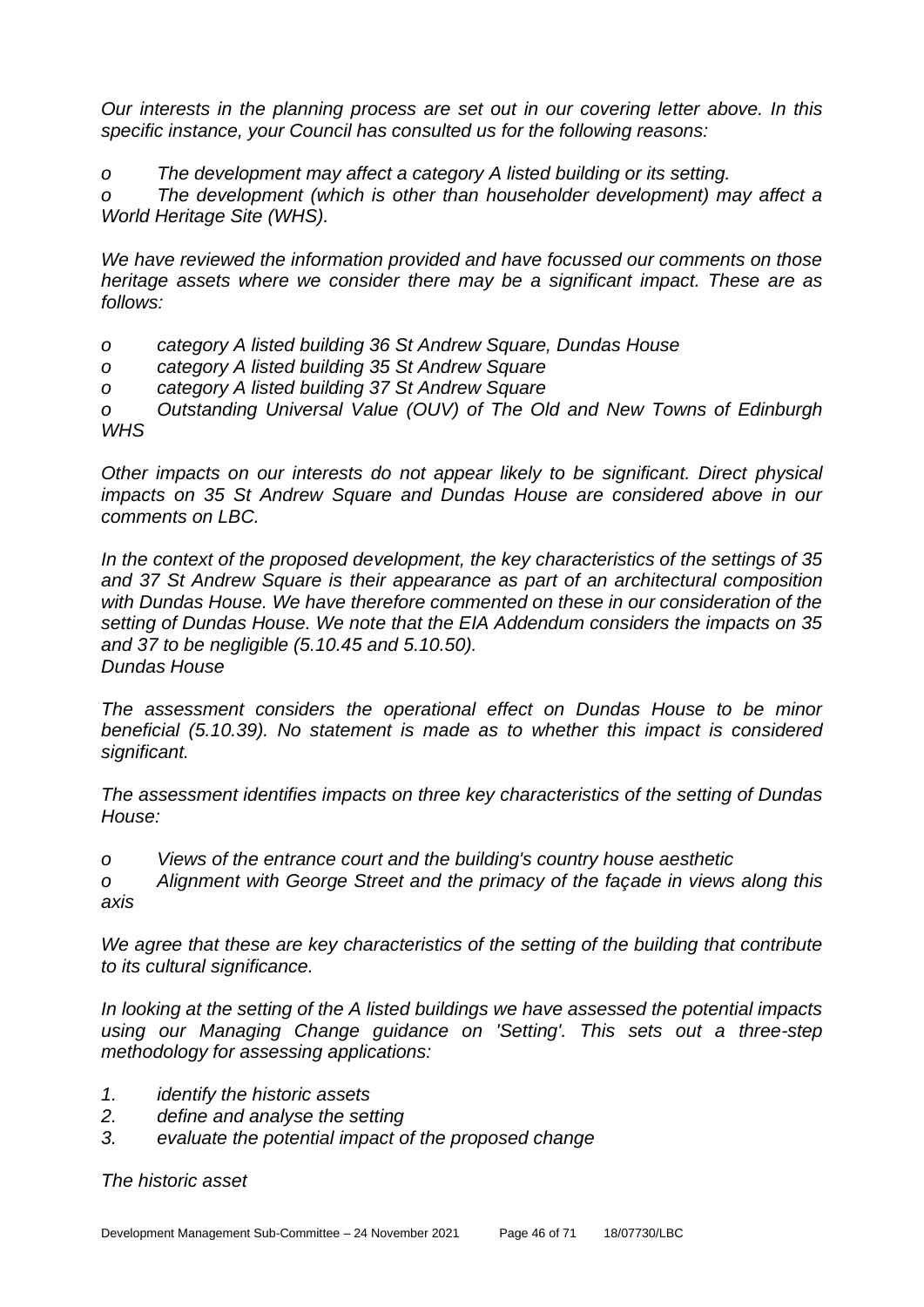*Clearly the main asset is the Category A listed Dundas House, a freestanding symmetrical villa, in a setback position on St Andrew Square. The Category A listed building was designed by the noted architect Sir William Chambers as a townhouse, although its important site was originally intended for a public building.*

*Dundas House was specifically constructed in an axial position to George Street, behind a front railed forecourt and oval carriage drive, its design giving it the impression of a small country mansion. It has an important compositional relationship with the listed buildings at No.35 and No.37 St Andrew Square, the latter designed to match No.35 and thus appear as flanking pavilions to Dundas House.*

#### *Define and analyse the setting*

*We assessed the setting of Dundas House in detail in our response to the previous application. To recap, Dundas House is a distinct architectural composition placed in a set-back position on the square. It has a clearly defined relationship to St Andrew Square, enhanced by its twinned flanking 'pavilions'. Dundas House also makes an important contribution to the formal grid plan of the first New Town, as an original (first generation) surviving set-piece development on the east side of St Andrew Square, centred on the principal axis of the first New Town, George Street.*

*The setting and symmetry of Dundas House and its pavilions can be appreciated in a*  range of axial views, including from within the square, and from the eastern end of *George Street. However, due to the scale of Dundas House on its site, (which, as above, was originally intended to be occupied by a public building), the position of the A listed Melville Monument, and over two centuries of development, it is not a dominant feature in views along the length of George Street. Nevertheless, Dundas House does make a key contribution to our understanding of this element of the first New Town grid plan, and its relationship with its pavilions and St Andrew Square remains clearly legible. This composition can be best appreciated from the eastern side of the Square (to the immediate east of the Melville Monument).*

*In considering the original application we assessed the proposals against the planned scheme for the St James Centre, including the new hotel (W Edinburgh) which is centred on the axial arrangement of both George Street and Dundas House. This development*  is now largely completed with the scale of the development clearly visible in a series of *views.*

#### *Evaluate the impact*

*Our previous comments in January 2019 considered the impact of the development on the setting of Dundas House in a series of views from west to east. In longer views we considered the development would integrate itself as an additional layer of townscape, although there was a more significant impact in closer views, and a significant adverse impact when seen from the eastern side of St Andrew Square.*

*In the current proposals, the height of the new development has been significantly reduced. We consider the setting of Dundas House would again be integrated with the townscape in longer views, against the backdrop of the St James Square and hotel*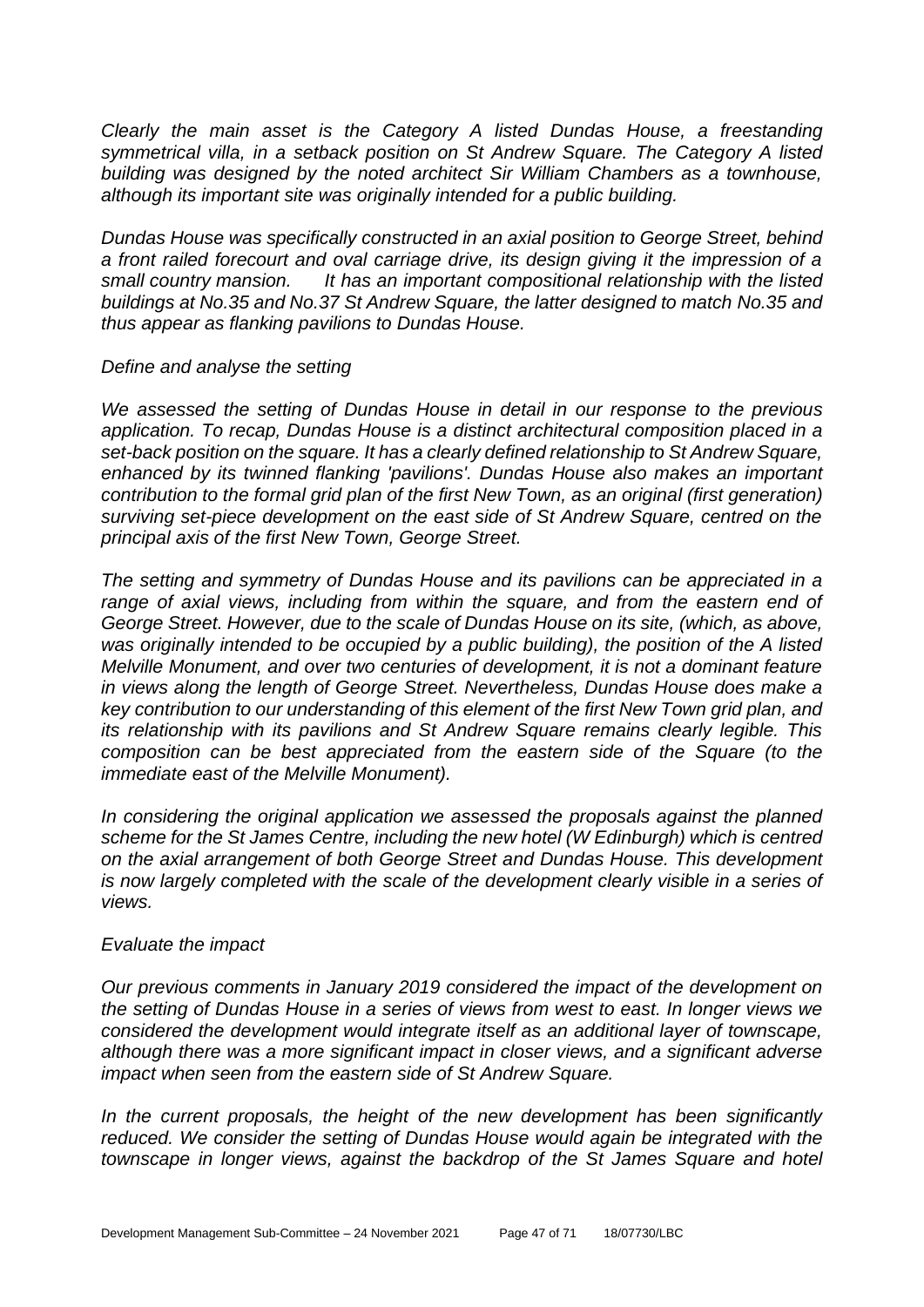*development. In closer views the new building will remain visible, but any impact on its setting would be reduced.*

*The main difference from our comments in 2019 is the lesser impact on closer views of the development, from the eastern side of St Andrew Square. The development will still be visible above the roofscape of Dundas House, unfortunately losing the building's current silhouette against the skyline in a series of viewpoints. However, this adverse impact is much reduced from the previous proposals.*

*In views of Dundas House from the adjoining pavement, beside the front entrance railings, and gateways, the impact of the proposals would be minimal, preserving the existing relationship Dundas House has with the Square and its flanking pavilions. The only alteration to the existing composition will be the removal of the boundary wall of number 35.*

#### *Conclusion*

*Our main concern with the previous proposals was the impact caused by the height and scale of the proposed new building on the setting of Dundas House. Much of our preapplication discussions centred on finding solutions to reduce the height and scale of the new development.*

*The current proposals have reduced the height of the development from the previous scheme. Although there would still be adverse impacts on the setting and understanding of Dundas House and its pavilions from some viewpoints, they would be less significant than those envisaged in the previous proposals. We do not consider the proposals raise issues of national interest, such that we would object.*

*The Old and New Towns of Edinburgh WHS*

*The EIA report considers the impact on the WHS to be moderate beneficial (5.10.23). No statement is made as to whether this impact is considered significant. We note that the assessment considers impacts on the attributes of both architectural quality and on the cultural life of the city to be beneficial.*

*The assessment of impact on architectural quality also considers impacts on Dundas House in its current setting. As above, we have identified adverse impacts on the setting of Dundas House. We therefore disagree with the conclusion that the impact is entirely beneficial.*

*The reduction in the scale of the proposal in the design process since the original application is likely to reduce the visual impact on Dundas House and this area of the WHS.*

*The impacts on the cultural life of the city are unlikely to be altered by the changes. Our letter on the original scheme sets out our position on this.*

*On this basis, it is likely that any adverse impacts previously identified on the WHS will be reduced overall. We are content that the overall impact is unlikely to be significant for our interests.*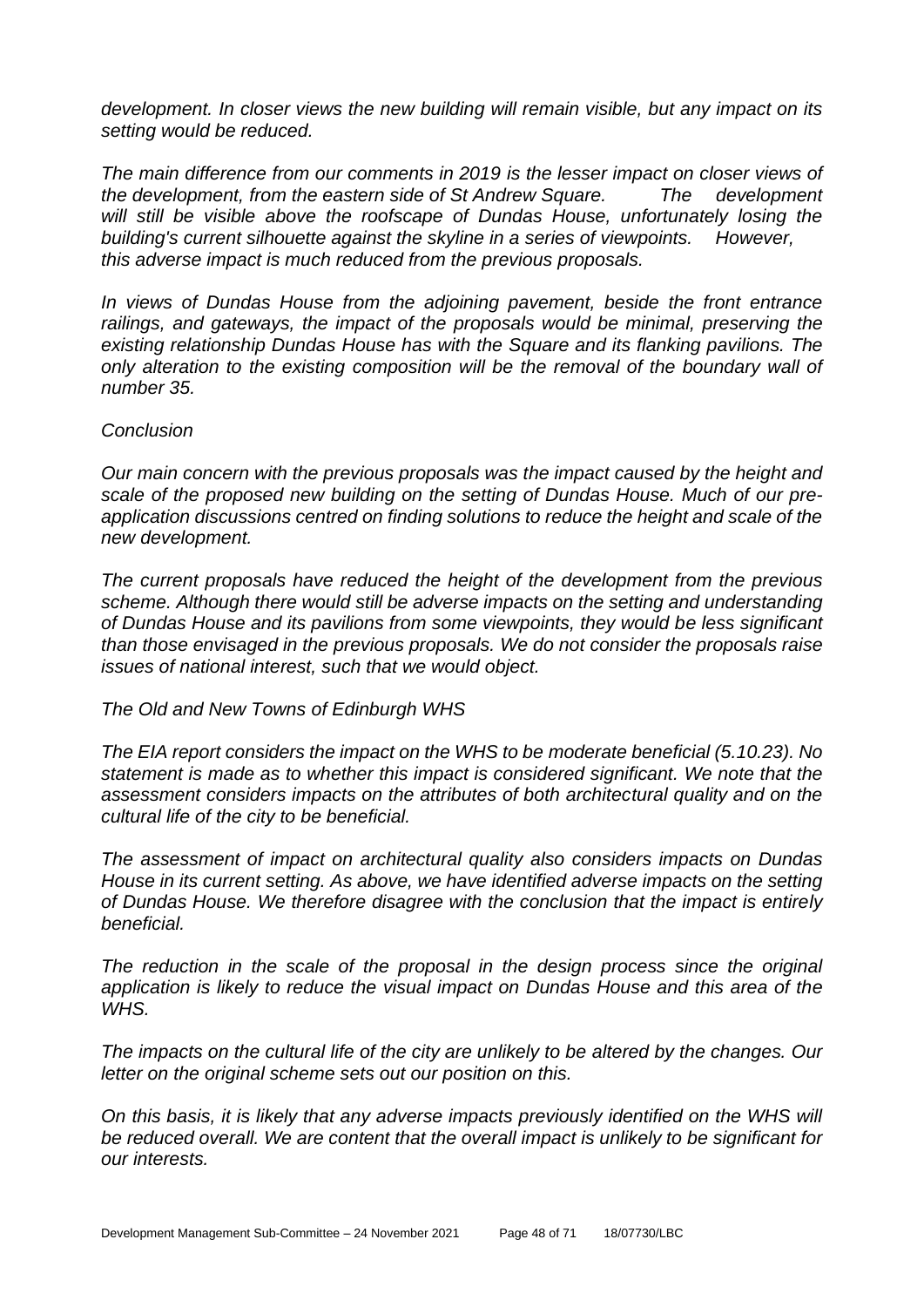#### *Conclusion*

*The impacts of the currently proposed scheme are likely to be less significant than the previous scheme, as the scale of the development has been reduced. We are content that none of these impacts raise issues in the national interest. We therefore do not object to the proposals.*

#### *Annex 3 - EIA Report*

*This annex gives our comments on the Environmental Impact Assessment (EIA) of the proposals. Historic Environment Scotland is a named Consultation Body in the EIA Regulations. Our interests are as set out in the covering letter above, and in line with our interests in the planning process.*

*We are content that sufficient information has been provided in the EIA Report to come to a view on the application. We consider the scope of the assessment adequate and welcome the inclusion of specific supporting visualisations for our interests.*

#### *Structure and content*

*The information in the EIA Report is detailed and clearly explained. The supporting information, particularly the cultural heritage viewpoints, have been very helpful for us in considering the potential impacts of the development.*

*The large number of documents, including a Heritage Appraisal and other technical appendices, as well as a separate Heritage Statement with its own appendices. This makes it quite difficult to navigate all of the information, particularly when looking at the reports online, as most people will in the current circumstances.*

*The number of different reports could generate some confusion, particularly where more than one assessment is presented as considering impacts on cultural heritage. It helps significantly that conclusions are only presented in the relevant chapter of the EIA Report, and we welcome this.*

*The methodology given states that whether an impact is considered significant is a matter of professional judgement and we agree that this the case. It would have been helpful if the assessment presented conclusions on this, particularly as we would ordinarily expect a significant effect to be a trigger to consider further mitigation measures. We note that no further mitigation has been identified.*

*While it would not have formed part of the EIA itself, it may have been helpful for interested parties to see different design iterations side by side. While the difference in the scheme is explained in the text, the changes are complex and some form of further aid to their understanding would probably be welcomed by many.*

#### *Methodology*

*We welcome the fact that the EIA Chapter on Cultural Heritage makes reference to our Managing Change guidance series and other relevant policy and guidance. The methodology set out is clear and allows space for professional judgement without being overly prescriptive.*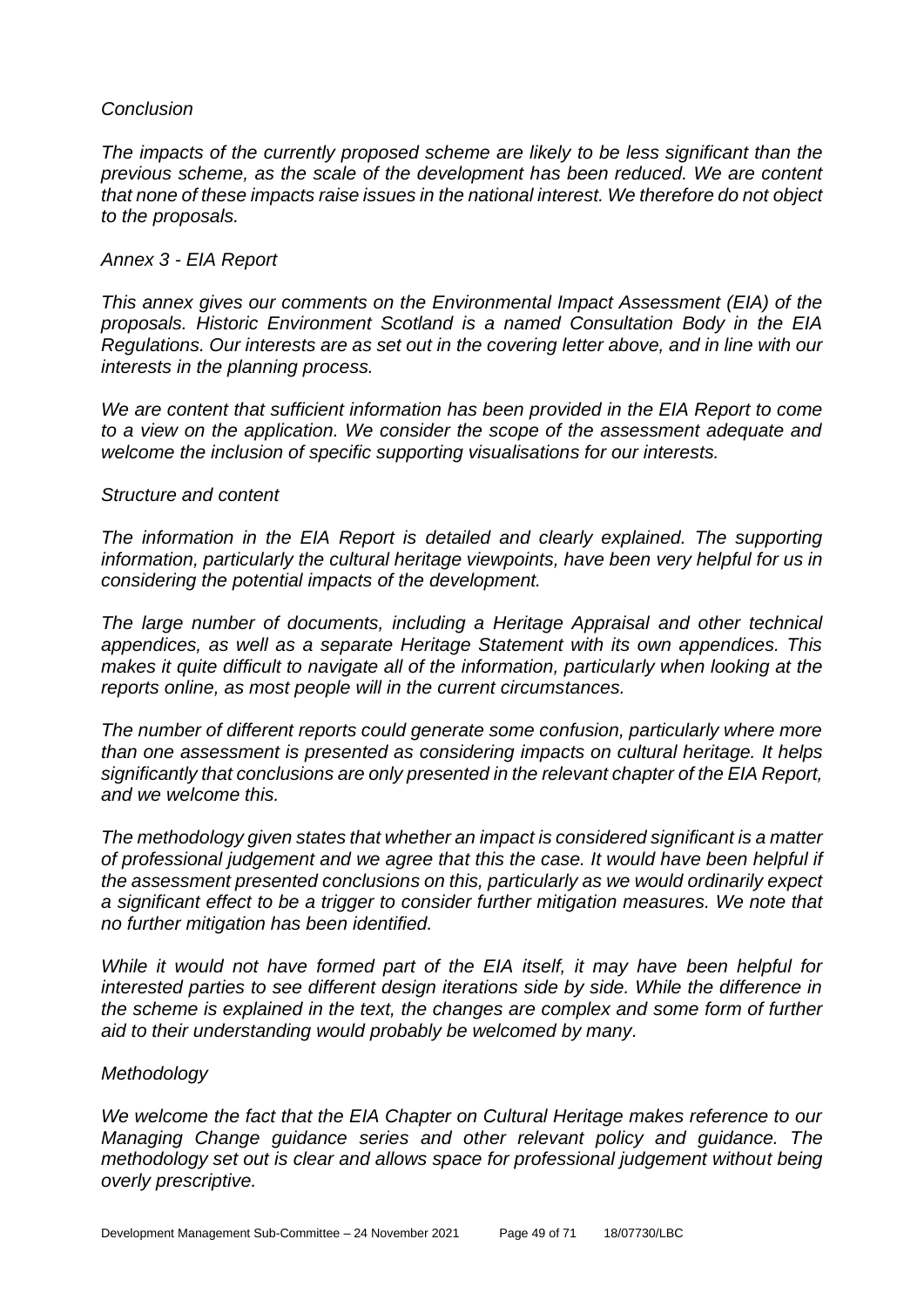*Some of the references given in the original EIA Report have not been changed and are now out of date. In particular, it is important that the Historic Environment Scotland Policy Statement is no longer relevant, and that national policy for the historic environment is given in the Historic Environment Policy for Scotland (HEPS).*

*There is also no reference to the EIA Handbook, and we consider this a key document in setting out best practice for assessing historic environment impacts in the EIA process. The EIA Handbook sets out an approach to assessment focussing on impacts on cultural significance, and this allows for a simpler more focussed methodology than that given. However, we are content that the principles of the methodology used are appropriate for our interests.*

#### *Assessment*

*We note that the impact of the demolition of the boundary of 35 St Andrew Square has not been considered in the assessment of impacts on the setting of Dundas House. This appears to be because demolition impacts have been assessed as a separate topic. It would have been helpful for the impacts on the setting of Dundas House to be presented together, regardless of their cause.*

*Other than on this one point we have not identified any issues with the methodology that appear to have affected the conclusions of the assessment.*

*We note the assessment of the socio-economic and cultural impacts. As our area of expertise relates only to the historic environment, we cannot comment on the methodology or scope of this assessment.*

*If the conclusions of this chapter are to be accepted, we are content that they are a relevant consideration as a potentially positive impact on Edinburgh WHS. This specifically relates to the site as a 'living capital city centre' with a 'rich cultural and intellectual life', which are attributes identified in the statement of Outstanding Universal Value.*

#### *Conclusion*

*We are content that sufficient information has been provided to come to a view on the planning application. We are content with the scope of the assessment and its methodology.*

## **Historic Environment Scotland - Scheme Two response dated 12/03/2019**

*Our comments below relate specifically to the design amendments, subject of your reconsultations, and should be taken into account together with our existing main response letter to these applications, dated 15 January 2019. Overall, we are satisfied that the amendments do not raise significant new issues for our interests, and that our position on the proposed development therefore remains the same.* 

*Listed building consent applications* 

*18/07127/LBC*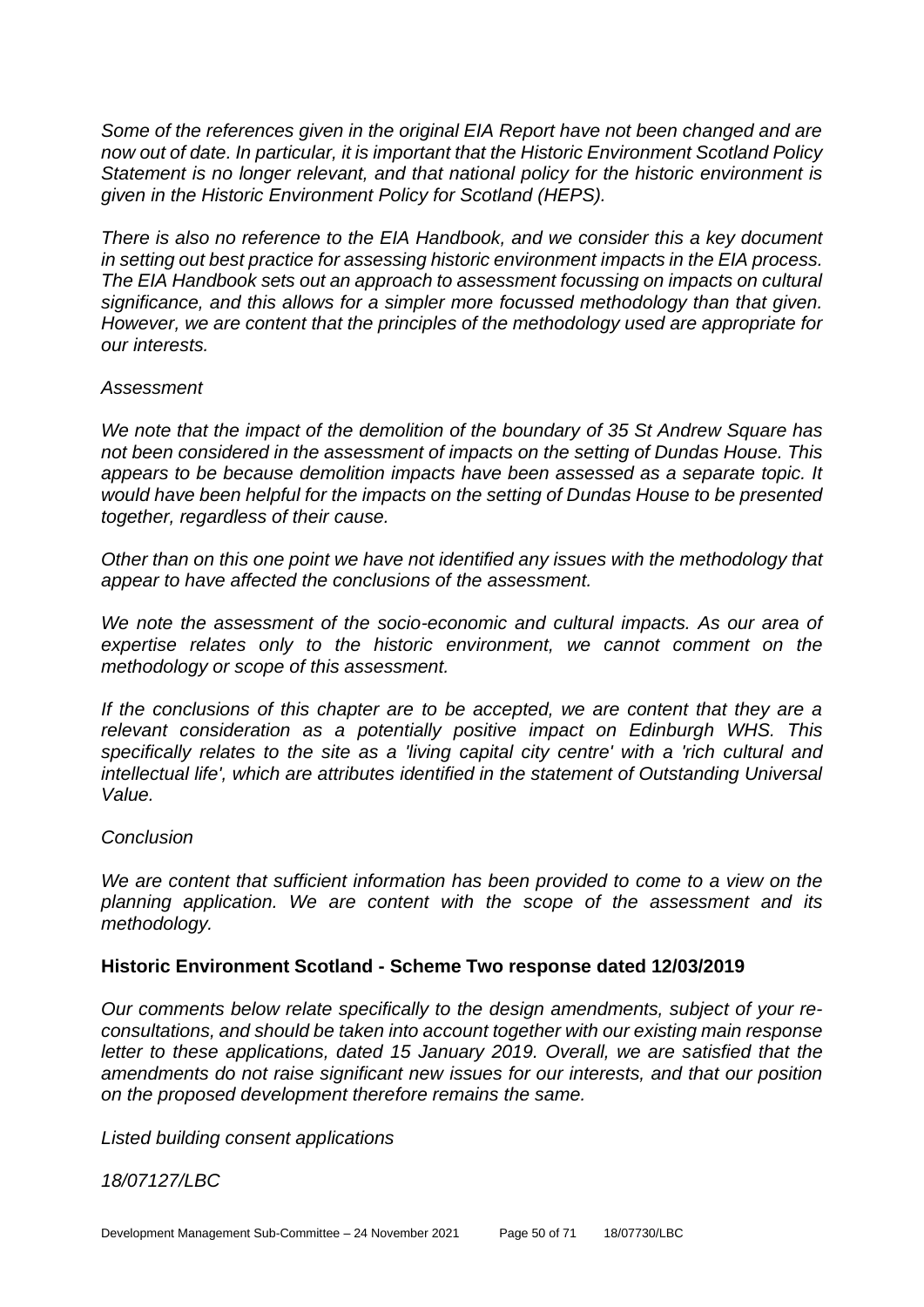*As you will be aware from our main response letter of 15 January 2019, we are content that the proposals for the rear garden of 35 St Andrew Square would not have a significant adverse impact on the special architectural and historic interest of the building. We note the revisions, including deletion of the previously proposed retractable marker posts for the historic rear garden boundary line of 35 St Andrew Square, now proposed to be delineated by contrasting surface treatment as part of the wider public realm and landscape treatment for the development. We have no detailed comments to make on this revision.* 

#### *18/07730/LBC*

We are satisfied that the design revisions for the proposed music venue, including *refinement of façade detailing/materials and crown parapet, do not raise new issues for us regarding the overall impact on the category A listed Dundas House. These revisions are mainly set out in the submitted revised Design and Access statement, chapter 16. Please also see our comments on the planning application below.* 

*We are also pleased to note the revised proposals and additional information for Dundas House itself: to delete the previously proposed tall boiler flue; add opaque glazed panels for the banking hall new interior doors; and clarification of works to the existing cash point enclosure. These address the detailed comments we made on these specific proposals in our letter of 15 January.* 

#### *Planning application*

#### *18/04657/FUL*

*We note that there is no change to the proposed new building in terms of its scale, height, mass, and site positioning. As the revisions relate mainly to the above mentioned*  refinement of the façade detailing/materials and crown parapet we are content that the *changes do not raise significant new issues for our interests, including potential impact on the A listed Dundas House and its setting; the setting of other neighbouring A listed buildings; and the World Heritage Site.* 

*We acknowledge the intention to further the mitigation of impacts through refinement of materials and creation of a simpler, more cohesive, backdrop to Dundas House. To assist with further consideration of this, we understand that arrangements are being made for the review of material samples on site, including mock up panels for the proposed honed and grit blasted precast concrete for the façades. We suggest that this includes sample panels positioned to the front of the site to allow comparison with Dundas House in closeup views from St Andrew Square.* 

*We have no more detailed comments to make on the planning application, and our advice remains as previously stated* 

#### *Environmental Impact Assessment*

*We note that no further assessment of impacts on our interests has been provided in the EIA Addendum. We therefore have no further advice to offer on this. We refer you to our previous response for our comments on the assessment and its methodology.*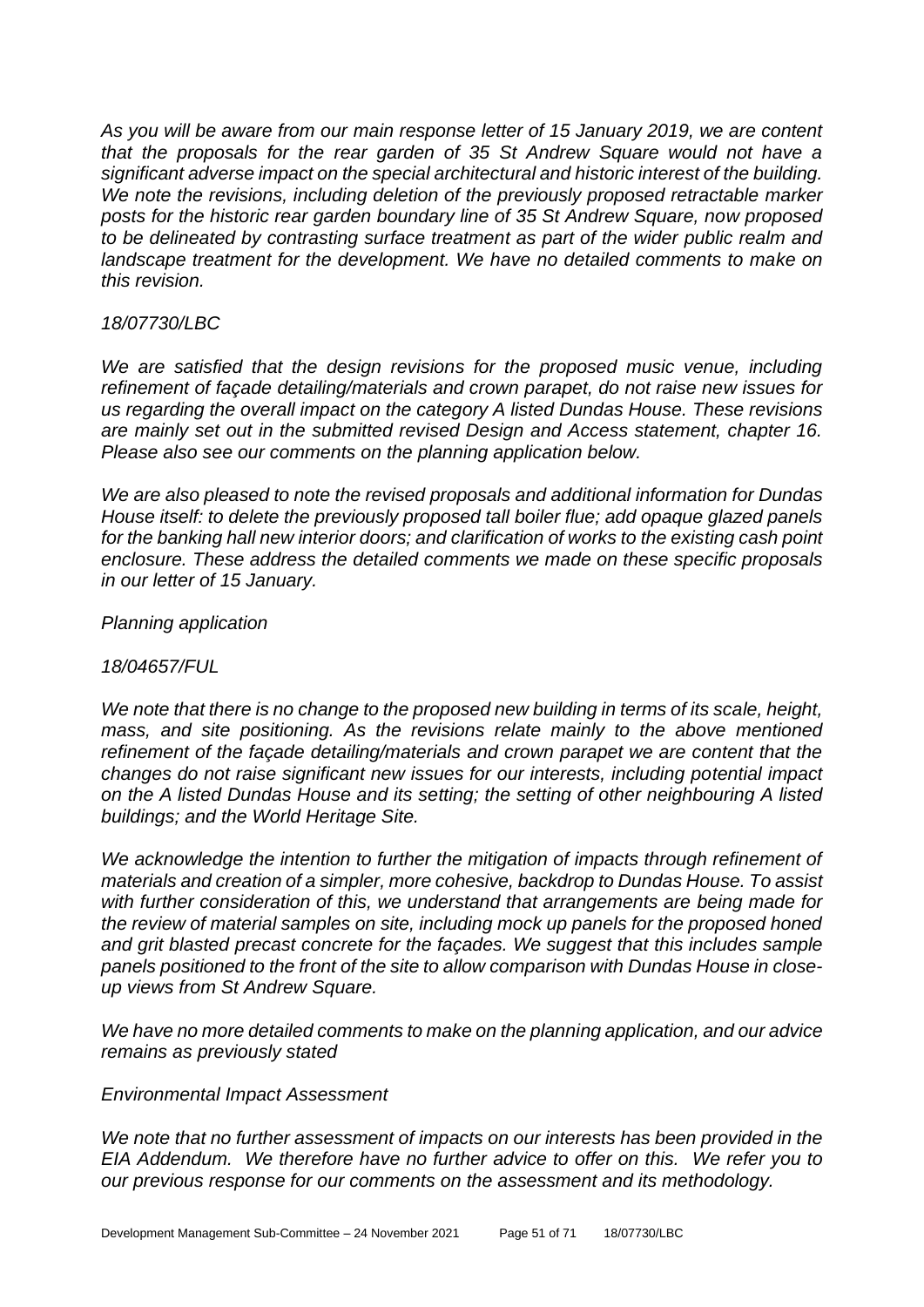*Planning authorities are expected to treat our comments as a material consideration, and this advice should be taken into account in your decision-making. Our view is that the proposals do not raise historic environment issues of national significance and therefore we do not object.* 

*Our decision not to object should not be taken as our support for the proposals. This application should be determined in accordance with national and local policy on development affecting the historic environment, together with related policy guidance.* 

*Further Information*

*This response applies to the application currently proposed. An amended scheme may require another consultation with us.* 

*Guidance about national policy can be found in our 'Managing Change in the Historic Environment' series available online*

*Technical advice is available through our Technical Conservation website.*

#### **Historic Environment Scotland - Scheme 2 response dated 15/01/2019**

*Thank you for your consultations which we received on 13 September 2018. We have considered them in our role as a consultee under the terms of the above regulations.* 

*In relation to both the planning application and the EIA consultation, our remit is World Heritage Sites, scheduled monuments and their setting, category A-listed buildings and their setting, and gardens and designed landscapes (GDLs) and battlefields in their respective inventories. We have a separate remit regarding listed building consent, concerning works to Category A and B listed buildings, demolition, and applications by planning authorities.* 

*For this reason, we have separated our advice into three sections, one under each set of regulations. As there are two listed building consent consultations, we have stated our position separately for each.* 

*You should also seek advice from your archaeology and conservation service for matters including unscheduled archaeology and category B and C-listed buildings.* 

*Our Advice* 

*Listed building consent*

*18/07127/LBC* 

*We are content that these proposals for the rear garden of 35 St Andrew Square would not have a significant adverse impact on the special architectural and historic interest of the building. We therefore have no detailed comments on this application.* 

#### *18/07730/LBC*

*We are content that the proposed demolitions, alterations and extension to Dundas House would not significantly diminish the special architectural and historic interest of*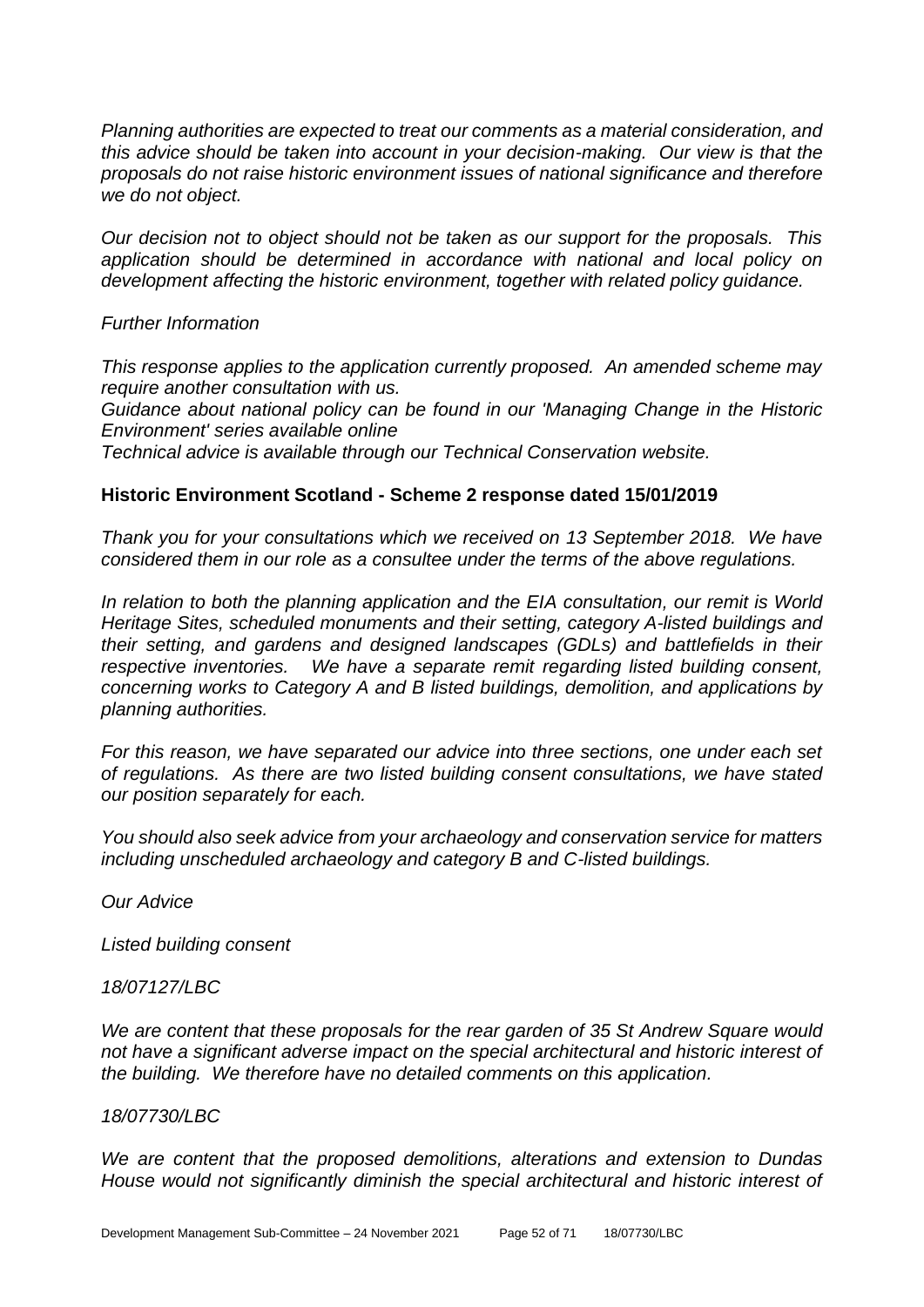*the building. However, we consider there would be a significant impact on the setting of the building, which we have commented on under the associated application for planning permission below.* 

*Our detailed comments on this LBC application are given in Annex 1 of this letter.* 

#### *Planning application 18/04657/FUL*

*We consider that there would be a significant adverse impact on the setting of the Category A listed Dundas House, affecting some, but not all, key views of the building.*  We therefore advise that this should be taken into account in the decision making *process. However, we are content that this impact would not significantly affect the special interest of the building, and does not raise issues of national interest for our remit. We therefore do not object to the planning application.* 

*Our detailed comments on the planning application are given in Annex 2 of this letter.* 

#### *Environmental Impact Assessment*

*We are content that sufficient information has been provided to come to a view on the planning application. We are content with the scope of the assessment and its methodology.* 

*We have comments on the assessment itself and its conclusions. These are given in Annex 3 of this letter.* 

#### *Further Information*

*Planning authorities are expected to treat our comments as a material consideration, and this advice should be taken into account in your decision making. Our view is that the proposals do not raise historic environment issues in the national interest for our historic environment remit, and therefore we do not object.* 

*Our decision not to object should not be taken as our support for the proposals. The applications should be determined in accordance with national and local policy on development affecting the historic environment, together with related policy guidance.* 

*This response applies to the applications currently proposed. An amended scheme may require another consultation with us.* 

*Guidance about national policy can be found in our 'Managing Change in the Historic Environment' series available online. Technical advice is available through our Technical Conservation website.* 

#### *Historic Environment Scotland*

#### *ANNEX 1 Listed building consents*

*Your Council has consulted us in relation to works to two Category A listed buildings, which include the potential impacts on their setting. However, we have concentrated on assessing the impact on setting through the planning application process in Annex 2.*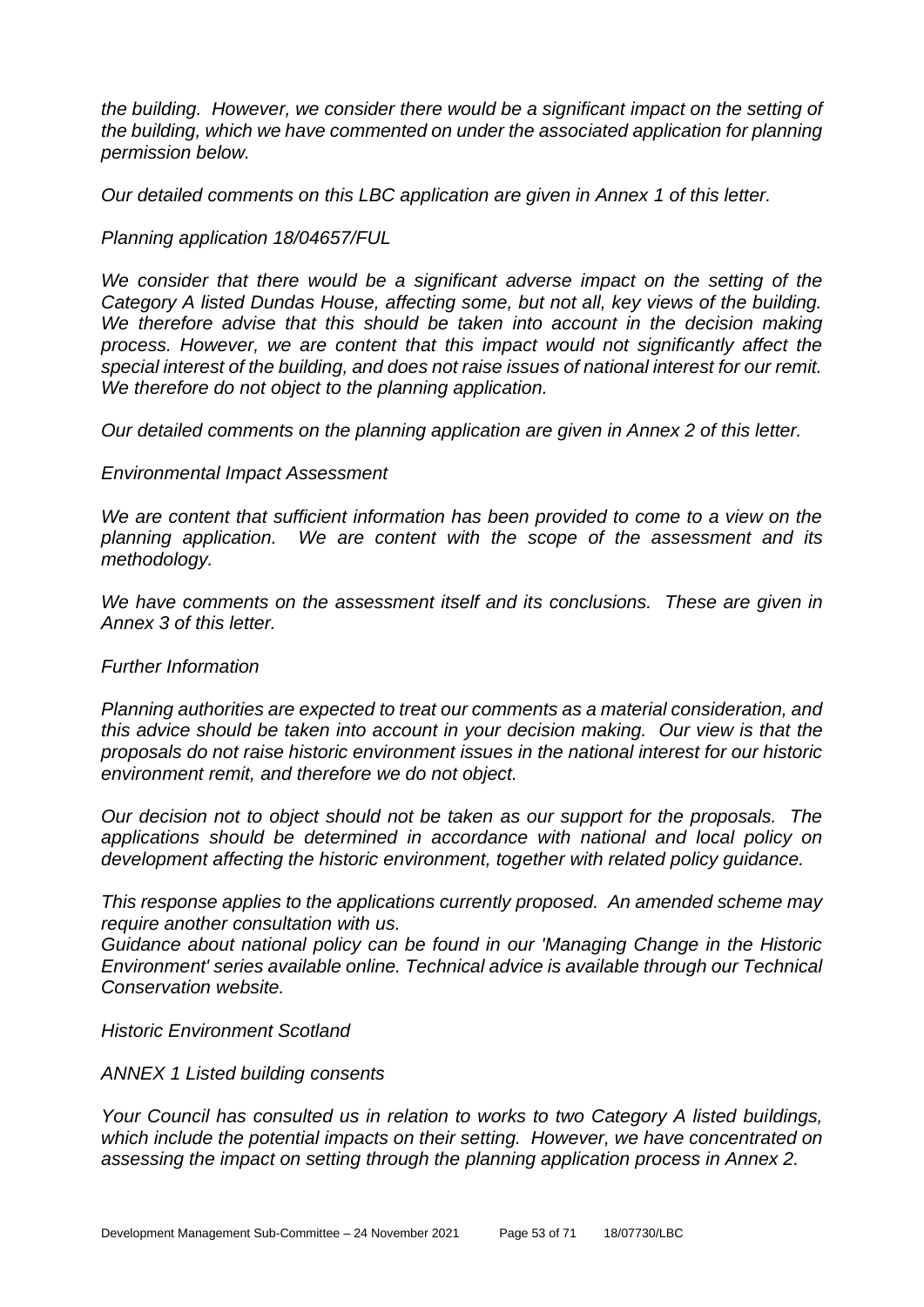*Our Managing Change guidance note on Extensions is a relevant consideration in assessing this application. In this instance, however, the guidance which it can offer is necessarily limited, as the most significant impacts of the proposed development relate*  to the setting of Dundas House. Although the application involves the extension of *Dundas House, due to the depth, visibility and accessibility of the site, we consider the proposals would appear, like the rising St James hotel complex behind, to be part of the 'backdrop' of an urban townscape.* 

*Our specific policy consideration in assessing applications for LBC is given in the Historic Environment Policy Statement at 3.47. This paragraph relates to alterations which would have an adverse impact on the special interest of the listed building.* 

*18/07127/LBC - Application for listed building consent for associated proposed works, including demolitions, new boundary treatment and public realm (35 St Andrew Square)* 

*We are content that these proposals for the rear garden of 35 St Andrew Square would not have a significant adverse impact on the special architectural and historic interest of the building. We therefore have no detailed comments on this application.* 

*18/07730/LBC - Application for listed building consent for proposed demolitions, alterations, and extension (Dundas House, 36 St Andrew Square)* 

#### *Demolition*

*The proposed demolition works primarily involve the 1960s office block by Glasgow architects Gratton & McLean. We do not consider that this block contributes to the special interest of Dundas House, and therefore do not object to its demolition. We are also satisfied that the other proposed demolitions, or removals, relating to secondary areas to the rear of Dundas House, would similarly result in no significant loss to the special interest of the listed building.* 

#### *Extension*

*The extension, to form the proposed new music venue, is planned to connect with the rear facade of the banking hall, itself a mid C19th extension to the original Dundas House. In contrast to the relatively concealed 1960s block it would replace, the new structure would rise tall above the listed building, and expand beyond it to the rear on both north and south sides.* 

*Our Managing Change guidance note on Extensions states that extensions should ordinarily be subordinate in both scale and form. In this sense, the proposals would be contrary to the advice offered by this guidance. However, as above, in this instance we consider that the key impact of the proposed development would be on the setting of Dundas House. We have assessed this impact as part of our advice on the planning application, with reference to our relevant Managing Change guidance on Setting. (See Annex 2)* 

*Alterations*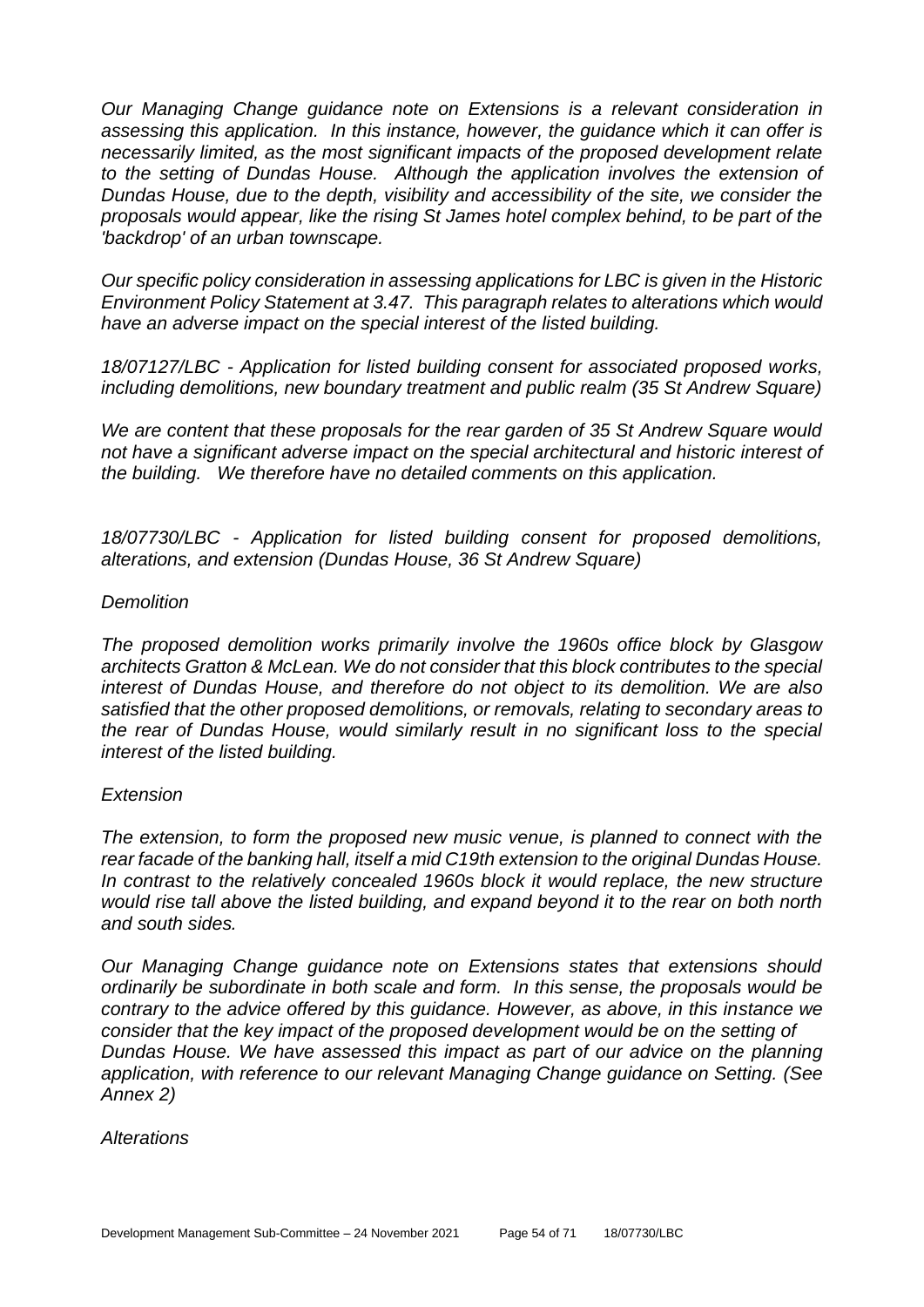*These comprise alterations and remedial works, mainly to external elevations of lesser significance to the rear (east) of Dundas House due to the demolitions and new build. Existing stonework would be made good, and there would be a general tidying up of rainwater goods, cabling and other pipework. A large section of the existing rear elevation stonework would be exposed internally as a feature of the foyer for the new music venue.* 

*The works involve various works to the building including covering over lightwells and infilling redundant door and window openings, with a few new openings. These works, and the internal alterations to Dundas House, we consider to be relatively minor, affecting areas of lesser significance. Two exceptions are the proposed doorway link between the banking hall and music venue and the Banking Hall cash cage.* 

*A key element of the overall scheme is to provide an internal double-door access link between Dundas House and the new music venue. While we are satisfied that this new doorway would be sympathetic to the fine interior quality of the banking hall, we suggest that the glazed panels for the banking hall doors be obscured to conceal the contemporary metal doors on the music venue side, or at any rate that this important element (ie, where new meets old) be conditioned.* 

*The submitted ground floor plan shows some alterations to an existing cash point structure within the banking hall. No interior elevation/section drawings or images appear to be submitted to show how these alterations may affect the special character of the exceptionally important banking hall. Clarity on this point should be obtained. Externally, the proposed tall boiler flue at rear roof level, at the north east corner, would detract from the appearance of the roof, and a more concealed or mitigated solution would be preferable.* 

*We are pleased to note that there are no proposals to alter the 19th century ornamental cast-iron-railed screen enclosing the front forecourt on St Andrew Square, an important feature of the category A listing. We would urge that the current proposals to include a large service vehicle access be appropriately managed, under the application for planning permission, to ensure there would be no disturbance to the gatepiers, gates, railings, and lamp standards.* 

#### *Conclusion*

*We are broadly content that the proposed direct physical interventions under 18/07730/LBC would not unduly diminish the building's special architectural and historic interest. However, as explained in Annex 2, we consider that the proposed extension would have an adverse impact on the setting of Dundas House, affecting some key views of the building.* 

*We have therefore assessed the impacts in light of the policy considerations at paragraph 3.47a-d of HESPS, which concerns adverse impacts to the special interest of a listed building. In this instance, considerations b and d of this policy are relevant. Overall, on balance, we are content that the scale of the impact (3.47b.) on the listed building would not significantly harm its special interest. Therefore, we do not object to the listed building consent application.*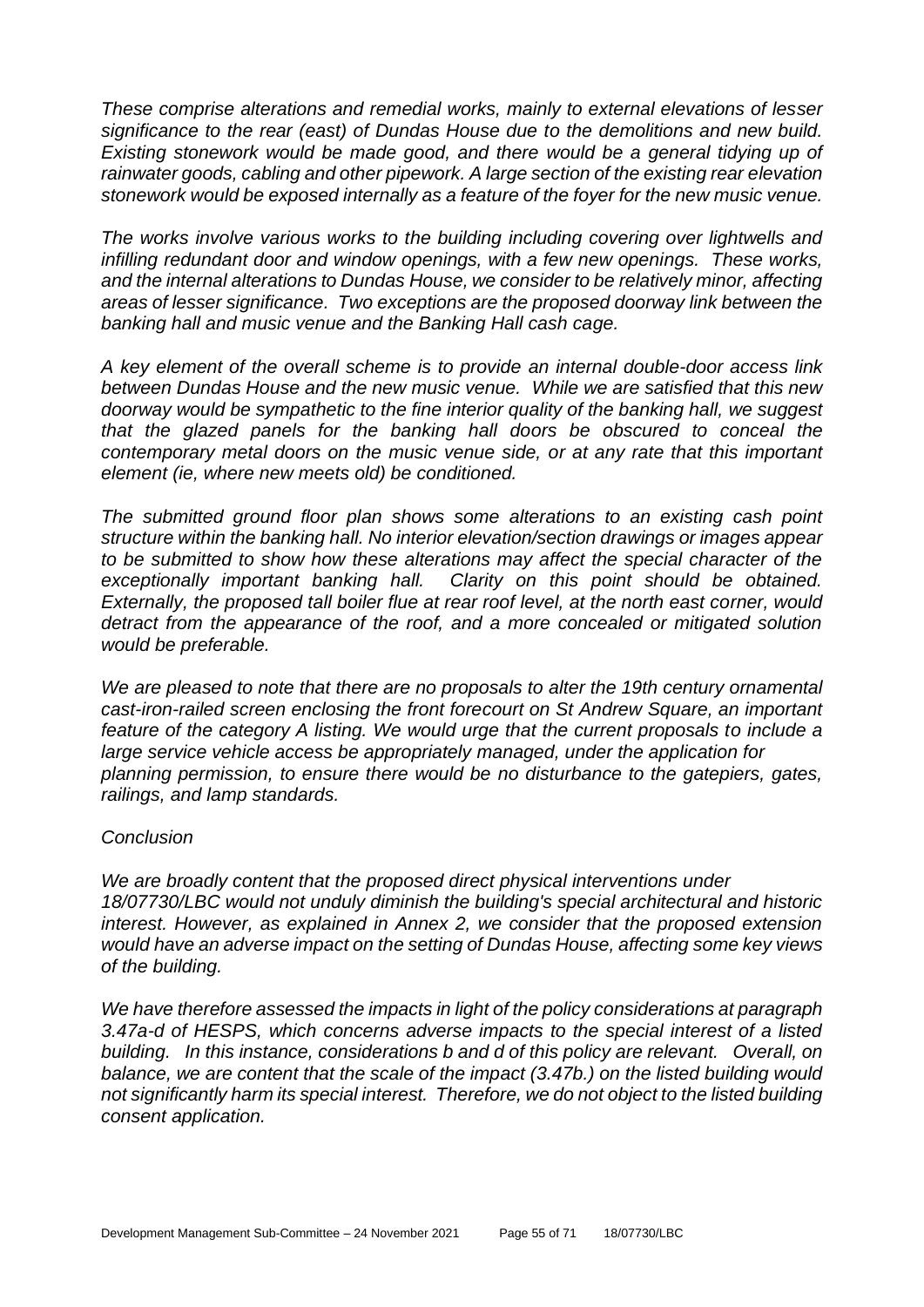*We also note that the wider community benefits of the proposals (3.47d) may also be a consideration in decision making.*

#### **Historic Environment Scotland - Scheme 2 response dated 25/01/2019**

*Thank you for your consultation which we received on 24 January 2019. We have considered it and its accompanying EIA Report in our role as a consultee under the terms of the above regulations.* 

*We understand that this consultation relates solely to the EIA regulations. We note that this consultation is to advise that the 2011 EIA regulations were quoted on your previous consultation letter, dated 13 September 2018.* 

#### *Our Advice*

*We are content that our advice on this application and its accompanying environmental assessment, given in our letter dated 15 January 2019, is unaffected by this alteration. Our advice was given in reference to the 2017 EIA regulations, as quoted in our letter. We therefore have no additional or altered advice to offer at this stage, and our position remains as previously presented.*

*Planning authorities are expected to treat our comments as a material consideration, and this advice should be taken into account in your decision making. Our view is that the proposals do not raise historic environment issues of national significance and therefore we do not object.*

*Our decision not to object should not be taken as our support for the proposals. This application should be determined in accordance with national and local policy on development affecting the historic environment, together with related policy guidance.*

*This response applies to the application currently proposed. An amended scheme may require another consultation with us.* 

*Guidance about national policy can be found in our 'Managing Change in the Historic Environment' series available online. Technical advice is available through our Technical Conservation website.*

## **Archaeology - Scheme 3 response dated 13/09/2021**

*Further to your consultation request I would like to make the following comments and* recommendations concerning this application for the erection of music and performing *arts venue with licensed café/restaurant and bar facilities, and related arrangements for infrastructure, demolitions, and other works. (See Cover Letter for full statutory description) (amended).*

*I refer you to my response to the original application below. Since the origin al 2018 application AOC Archaeology have undertake some of the required Historic Building*  recording to No 36 St Andrews Square (AOC Interim report 24884 attached). However, *the advice and recommendations contained in my 2018 response still remain valid.*

*The site occurs within the former gardens and curtilage of the A-listed RBS HQ (Dundas House, 36 St Andrew Square). Originally designed by Sir William Chambers this building was constructed in 1771 for Sir Laurence Dundas, becoming the HQ for the RBS in 1825.*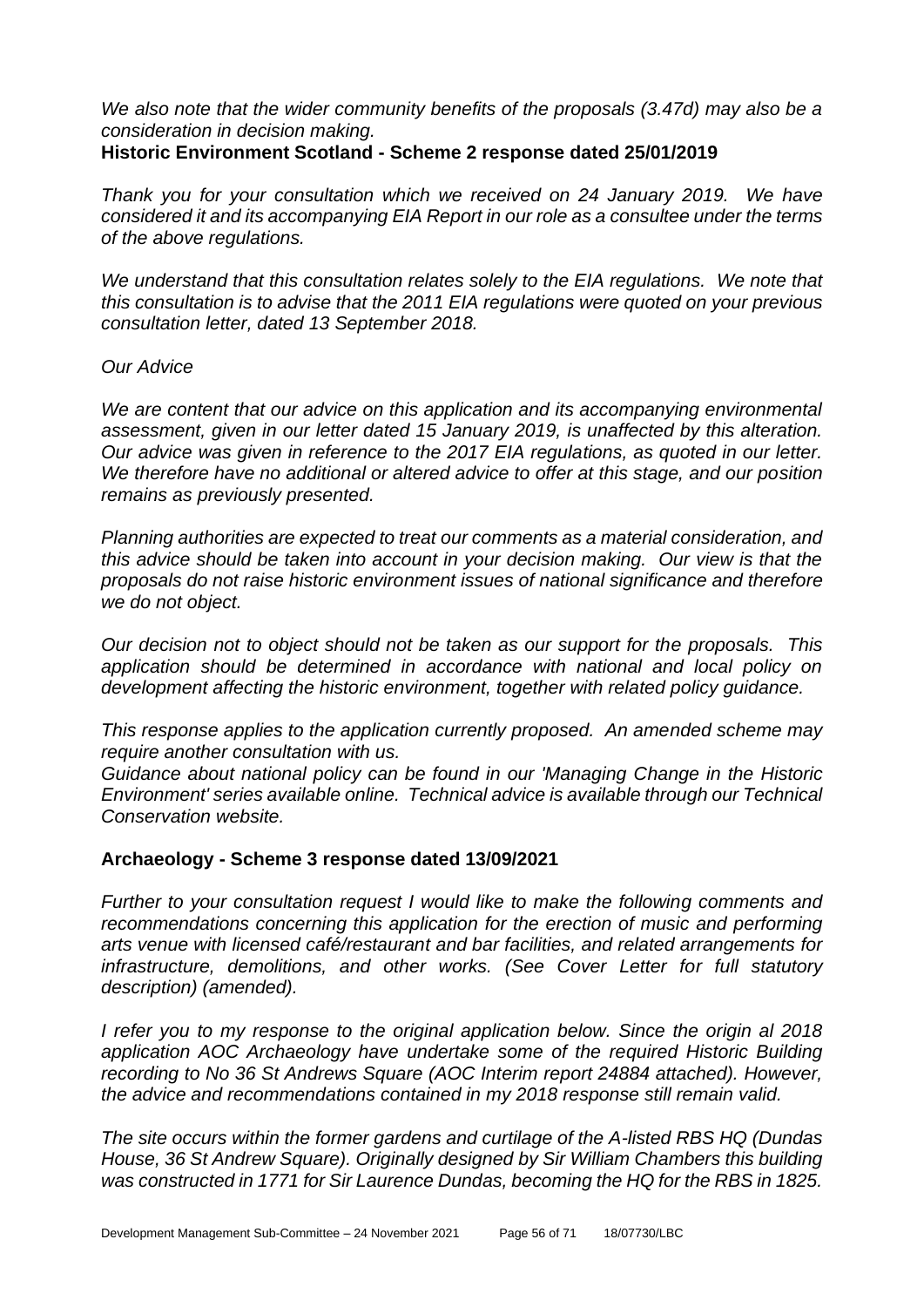*The site has seen several extensions since the mid- 19th century, most notably the construction of the banking hall + library wing (by Peddie and Kinnear) in 1858 and the 1960's rear extension and carparking. Located at the heart of James Craig's Georgian New Town the site is also surrounded by a number of A + B listed buildings including New Register House, 24-25 James Craig Walk, 37-39 St Andrew Square + 27-31 James Craig Walk*

*As such this site and its listed buildings are recognised as one of the key elements within the New Town section of Edinburgh's UNESCO World Heritage Site. Accordingly, this application must be considered therefore under terms the Scottish Government Historic Environment Policy (SHEP), Scottish Planning Policy (SPP), PAN 02/2011 and also Edinburgh Local Plan (2016) policy ENV1, ENV3, ENV4, ENV8 & ENV9.*

#### *Historic Buildings*

*The removal of the 20th century additions to Dundas House will it is agreed have a beneficial impact upon the setting both of this A-listed Georgian Mansion and also its immediate setting. That said the scale of the proposed new Arts Venue must be considered as having an immediate significant adverse impact as it will be seen overlooking Dundas House from several key viewpoints along George Street. Not only will it have significant impacts upon the immediate setting of this building, but it must also be considered to have similar impacts upon the adjacent listed buildings on James Craig Walk and also New Register House. That said although adverse, in archaeological terms such impacts are regarded as being moderate -low, given the Urban context.*

*In terms of physical impacts, the proposals will require the demolition of several 20th century buildings, a section of the listed (A) boundary wall and works to both 36 & 35 George Square. Having assessed these impacts it is considered that these works are acceptable having an overall low significant impact in archaeological terms. That said it is recommended that a programme of archaeological historic building recording (annotated plans, photo and written description) is undertaken of the modern buildings and rear wall prior to their demolition in order to provide a permanent record of these buildings due to their overall contribution to the history of the sites development. In addition, it is recommended that a programme of historic building recording is undertaken during works to No 36 George Square during any downtakings/alterations which could reveal evidence for the development of the Banking Hall and Georgian Mansion.*

#### *Buried Archaeology*

*The proposals will require significant ground-breaking works, principally in regards proposed demolition of the 20th century buildings on the site and the construction of the new Arts Venue. Such works have the potential to disturb archaeological remains relating to the construction and development of Dundas House. The potential for earlier remains surviving on site is however considered to be low.*

*Nevertheless, it is recommended in addition/alongside the recommended historic*  building recording, that programme of archaeological work is undertaken during *groundbreaking works, in order to record, excavate and analyse any significant remains affected.*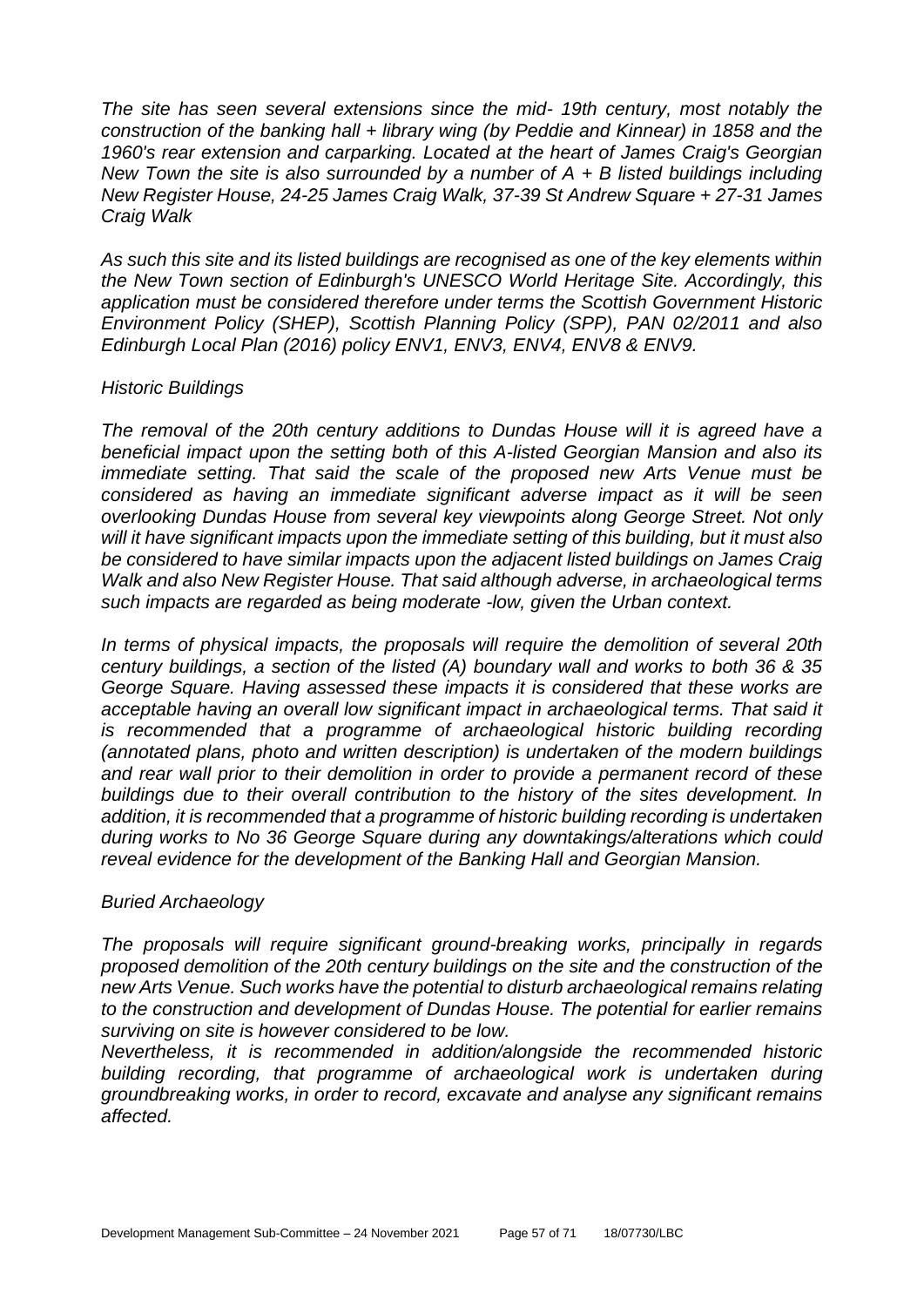*In consented it is essential therefore that a condition be applied to any consent if granted to secure this programme of archaeological works based upon the following CEC condition;*

*No development shall take place on the site until the applicant has secured the implementation of a programme of archaeological work (Historic building recording, excavation, analysis, reporting and publication) in accordance with a written scheme of investigation which has been submitted by the applicant and approved by the Planning Authority.*

*The work must be carried out by a professional archaeological organisation, either working to a brief prepared by CECAS or through a written scheme of investigation submitted to and agreed by CECAS for the site. Responsibility for the execution and resourcing of the programme of archaeological works and for the archiving and appropriate level of publication of the results lies with the applicant.*

#### **Archaeology - Scheme 2 response dated 22/10/2018**

*Further to your consultation request I would like to make the following comments and recommendations concerning these linked FUL + LBC applications for the erection of music and performing arts venue with licensed café/restaurant and bar facilities, and related arrangements for infrastructure, demolitions, and other works.* 

*The site occurs within the former gardens and curtilage of the A-listed RBS HQ (Dundas House, 36 St Andrew Square). Originally designed by Sir William Chambers this building was constructed in 1771 for Sir Laurence Dundas, becoming the HQ for the RBS in 1825. The site has seen several extensions since the mid- 19th century, most notably the construction of the banking hall & library wing (by Peddie and Kinnear) in 1858 and the 1960's rear extension and carparking. Located at the heart of James Craig's Georgian New Town the site is also surrounded by a number of A & B listed buildings including New Register House, 2425 James Craig Walk, 37-39 St Andrew Square & 27-31 James Craig Walk* 

*As such this site and it's listed buildings are recognised as one of the key elements within the New Town section of Edinburgh's UNESCO World Heritage Site. Accordingly, this application must be considered therefore under terms the Scottish Government Historic Environment Policy (SHEP), Scottish Planning Policy (SPP), PAN 02/2011 and also Edinburgh Local Plan (2016) policy ENV1, ENV3, ENV4, ENV8 & ENV9.* 

#### *Historic Buildings*

*The removal of the 20th century additions to Dundas House will it sin agreed have a beneficial impact upon the setting both of this A-listed Georgian Mansion and also its immediate setting. That said the scale of the proposed new Arts Venue must be considered as having an immediate significant adverse impact as it will be seen overlooking Dundas House from several key view points along George Street. Not only will it have significant impacts upon the immediate setting of this building, but it must also be considered to have similar impacts upon the adjacent listed buildings on James Craig Walk and also New Register House. That said although adverse, in archaeological terms such impacts are regarded as being moderate low, given the Urban context.*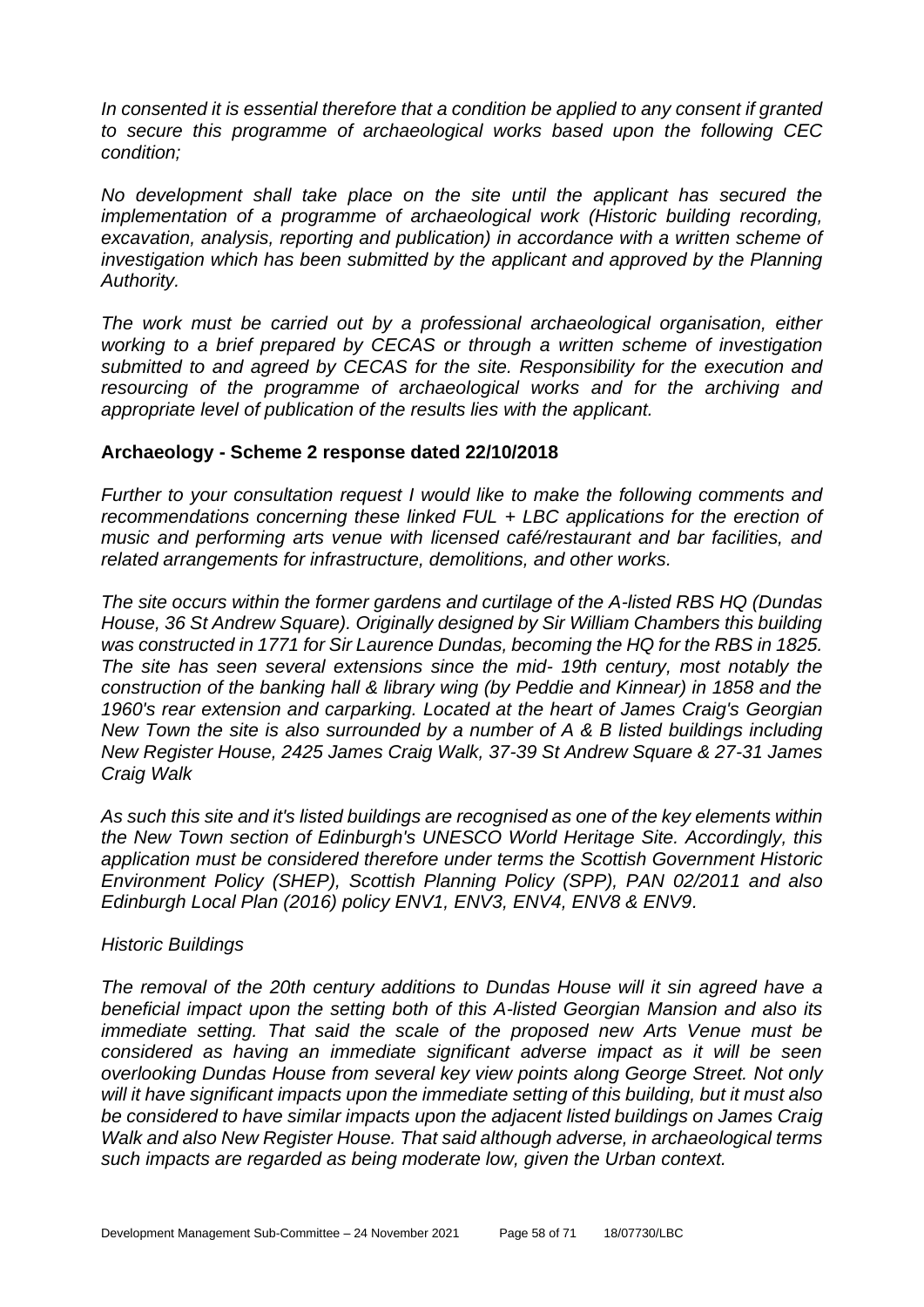*In terms of physical impacts, the proposals will require the demolition of several 20th century buildings, a section of the listed (A) boundary wall and works to both 36 & 35 George Square. Having assessed these impacts it is considered that these works are acceptable having an overall low significant impact in archaeological terms. That said it*  is recommended that a programme of archaeological historic building recording *(annotated plans, photo and written description) is undertaken of the modern buildings and rear wall prior to their demolition in order to provide a permanent record of these buildings due to their overall contribution to the history of the sites development. In addition, it is recommended that a programme of historic building recording is undertaken during works to No 36 George Square during any downtakings/alterations which could reveal evidence for the development of the Banking Hall and Georgian Mansion.* 

#### *Buried Archaeology*

*The proposals will require significant ground-breaking works, principally in regards proposed demolition of the 20th century buildings on the site and the construction of the new Arts Venue. Such works have the potential to disturb archaeological remains relating to the construction and development of Dundas House. The potential for earlier remains surviving on site is however considered to be low. Nevertheless, it is recommended in addition/alongside the recommended historic building recording, that programme of archaeological work is undertaken during ground breaking works, in order to record, excavate and analyse any significant remains affected.* 

*In consented it is essential therefore that a condition be applied to any consent if granted to secure this programme of archaeological works based upon the following CEC condition;* 

*'No development shall take place on the site until the applicant has secured the implementation of a programme of archaeological work (Historic building recording, excavation, analysis, reporting and publication) in accordance with a written scheme of investigation which has been submitted by the applicant and approved by the Planning Authority.'* 

*The work must be carried out by a professional archaeological organisation, either working to a brief prepared by CECAS or through a written scheme of investigation submitted to and agreed by CECAS for the site. Responsibility for the execution and resourcing of the programme of archaeological works and for the archiving and appropriate level of publication of the results lies with the applicant.*

#### **Economic Development - Scheme 3 response dated 20/09/2021**

*The proposed development is expected to directly support 23 headcount jobs and £0.8m of GVA per annum. By comparison, it is estimated that the existing office space could, if fully occupied by a financial services occupier, directly support 161 FTE jobs and £26.2m of GVA per annum (2019 prices). The direct economic benefits of the proposed development are modest.* 

*If multiplier effects and other indirect impacts are taken into account, these figures rise to 134 headcount jobs and £4.6m of GVA per annum for the proposed development*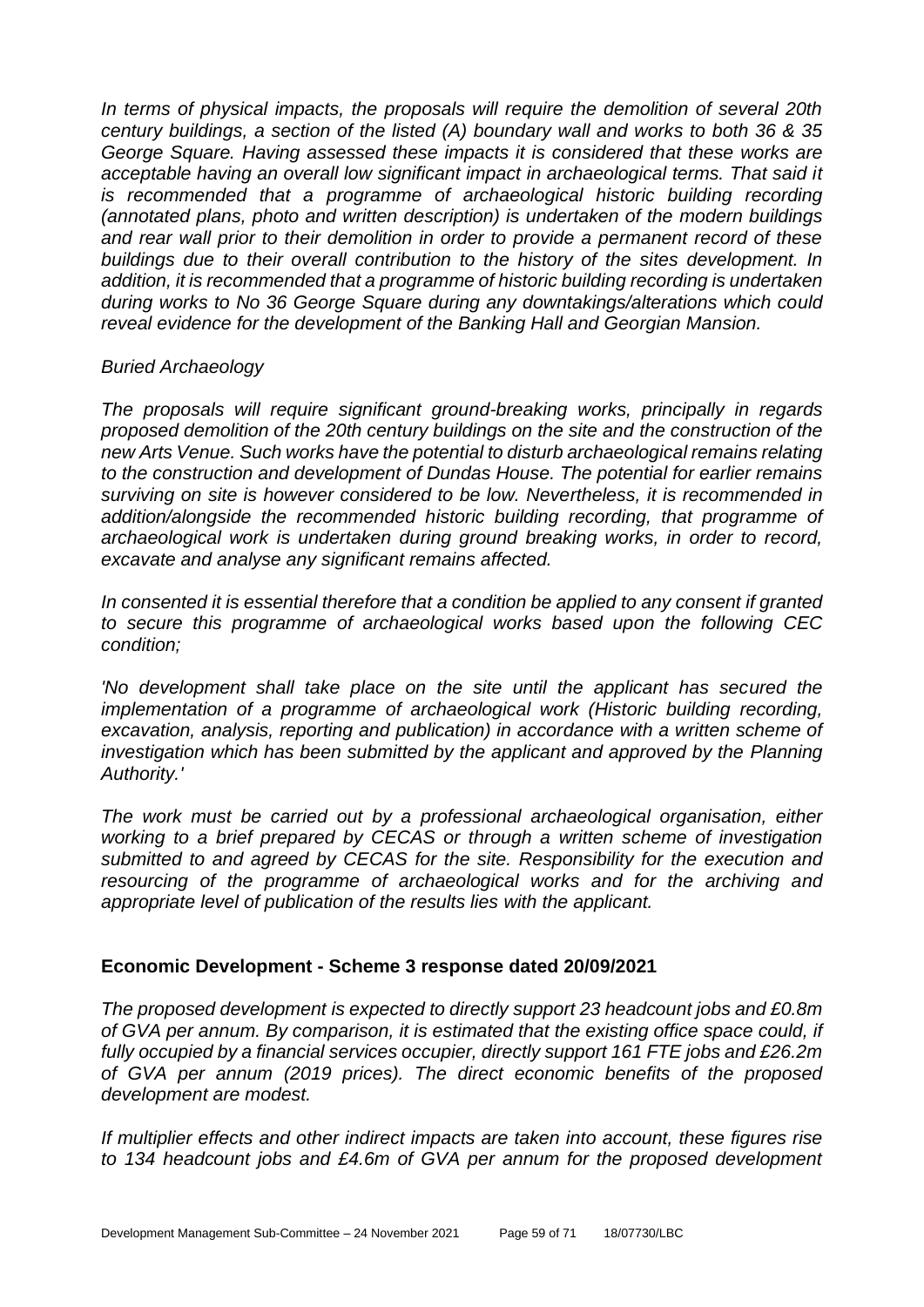*versus 440 FTE jobs and £42.9m of GVA per annum (2019 prices) for the existing building.*

*It is noted that the considerable existing number of musical venues in the city centre suggests that a significant level of displacement is likely; in particular, the proposed development is anticipated to impact upon the Queen's Hall. It is also noted that many of the jobs supported by the proposed development are associated with visitor expenditure meaning they may be seasonal.*

*From a purely quantitative perspective, the development as proposed is expected to support fewer jobs and a lower level of economic activity than the existing building, albeit it is recognised that the existing building is of advanced age and may not be attractive as a proposition for office redevelopment/refurbishment. The Royal Bank of Scotland have not made use of the space for many years and, as such, it currently offers no real benefit to the economy.*

*The following are comments from the City of Edinburgh Council's Commercial Development & Investment service relating to planning application 18/04657/FUL for the development of a music and performing arts venue with café/restaurant and facilities at 35-36 St Andrew Square.*

#### *Commentary on existing uses*

*The application relates to a 0.77-hectare site to the east side of St Andrew Square incorporating 36 St Andrew Square (the category 'A' listed Dundas House office building and its annexes: the "south wing" to the south and the "rear block" to the east) along with parking spaces, outbuildings, and the gardens of 35 St Andrew Square.*

*The "rear block" is a three-storey office annexe to Dundas House developed in 1965 for Royal Bank of Scotland staff. The proposed development would entail the demolition of 1,610 sqm of existing office space. The economic impact of this existing space if fully occupied can be estimated. Office lettings in St Andrew Square in recent years have been dominated by the financial services sector with Standard Life Aberdeen, Baillie Gifford, and Computershare all letting large properties. Based on a typical employment density for the financial services sector of one full-time equivalent employee per 10 sqm, a building of this scale could be expected to directly support approximately 161 FTE jobs if fully occupied (1,610 ÷ 10). Based on a mean gross value added per employee for the "financial and insurance services" sector of Edinburgh of £162,697 (2019 prices), this could be expected to directly add £26.2m of GVA per annum (2019 prices) (161 × £162,697) to the economy of Edinburgh if fully occupied.*

*If multiplier effects - the impact of supply chain expenditure and expenditure by employees - are taken into consideration the projected total impact of the rear block if fully occupied would be 440 FTE jobs and £42.9m of GVA per annum (2019 prices).*

*The loss of office space in the city centre is unfortunate. While the COVID-19 pandemic is likely to depress demand, prior to the pandemic there was a significant undersupply of office space in the city centre and in recent years significant space has been lost to alternative uses. It is recognised, however, that the building in question is of advanced age and that its "tucked away" location may mean it is not an attractive proposition for redevelopment/refurbishment.*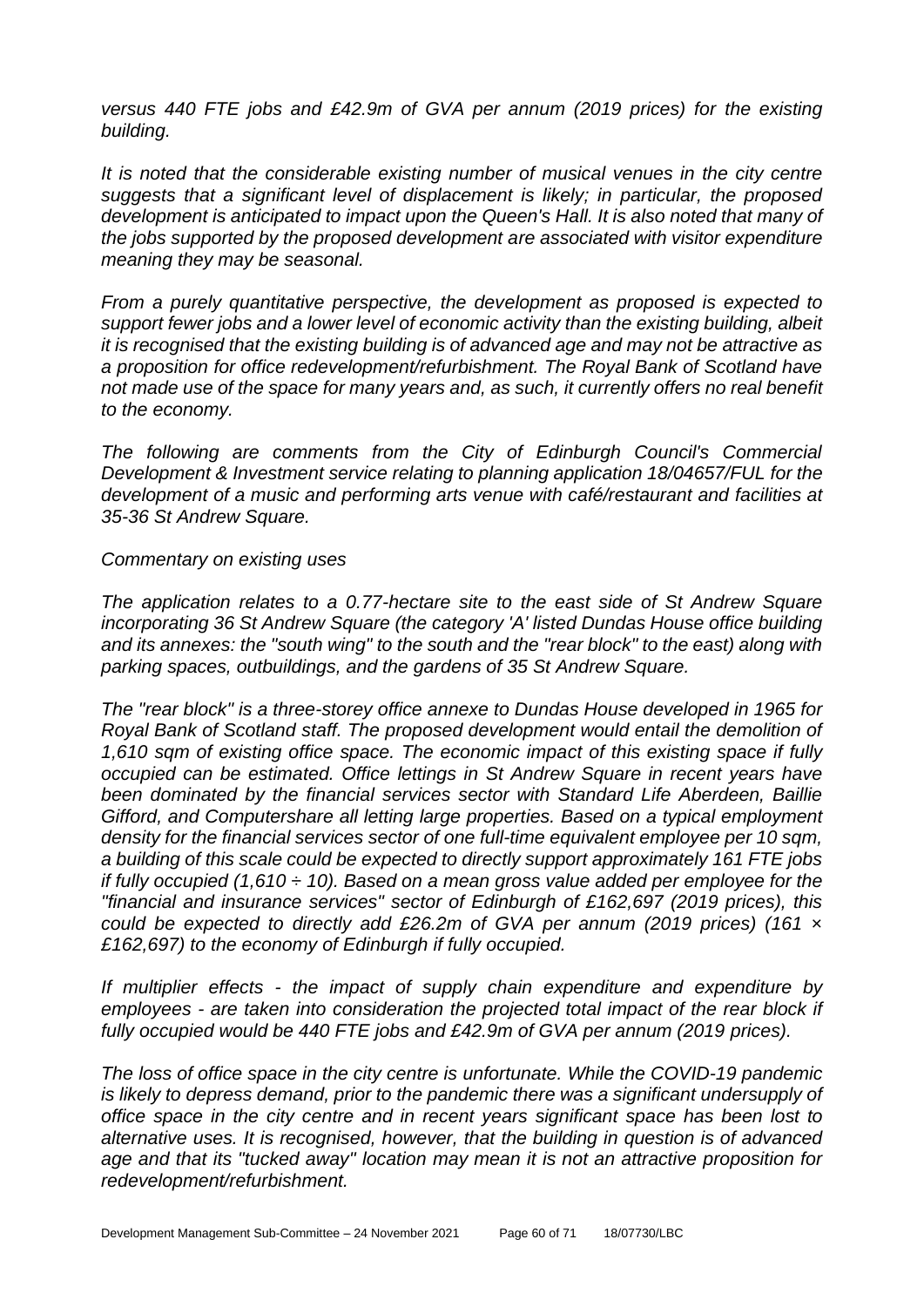*As the site is less than one hectare, policy EMP 9 of the LDP does not apply. There is therefore no requirement for any development to incorporate business space.*

#### *Commentary on proposed uses*

*The application proposes the demolition of the rear block and other ancillary structures to the east of Dundas House and their replacement with a new concert hall. Dundas House and the south wing are proposed to remain relatively unchanged.*

#### *Class 11 - Assembly and leisure*

*The development as proposed would deliver 7,625 sqm of class 11 space (gross) in the form of a new concert hall. The concert hall would comprise a 1,000-seat auditorium, two large multi-purpose rooms, back-of-house facilities, a café/bar, and a foyer capable of hosting "informal performances".*

*The applicant has provided a report on the projected socio-economic impacts of the development. This report estimates that the development would, once operational, directly support 23 headcount jobs and £0.8m of GVA per annum. Additional impacts multiplier effects and the impact of spending by performers and customers visiting Edinburgh to attend the concert hall - are projected to support a further 111 headcount jobs and £3.8m of GVA per annum, giving a total projected impact of 134 headcount jobs and £4.6m of GVA per annum (all figures gross).*

*It is noted that of the 134 jobs expected to be supported by the development, 74 pertain to visitor expenditure and 17 pertain to performer expenditure. These are jobs supported by expenditure in Edinburgh outwith the concert hall by the customers and performers attending the concert hall. These jobs may therefore be seasonal with lower levels of employment at times when patronage of the concert hall is lower rather than steady yearround employment.*

#### *Overall impact*

*The development as proposed would result in the loss of 1,610 sqm of space in the "rear block" of 36 St Andrew Square. It is estimated that the direct economic impact of this building if fully occupied by a financial services occupier would be 161 FTE jobs and £26.2m of GVA per annum (2019 prices). By comparison, the proposed development is expected to directly support 23 headcount jobs and £0.8m of GVA per annum.*

*If multiplier effects and other indirect impacts are taken into account, the existing building could be expected to support 440 FTE jobs and £42.9m of GVA per annum (2019 prices), versus 134 headcount jobs and £4.6m of GVA per annum for the proposed development.*

*This indicates that the development as proposed is expected to support a significantly lower economic impact than could potentially be supported by the existing building if fully occupied although it must be borne in mind that letting this building in its current condition would be challenging. Direct employment associated with the development is modest.*

*There are three principal existing dedicated concert halls in Edinburgh city centre - the Usher Hall (capacity 2,200), Queen's Hall (900), and Reid Concert Hall (218) - along with multiple smaller music venues. There are also multiple other venues in the city centre that host music performances, including the Playhouse (3,059); King's Theatre (1,350);*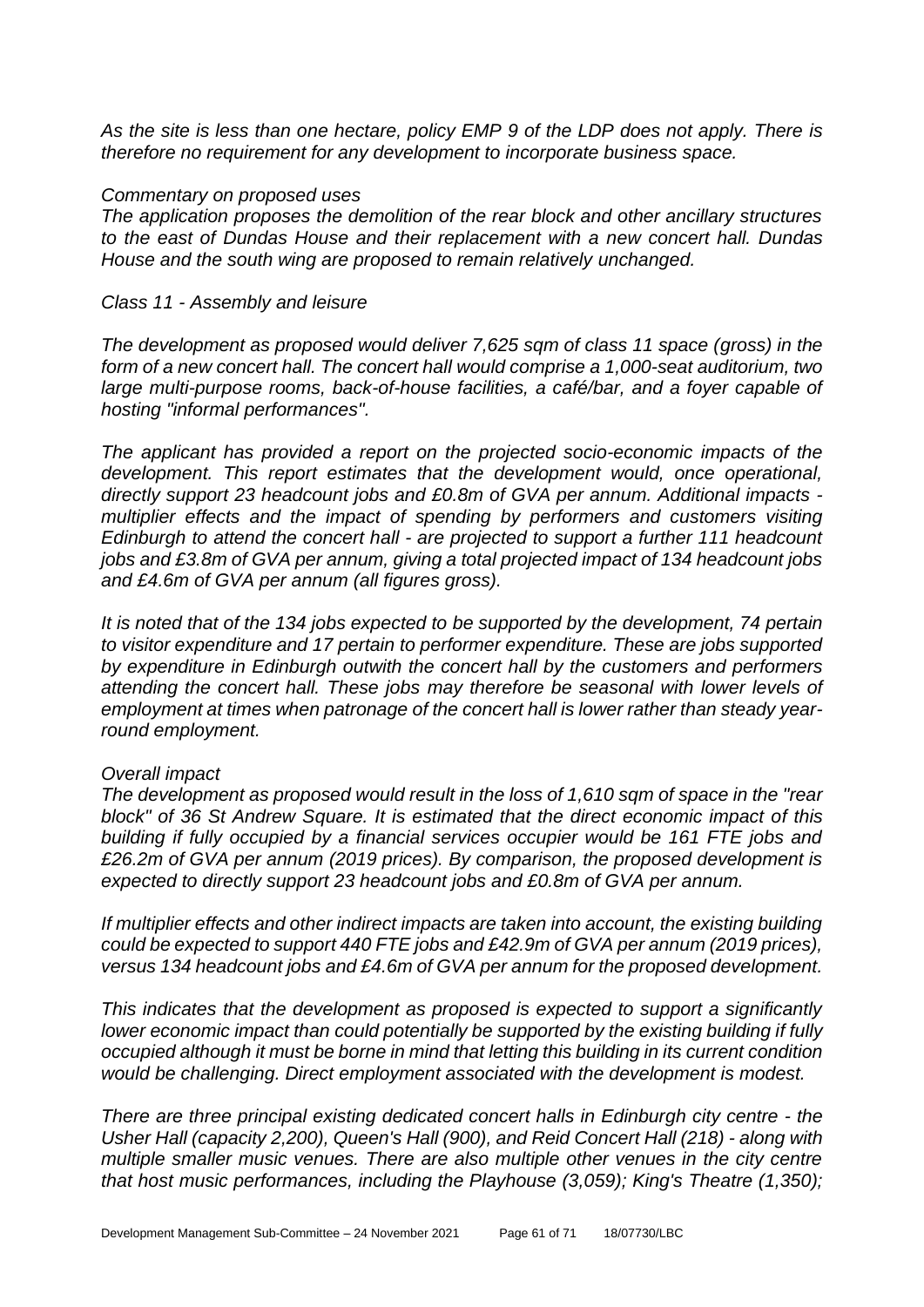*Festival Theatre (1,915); Assembly Rooms Music Hall (788); Royal Lyceum Theatre (658); and St Andrew's and St George's West (200). While it is recognised that there will be differences in the specifications of each venue determining what performances each can host, it is assumed that there will be some degree of crossover in terms of the market for each. From a cursory analysis of event calendars, it does not appear that all of the aforementioned venues are being fully utilised. It is noted that the Scottish Chamber Orchestra currently performs in the Queen's Hall and it is proposed to relocate these performances to the new concert hall, suggesting any economic activity associated with the Scottish Chamber Orchestra will be displaced from the Queen's Hall. In the absence of any detailed analysis evidencing a current shortage of musical venues in Edinburgh city centre it is considered prudent to assume that there will be significant displacement of economic activity from elsewhere. This conclusion is borne out by the applicant's contextual report which describes the Queen's Hall as "a converted former church building with many limitations for both performers and audiences" and highlights the perceived low quality of existing venues, suggesting that the new concert hall is intended to be a higher quality replacement for the existing venues. It is therefore suggested that the economic impacts associated with the development would in large part be cannibalised from elsewhere in the city's economy.*

*The development as proposed will result in the loss of a 1,764 sqm of office space in the city centre; it is estimated that, if fully occupied by a financial services occupier, this space could directly support 161 FTE jobs and £26.2m of GVA per annum (2019 prices). Figures provided by the applicant suggest that the proposed development could directly support 23 headcount jobs and £0.8m of GVA per annum.*

*If multiplier effects and other indirect impacts are taken into account, these figures rise to 440 FTE jobs and £42.9m of GVA per annum (2019 prices) for the existing building versus 134 headcount jobs and £4.6m of GVA per annum for the proposed development.*

*It is noted that statements made by the applicant coupled with the considerable existing*  number of musical venues in the city centre suggests that a significant level of *displacement is likely; in particular, the proposed development is anticipated to impact upon the Queen's Hall. It is also noted that many of the jobs supported by the proposed development are associated with visitor expenditure meaning they may be seasonal.*

*From a purely quantitative perspective the development is expected to support lower levels of employment and economic activity than would the existing building if fully occupied. From an economic development perspective, refurbishing or replacing the existing office building would be expected to deliver significantly higher economic impacts. However, it is recognised that the existing building is of advanced age and that its specific location may make it less attractive as a proposition for redevelopment/refurbishment.* 

*There are also qualitative arguments for bringing forward such a development that should be factored into any decision making process.*

*This response is made on behalf of Commercial Development & Investment*

#### **Economic Development - Scheme 2 response dated 03/10/2018**

*Commentary on existing use*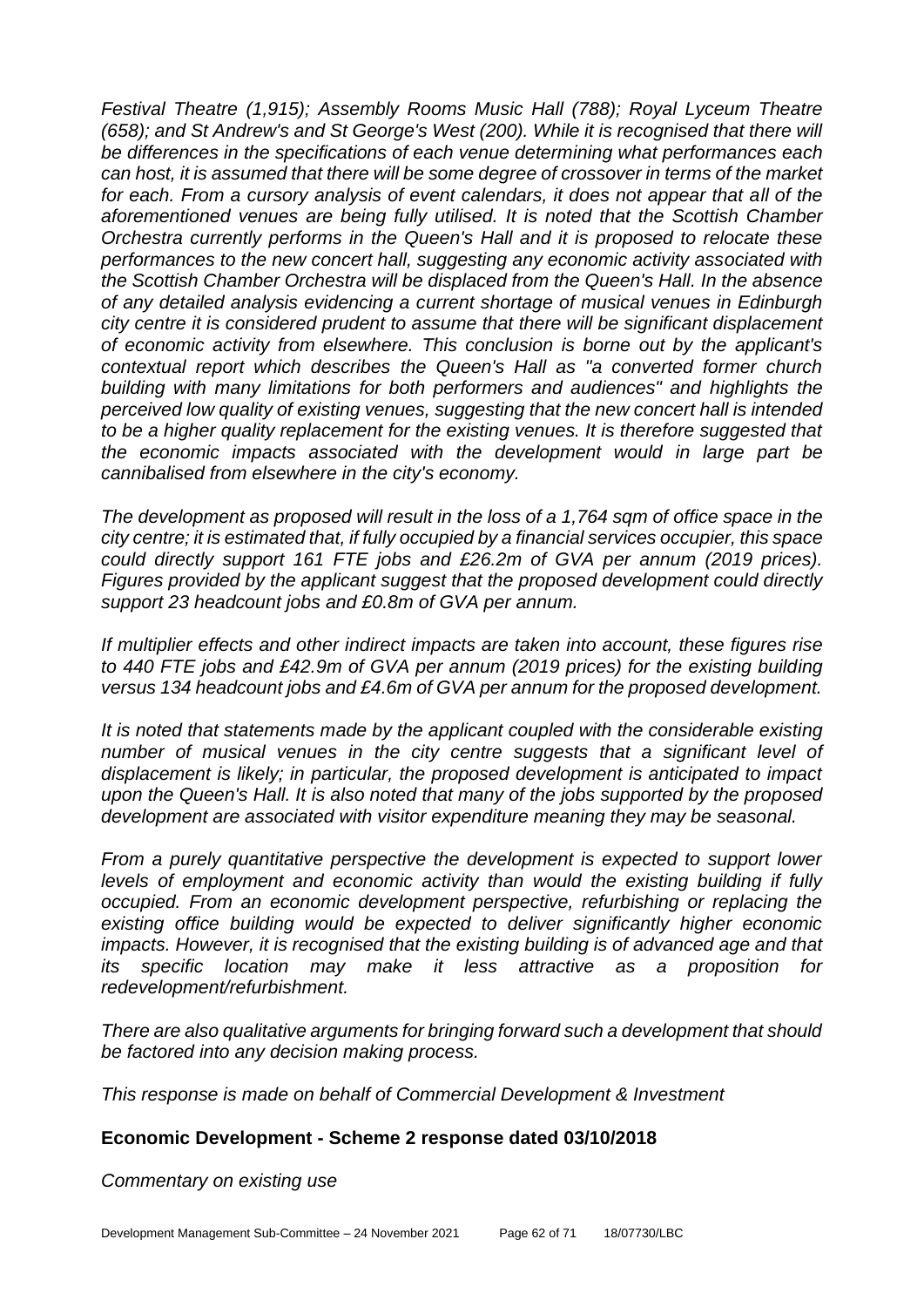*The application relates to a 0.78-hectare site to the east side of St Andrew Square incorporating 36 St Andrew Square (the category 'A' listed Dundas House office building and its annexes: the "south wing" to the south and the "rear block" to the east) along with parking spaces, outbuildings, and the gardens of 35 St Andrew Square.*

*The "rear block" is a 1,764 sqm three-storey office annexe to Dundas House developed in 1965 for Royal Bank of Scotland staff. The economic impact of this building if fully occupied can be estimated. Office lettings in St Andrew Square in recent years have been dominated by the financial services sector with Standard Life Aberdeen, Baillie Gifford, and Computershare all letting large properties. Based on a typical employment density for the financial services sector of one full-time equivalent employee per 10 sqm, a building of this scale could be expected to directly support approximately 176 FTE jobs if fully occupied (1,764 ÷ 10). Based on a mean gross value added per employee (2016 prices) of £110,862, this could be expected to directly add £19.5m of GVA per annum (2016 prices) (176 × £110,862) to the economy of Edinburgh if fully occupied.*

*If multiplier effects - the impact of supply chain expenditure and expenditure by employees - are taken into consideration the projected total impact of the rear block if fully occupied would be 388 FTE jobs and £32.6m of GVA per annum (2016 prices).*

*As the site is less than one hectare, policy EMP 9 of the LDP does not apply. There is therefore no requirement for any development to incorporate business space.*

#### *Commentary on proposed uses*

*The application proposes the demolition of the rear block and other ancillary structures to the east of Dundas House and their replacement with a new concert hall. Dundas House and the south wing are proposed to remain relatively unchanged.*

#### *Class 11 - Assembly and leisure*

*The development as proposed would deliver 11,347 sqm of class 11 space (gross) in the form of a new concert hall. The concert hall would deliver a 1,000-seat auditorium, a 200 seat studio, and "multi-purpose spaces" along with a café/bar.*

*The applicant has provided a report on the projected socio-economic impacts of the development. This report estimates that the development would, once operational, directly support 32 headcount jobs and £1.2m of GVA per annum. Additional impacts multiplier effects and the impact of spending by performers and customers visiting Edinburgh to attend the concert hall - are projected to support a further 172 headcount jobs and £5.9m of GVA per annum, giving a total projected impact of 204 headcount jobs and £7.1m of GVA per annum (all figures gross).* 

*It is noted that of the 204 jobs expected to be supported by the development 65 are in restaurants and cafés and 35 are in visitor accommodation. These are jobs supported by expenditure in Edinburgh outwith the concert hall by customers and performers attending the concert hall. These jobs may therefore be seasonal with lower levels of employment at times when patronage of the concert hall is lower and vice versa.*

#### *Overall impact*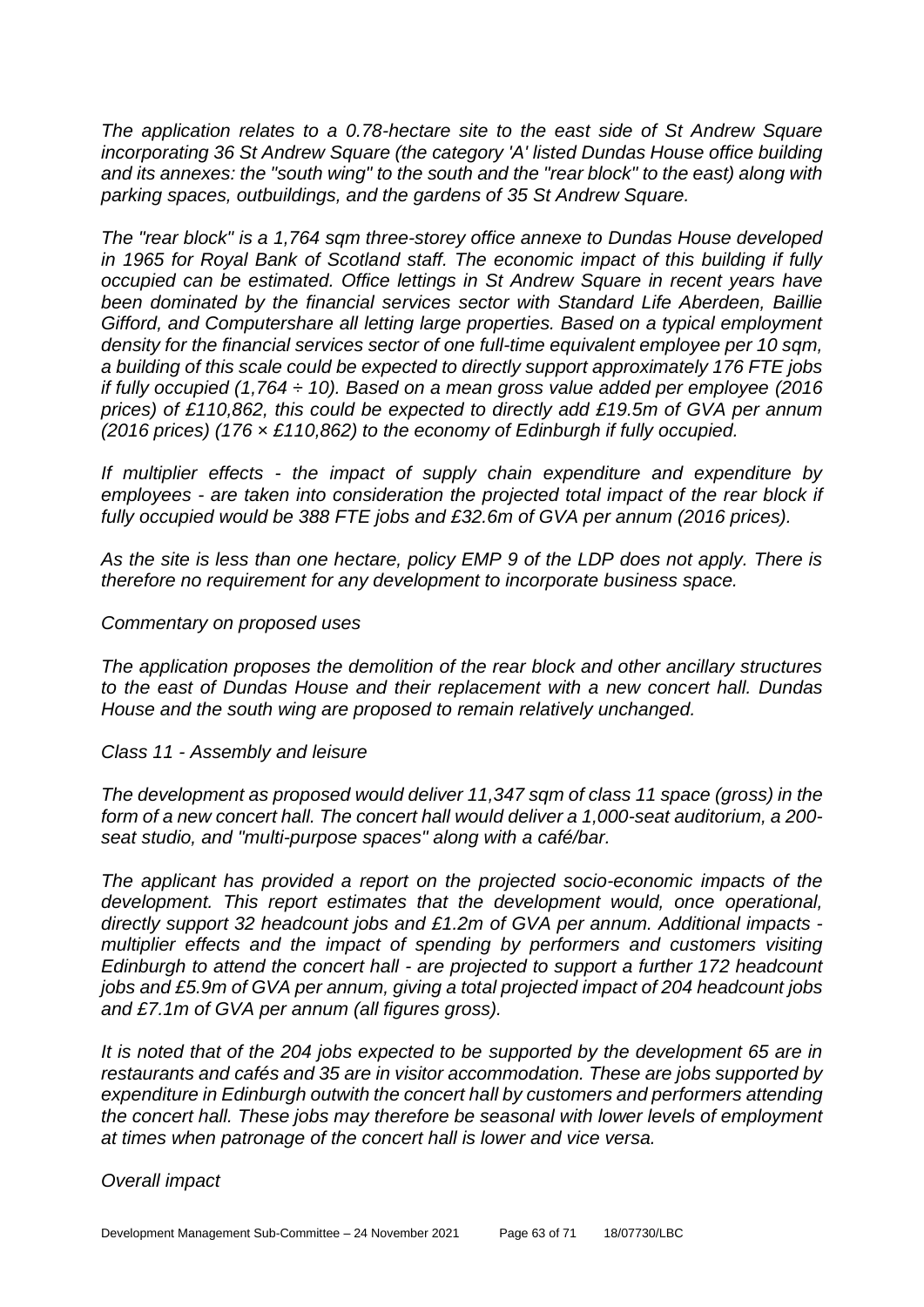*The development as proposed would result in the loss of the "rear block" of 36 St Andrew Square, a 1,764 sqm office building. It is estimated that the total economic impact of this building if fully occupied by a financial services occupier would be 388 FTE jobs and £32.6m of GVA per annum (2016 prices). The economic impact assessment provided by the applicant suggests that the development would, once operational, support 204 headcount jobs and £7.1m of GVA per annum.* 

*There are three principal existing dedicated concert halls in Edinburgh city centre - the Usher Hall (capacity 2,200), Queen's Hall (900), and Reid Concert Hall (218) - along with multiple smaller music venues. There are also multiple other venues in the city centre that host music performances, including the Playhouse (3,059); King's Theatre (1,350); Festival Theatre (1,915); Assembly Rooms Music Hall (788); Royal Lyceum Theatre (658); and St Andrew's and St George's West (200). While it is recognised that there will be differences in the specifications of each venue determining what performances each can host, it is assumed that there will be some degree of crossover in terms of the market for each. From a cursory analysis of event calendars, it does not appear that all of the aforementioned venues are being fully utilised. It is noted that the Scottish Chamber Orchestra currently performs in the Queen's Hall and it is proposed to relocate these performances to the new concert hall, suggesting any economic activity associated with the Scottish Chamber Orchestra will be displaced from the Queen's Hall. In the absence of any detailed analysis evidencing a current shortage of musical venues in Edinburgh city centre it is considered prudent to assume that there will be significant displacement of economic activity from elsewhere. This conclusion is borne out by the applicant's contextual report which describes the Queen's Hall as "a converted former church building with many limitations for both performers and audiences" and highlights the perceived low quality of existing venues, suggesting that the new concert hall is intended to be a higher quality replacement for the existing venues. The Council's Culture service has assessed the proposals and acknowledged that "that there will be an issue around displacement of activity with the IMPACT Centre [which] will divert some performance activity away from venues such as the Usher Hall and Queen's Hall". However, the Culture service has announced plans to create a working group to "ensure a balanced and co-ordinated diary of events is planned and marketed for the city" and concludes that the IMPACT Centre "has the potential to offer a net gain to the city for artistic performance and audience attendance."*

#### *Other considerations*

*The site forms part of the wider Register Lanes area: the collection of backroads in the area bounded by Princes Street; St Andrew Square; Multrees Walk; and James Craig Walk. Despite their prime location, these areas receive relatively low footfall. The*  aspiration is that developments such as Edinburgh St James and The Registers will *enliven this area. The proposed development would be accessible from Register Place and it could be expected that creating a major visitor attraction at the end of this street would attract considerable additional footfall.*

## *SUMMARY RESPONSE TO CONSULTATION*

*The development as proposed will result in the loss of a 1,764 sqm office building within the central business district; it is estimated that, if fully occupied by a financial services occupier, this building could directly and indirectly support a total of 388 FTE jobs and*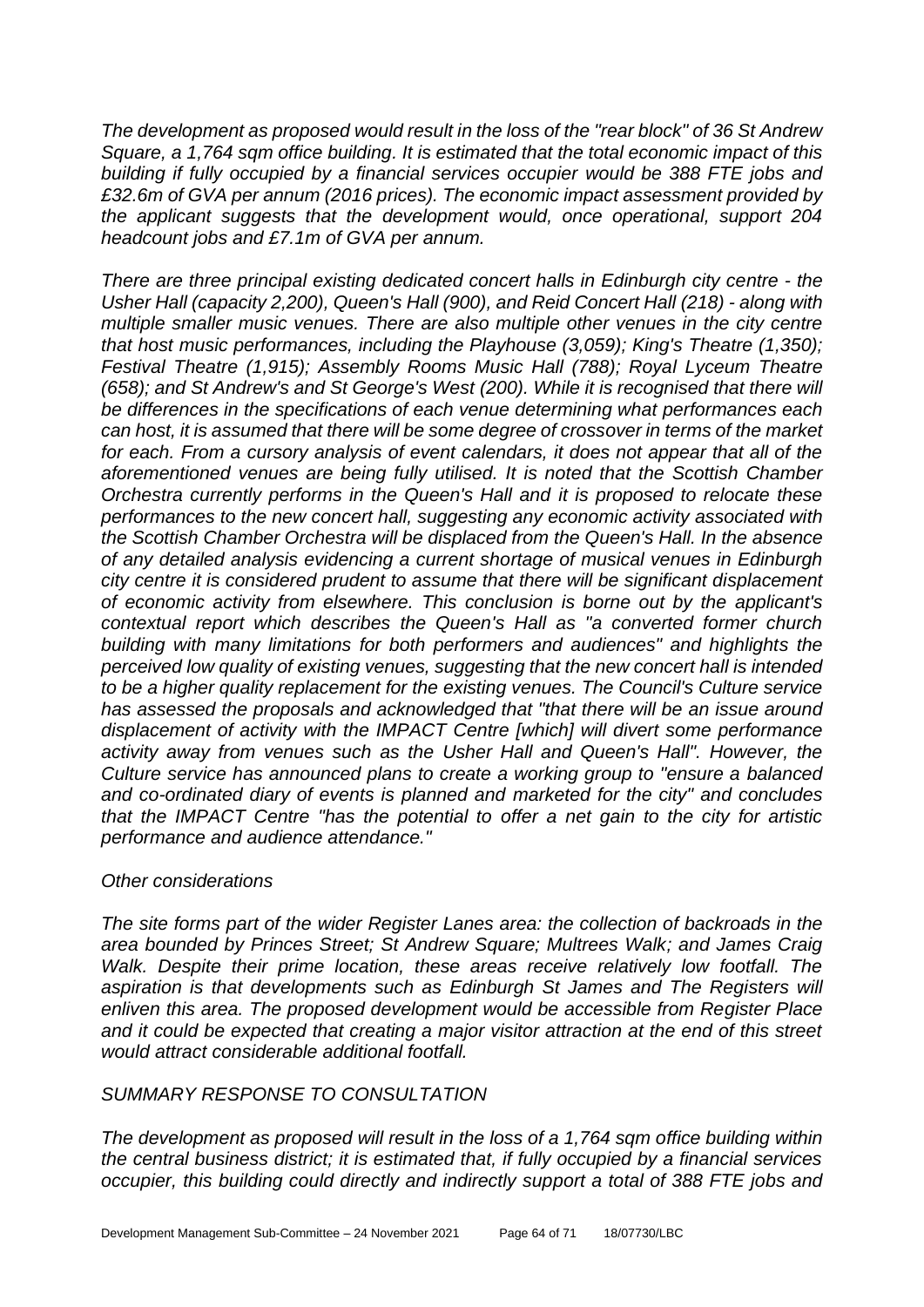*£32.6m of GVA per annum (2016 prices). Figures provided by the applicant suggest that the proposed development could directly and indirectly support 204 headcount jobs and £7.1m of GVA per annum.*

*This response is made on behalf of Economic Development.*

#### **Culture Service - Scheme 2 response dated 25/02/2019**

#### *1. Context*

*The proposed new mid-scale music venue for the capital represents an ambitious and exciting development in the City's cultural infrastructure, and, for music, the biggest capital intervention in over a century since the construction of the Usher Hall.* 

*For over 2 decades the need for a high quality mid-scale music venue has been voiced by many people and organisations, resulting in recommendations for such in a range of reports:* 

*the 2006 CEC Review of Music Provision, the 2009 Cultural Venues Study and the 2015 Thundering Hooves Study. It is an infrastructural gap where Edinburgh falls behind in comparison to other cities - nationally and internationally. The significant capital investments achieved to date evidences support from all levels of government from local to UK and forms an important cultural strand in the ESESCR Deal.* 

*Its ambitions across the spectrum - design, artistic programme, community and educational engagement, acoustic and user facilities - will make it a destination venue for the country.* 

#### *2. Cultural Impact*

*The ambitions of the proposed design offer a wide range of opportunities not only to strengthen existing music provision in the city for artists and audiences, but also new opportunities to develop international mid-scale music touring from artists and visitors. It will provide a world class home for the Scottish Chamber Orchestra (SCO) for performance, rehearsal, recording and outreach/community activity. This is a significant*  point given that Scotland's other four national performing companies have had their *capital ambitions realised. A new home for the SCO would complete this process and provide a national base for Edinburgh's only national performing company.*

*Through a close working partnership with the Edinburgh International Festival (EIF), it will provide a world class venue for supporting and developing the Festival's artistic and audience development ambitions. An agreement between the Scottish Government, the City of Edinburgh Council and the 11 major Edinburgh Festivals to invest a £1 million each year for the next five years has also been reached. This will enable the festivals to develop their programming and content, skills sharing and development and deep and wide engagement and the new venue would be a complement to those investments.* 

*Equally, the year round cultural infrastructure is a critical element in enabling the festivals to thrive. The capital investment in the IMPACT Scotland proposal therefore reflects the interdependence between renewing cultural content as well as infrastructure, only this*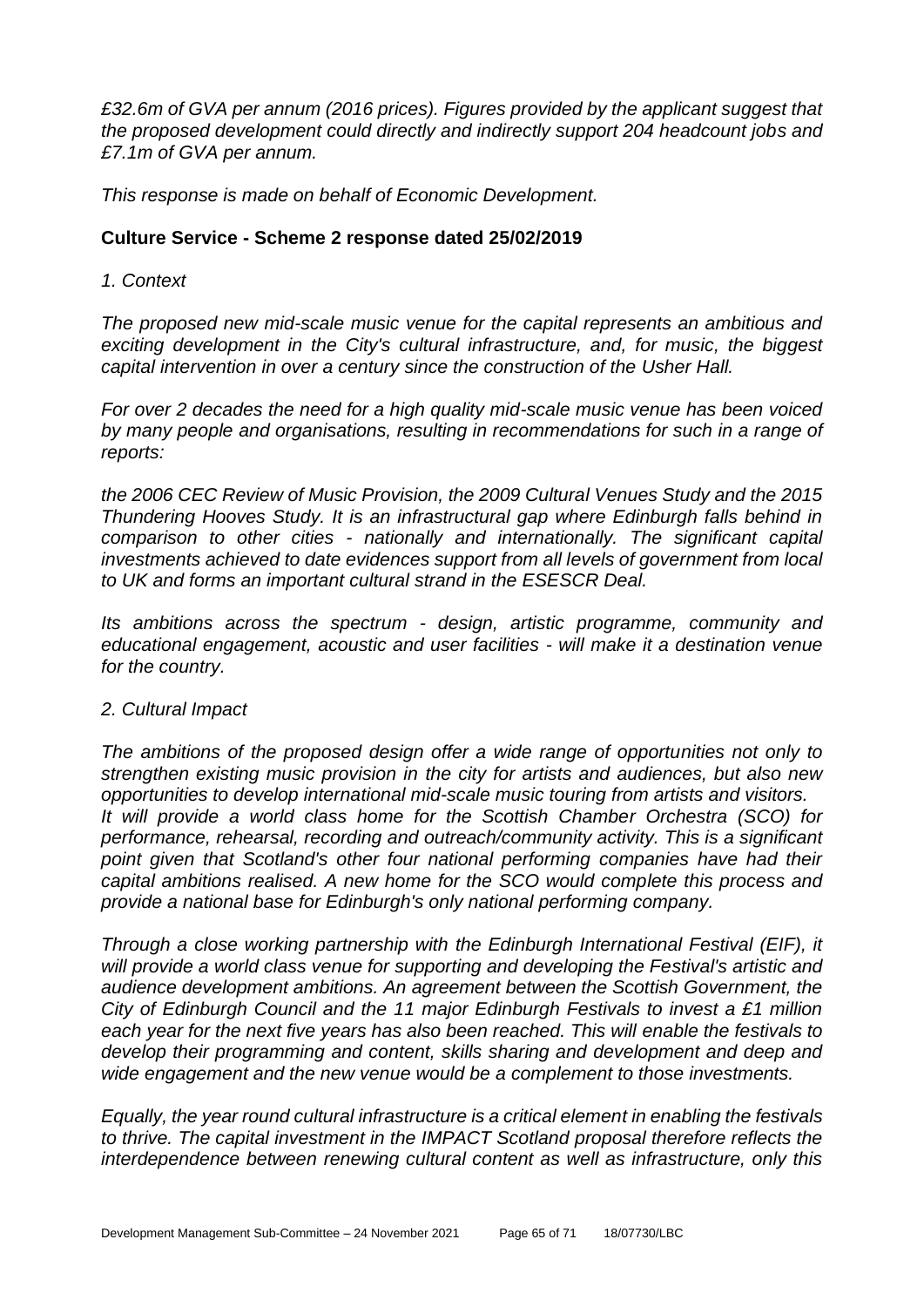*twin approach will avoid eroding Edinburgh's status as the pre-eminent cultural 'Festival City'.* 

*The IMPACT Centre has also established early relationships with other music and performing arts companies who would use the venue for performance and rehearsal (the National Youth Choir of Scotland (NYCOS), Red Note Ensemble, Celtic Connections, BBC Scottish Symphony Orchestra) as well as identifying community engagement projects with the SCO (e.g. enhancing the Music For Life programme) which will add strength to the cultural offer from the start and extend access to the world class facility.* 

*Having a physical venue and facilities associated with community and education will also be transformative, with proposals for a recording studio and digital technologies built in to the finished design, and full-time education officer identified within the staff structure. The business case highlights that the Centre will develop opportunities with range of city region deal and other partners to achieve a diverse audience and participant base for using the venue - at free or minimal cost. A good comparator would be the enhanced*  facilities at the Glasgow Royal Concert Hall which has allowed the other national *orchestra, the Royal Scottish National Orchestra, to significantly enhance and expand its outreach and engagement programme to deliver musical opportunities for all ages and backgrounds. The project is also aligned with the Inclusive Growth within the framework of the City Deal PMO, identifying with 2 themes - a significant programme of construction and social benefit through innovation.* 

*In recent years other cities have extended and improved their infrastructure for live music with major developments to support a range of music genres - Glasgow (City Halls, CCA, Royal Concert Hall expansion), the Sage Centre in Gateshead, London (major investment to South Bank Centre, King's Place, among a plethora of other expanding venues), Bristol (St George's, Colston Hall), the Millennium Centre in Cardiff to name a few. It is interesting to note that concert hall construction across the globe has grown dramatically with most cities investing in world class architecturally landmark venues, whilst Edinburgh has seen no new development for 100 years beyond the refurbishment of the Usher Hall.* 

*A successful live music environment works on a number of levels - locally it is important to have a competitive and complimentary range of venue spaces from small to large scale which enable a range of activity to take place across different scale and styles. In comparison to many cities, Edinburgh lacks a number of key facilities at present - an arena for the larger scale, a mid-scale rock and pop venue since the demise of The Picturehouse (a role that it is hoped Leith Theatre will be able to fulfil) and a high quality mid-scale contemporary venue which plays an active role in curating content. The latter role would be fulfilled by The Impact Centre which presents an outline business case for programming and renting the venue for a diverse range of music styles - jazz, world, folk, acoustic rock and pop and traditional.* 

*Nationally and internationally, the music industry revolves around recording and distribution, either through recorded content (streaming, records/CDs, etc) and touring. Edinburgh currently misses out on a number of mid-scale music tours due to the lack of an active, curating mid-scale venue as well as the high quality performing environment required by artists and promoters. As outlined in the previous paragraph, the IMPACT Centre's business plan aims to offer a dynamic performance space in the heart of the city.*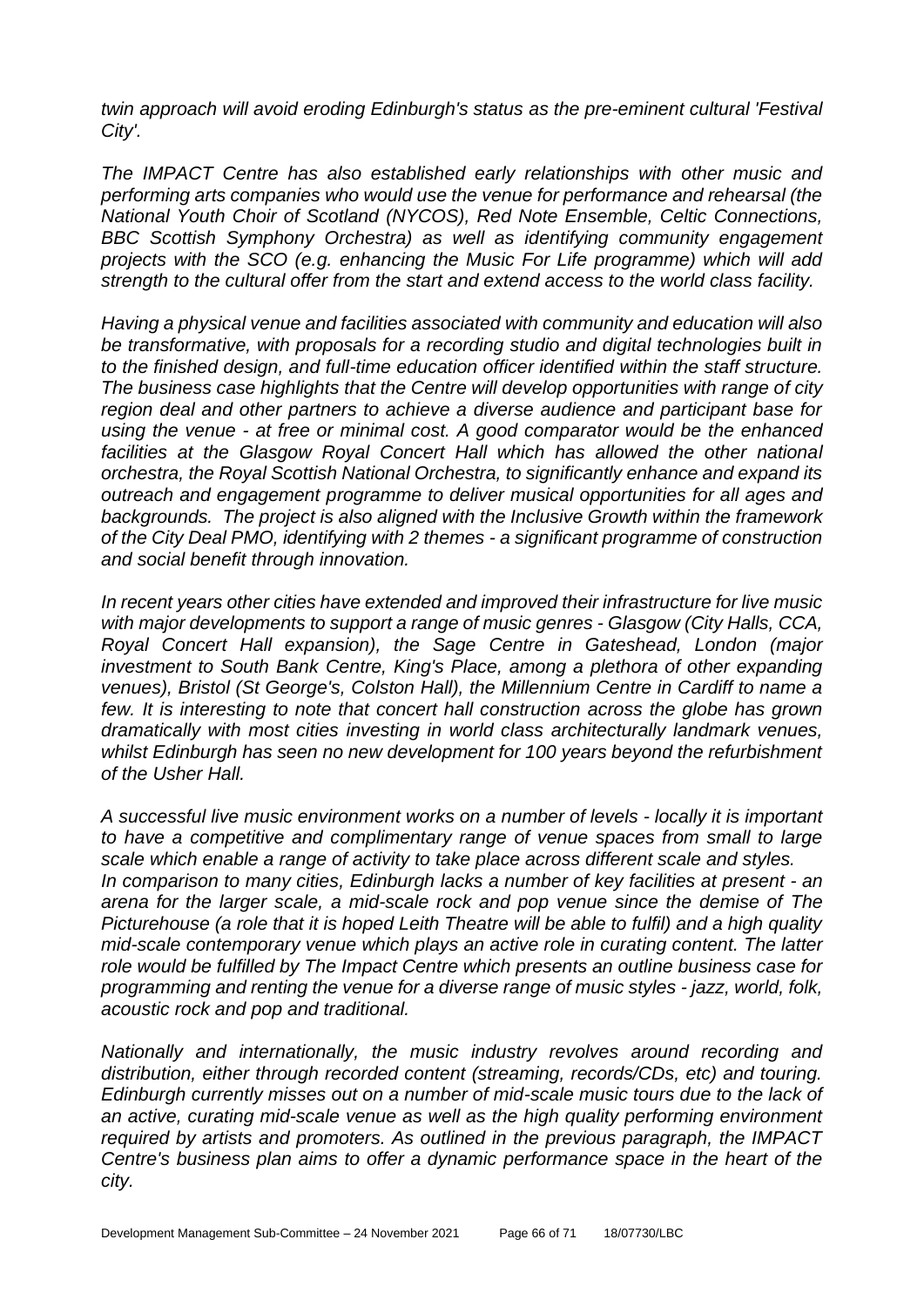*It is acknowledged that there will be an issue around displacement of activity with the IMPACT Centre. With a capacity of 1,000 plus a smaller 200 seat performance space, it will occupy a position as the city's pre-eminent mid-scale space, and as will divert some performance activity away from venues such as the Usher Hall and Queen's Hall. Both of these venues host performance, rehearsal and recording activity by the Scottish Chamber Orchestra which would all move to the IMPACT Centre. It is anticipated the Queen's Hall would experience the most impact due to the similar capacity levels, and the Queen's Hall currently generates revenues from being the principal box office for the Scottish Chamber Orchestra which would move to the IMPACT Centre along with other Queen's Hall performance events. Some smaller Usher Hall artists and events could also migrate to the IMPACT Centre, dependent on audience expectancies and market conditions.* 

*To mitigate this and ensure a strategic and co-ordinated approach to the future programming of key music venues in the city, the City of Edinburgh Council will chair a working group including representatives from IMPACT Scotland, the Queen's Hall, Leith Theatre and the Usher Hall. The working group will ensure a balanced and co-ordinated diary of events is planned and marketed for the city.* 

*To balance this it is recognised that the IMPACT Centre has the potential to offer a net gain to the city for artistic performance and audience attendance. The Queen's Hall has identified future artistic opportunities across a diverse range of music genres as well as capital ambitions of its own, and would benefit from the diary space left by rehearsal bookings by the Scottish Chamber Orchestra. Similarly the Usher Hall can make use of the days left by recordings and rehearsals with demand for diary dates from promoters at a high. The existing venues also welcome the competition and dynamism that the IMPACT Centre offers in building and enhancing Edinburgh's reputation as a great city for live music. With other potential projects on the horizon such as Leith Theatre and the redevelopment of the Ross Bandstand, Edinburgh can look forward to a brighter environment for live music.* 

#### *3. Summary*

*The IMPACT Centre proposal is fully endorsed by the Culture Service within the City of Edinburgh Council. It forms an important cultural strand within the ESESCR deal, unlocking £25 million of strategic match funding from all levels of government and has significant financial backing and under-pinning from a private philanthropic donor. It will form an important strategic development in the city's cultural infrastructure - the first major new venue in over a century - and create a vital stimulus for live music, musicians and audiences. It will enhance the year round and festival offer in a landmark architectural venue, attracting new and existing audiences as active participants and consumers and set a new and exciting standard for the next 100 years.*

## **Edinburgh Urban Design Panel - 27/09/2017**

*1 Recommendations* 

*1.1 The Panel was supportive of the principle of a music venue in this location and acknowledged that it represented an exciting opportunity to enhance activity and permeability in the surrounding public realm.*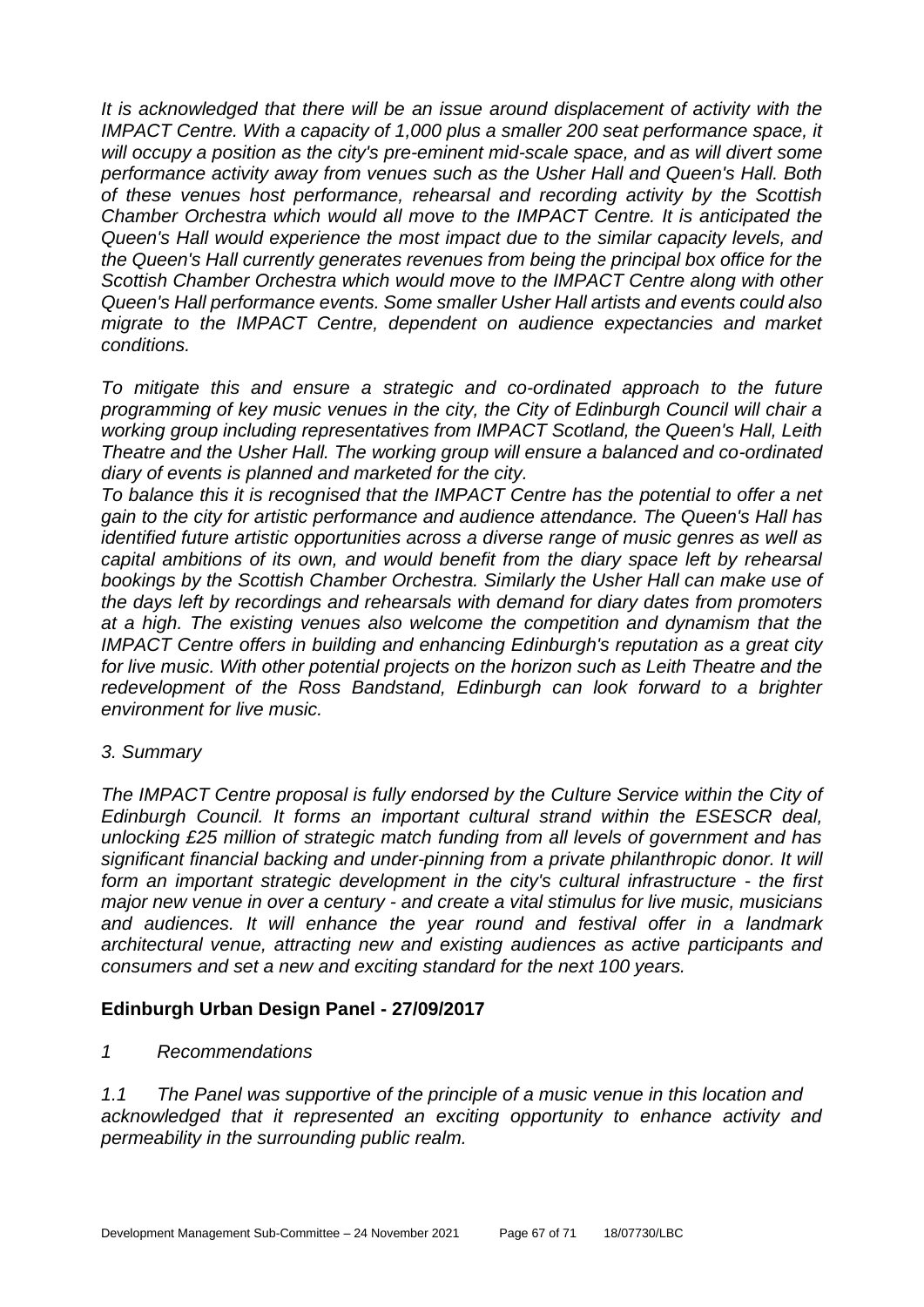*1.2 The Panel advised that the proposal's relationship to its special historic setting and its impact on important axial and oblique views, particularly the view of Dundas House from George Street, is critical and requires to be carefully considered. The Panel also agreed that a coherent, well designed and high quality public realm would be essential to the success of this development and its integration with the surrounding area.* 

*1.3 In developing the proposals, the Panel suggests the following matters should be addressed:* 

*o Ensure that the development relates appropriately in position, scale, massing and design to the site's special historic character and key views;* 

*o Develop a coherent, high quality public realm which enhances legibility through the site;* 

*o Maximise barrier-free pedestrian permeability into and through the site and minimise conflict with service vehicles;* 

*o Develop an architectural response which feels part of Edinburgh and can stand the test of time; and* 

*o Incorporate security measures through early engagement with security advisors.*

## *2 Introduction*

*2.1 The site is located to the east of St Andrew Square, south of Multrees Walk and west of St James Centre. The site comprises of the A Listed Dundas House (36 St Andrew Square), its rear extension (circa 1960s) and car park. Dundas House is a three storey building of relatively modest scale and it contributes to the very high quality historic townscape of Edinburgh's New Town. It is positioned on axis with George Street where axial views are critical to its setting.* 

*2.2 The site is located in the City Centre Retail Core and City Centre, as defined in the Edinburgh Local Development Plan (LDP). It also sits within the New Town Conservation Area and Edinburgh World Heritage Site. The site is located close to several listed buildings and structures. The site also sits in a number of key views as set out in the Edinburgh Design Guidance.* 

*2.3 The site is also located within the St James Quarter Development Brief, where it identifies new opportunities for pedestrian permeability through the site.* 

*2.4 One declaration of interest was made by Adam Wilkinson from Edinburgh World Heritage Trust (EWHT), who confirmed that he had met previously with the agents/developers regarding this proposal. This was not considered to be conflicted interest.* 

*2.5 This report should be read in conjunction with the pre-meeting papers.* 

*2.6 This report is the view of the Panel and is not attributable to any one individual. The report does not prejudice any of the organisations who are represented at the Panel forming a differing view about the proposals at a later stage.* 

*3 Position, Scale, Massing and Design*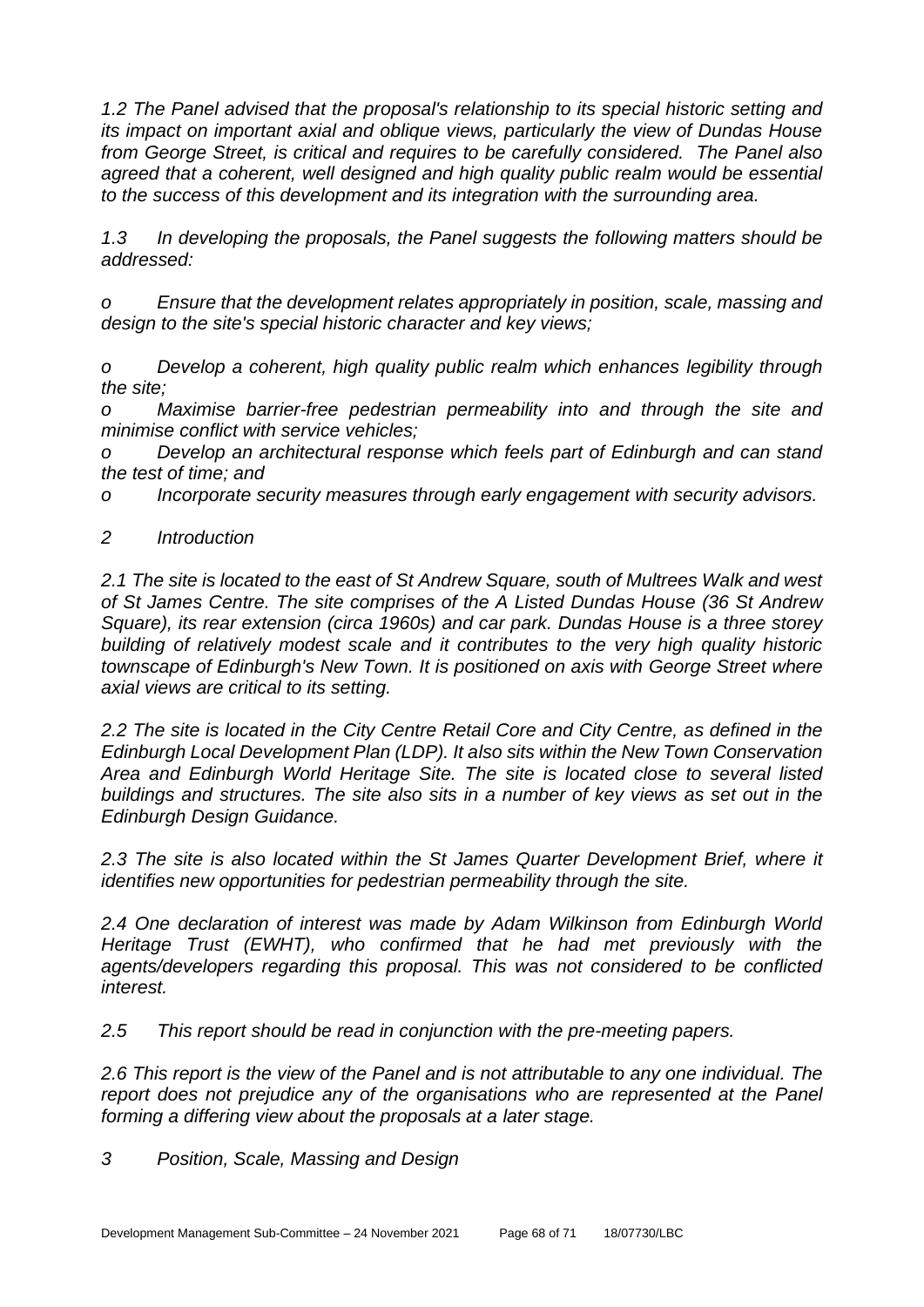*3.1 The Panel welcomed the use of the model to demonstrate the proposal's potential scale and massing and agreed that its impact upon the site's special historic setting and key views, particularly the long view from George Street, was a critical consideration.* 

*3.2 The Panel was concerned about the proposal's scale and massing particularly given the limited size of the site. The Panel recognised that the design concept is still at an early stage and may have an adverse impact on the character of the area and the amenity of adjacent buildings. The Panel agreed that further work is needed to ensure the proposal sits comfortably on the site.* 

*3.3 The Panel discussed whether the proposal should be viewed as currently proposed in an asymmetric form from behind Dundas House, or whether the proposal should be visible at all above Dundas House when viewed from George Street. Dundas House is part of the 'set piece' of buildings along George Street and the proposal should not detract from this. The Panel suggested that one option could be that the proposal may be sunk down to minimise its visual impact. The Panel concluded that further assessment work was needed to explore how the development will impact on key views, particularly eye level views, and the setting of listed buildings, particularly Dundas House.* 

*3.4 The Panel suggested that distant and unexpected views of the proposal should be explored including those from oblique angles.* 

*3.5 The Panel was concerned that the positioning of the concert hall, studio and public*  foyer in separate blocks (albeit connected by access links), could result the site *appearing fragmented. There is precedent for this in the character of the immediate area but the coherence of the buildings, public realm and links in-between will be critical. Further work is needed to ensure this is delivered. The Panel was also keen to see the site linking logically into adjacent sites.* 

*3.6 The Panel was sceptical about the indicative classical coliseum-style architecture with arcade detailing for the concert hall as this style does not initially resonate with the character of the New Town. However, the Panel was not averse to a contemporary response with a take on classical architecture so long as it is respectful to the site and its context. The Panel confirmed that the detailing and materials will be critical to achieving this aim.* 

*3.7 The Panel felt that the link building could be better concealed as this looked to clash with the rest of the proposal and Dundas House.* 

*3.8 The Panel agreed that lighting of the buildings and their setting would be an important consideration.* 

*3.9 The Panel advised that sandstone should be used if masonry is proposed and glazing would help to lighten the built form.* 

*3.10 The Panel wishes to see a robust design which can stand the test of time.* 

*4 Public Realm*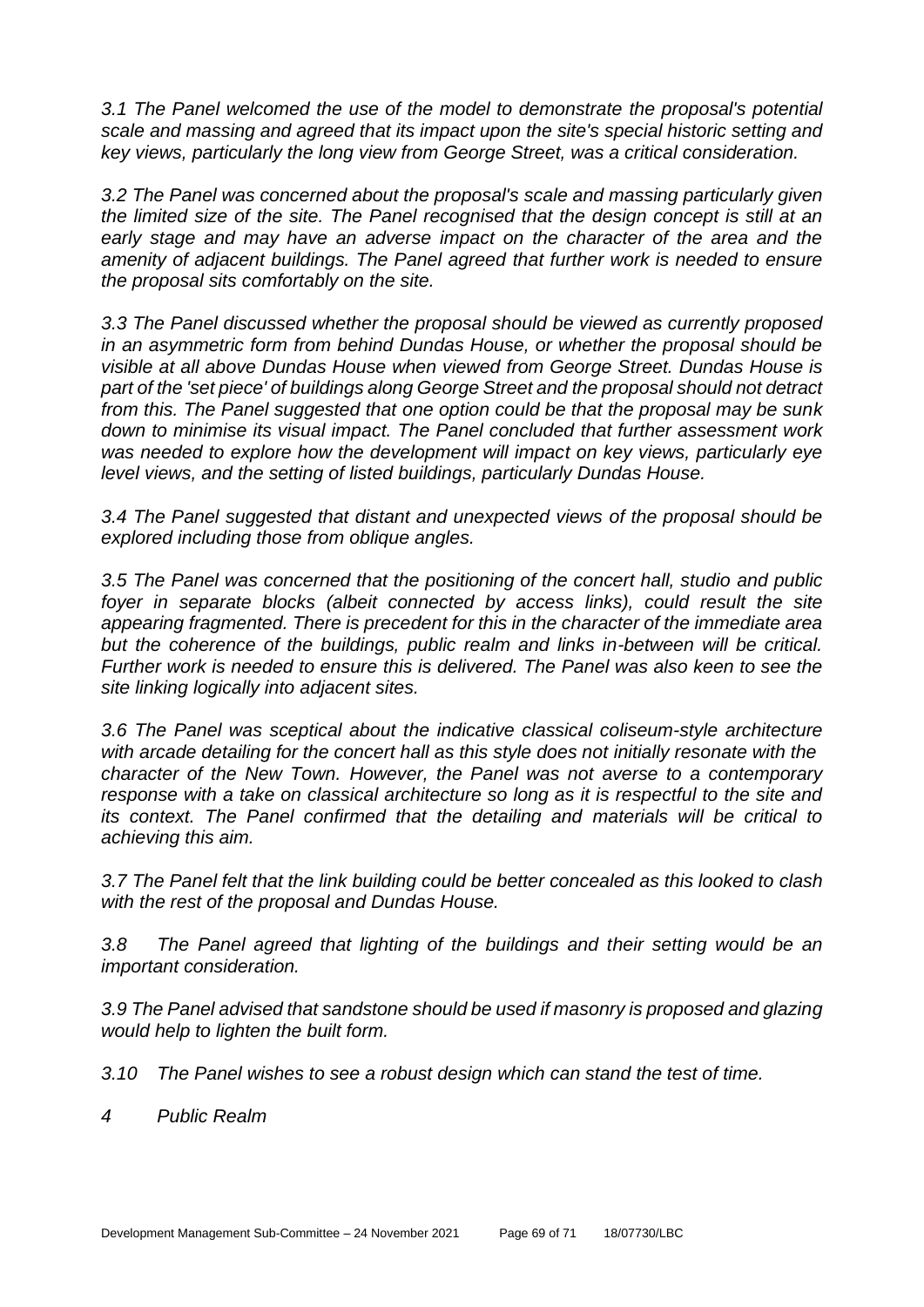*4.1 The Panel strongly emphasised that the discovery of the development as a 'jewel' from the surrounding lanes should be enhanced by a coherent and high quality public realm which links seamlessly (physically and visually) to its context.* 

*4.2 The Panel was supportive of the increased activity that would be created from the proposal and encouraged the use of ground floors to maximise this. The Panel advised that the public realm should create an engaging setting for the surrounding buildings.* 

*4.3 The Panel considered that the built form could come out of a beautiful 'carpet' of materials set out in the public realm. The Panel stated that the use of simple, elegant and high quality materials will be key to creating a coherent, welcoming and active public realm. Careful use of hard and soft materials will also be critical.* 

*4.4 The serviceability of the site needs to be carefully considered and the Panel was supportive of using an underused unit space within Multrees Walk as a service area for the development to separate service vehicles from the pedestrian environment.* 

*4.5 The Panel noted that public and private spaces should be appropriately delineated.* 

*4.6 The Panel emphasised the importance of maintaining the 'set piece' of Dundas House, railings and gates, and noted its significant contribution to the proposal's setting therefore cautioned against any substantive changes.* 

*5 Permeability* 

*5.1 The Panel was supportive of the aim to increase pedestrian permeability into and through the site. The Panel stated that links should be barrier-free and accessible for all users. The Panel stated that the emphasis should be placed on routes through rather than buildings across.* 

*5.2 The Panel suggested that the space under the linked overhead walkway between the concert hall and ancillary buildings could be enlarged, creating strong views into the site and encouraging pedestrian use.* 

*6 Use* 

*6.1 The Panel was supportive of the use of the site for a music venue and suggested that further links could be made with University of Edinburgh's School of Music.* 

6.2 The Panel was concerned that the proposal may displace existing residents if it *impacts negatively on the amenity of neighbouring housing. This needs to be carefully considered.* 

*7 Security* 

*7.1 The Panel advised that early discussions with security advisors should be held to build in any counter-terrorism elements to the proposal.* 

*7.2 The Panel stated that a good security strategy including requirements for lighting/CCTV/passive surveillance should be built into the proposals at an early stage.*